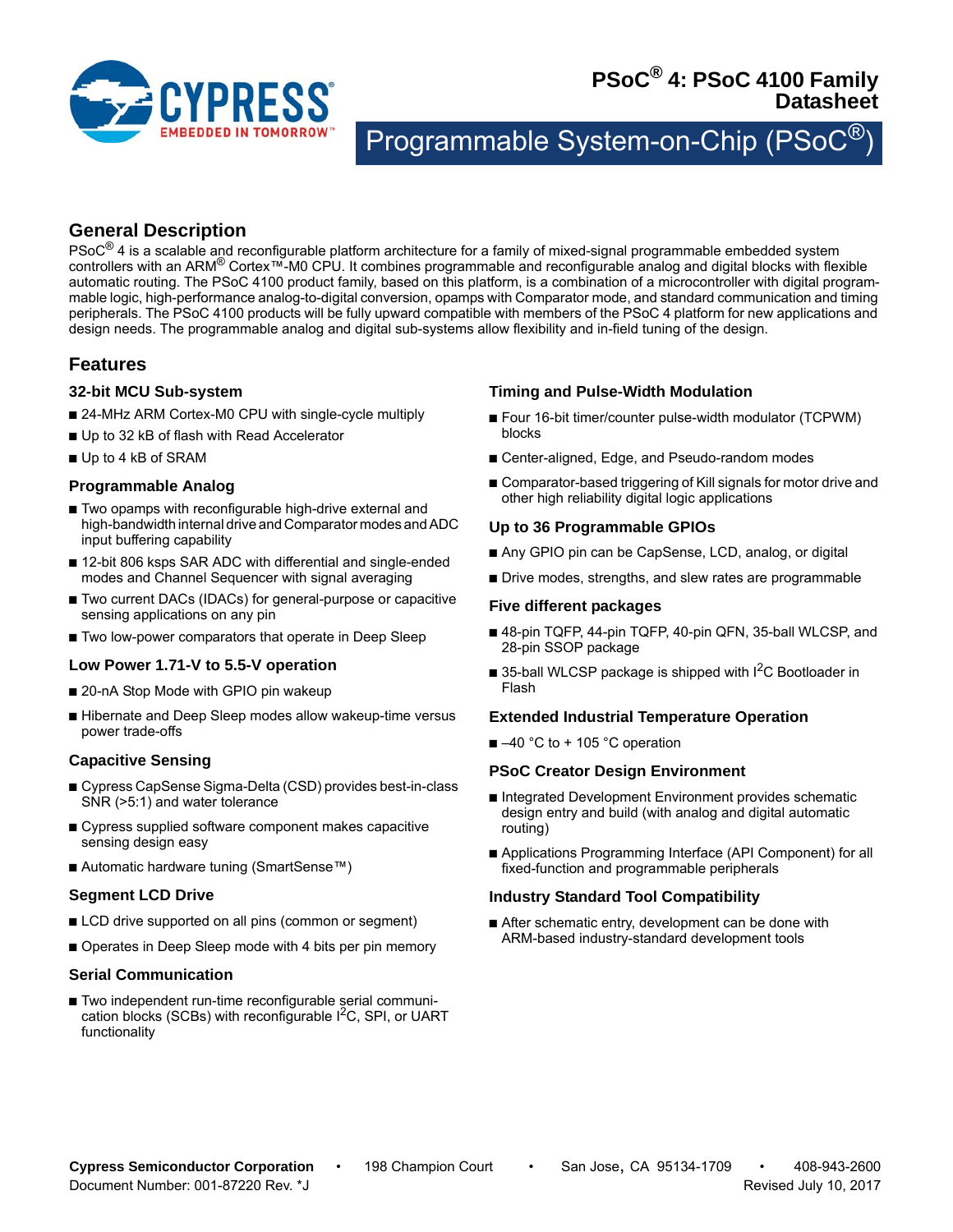

# <span id="page-1-0"></span>**More Information**

Cypress provides a wealth of data at [www.cypress.com](http://www.cypress.com/?source=PSoC5LP_Datasheet) to help you to select the right PSoC device for your design, and to help you to quickly and effectively integrate the device into your design. For a comprehensive list of resources, see the knowledge base article [KBA86521, How to Design with PSoC 3, PSoC 4, and PSoC 5LP.](http://www.cypress.com/?id=4&rID=77024&source=PSoC5LP_Datasheet) Following is an abbreviated list for PSoC 4:

- Overview: [PSoC Portfolio,](http://www.cypress.com/psoc/?source=PSoC5LP_Datasheet) [PSoC Roadmap](http://www.cypress.com/?rID=86788&source=PSoC5LP_Datasheet)
- Product Selectors: [PSoC 1,](http://www.cypress.com/?id=1573&source=PSoC5LP_Datasheet) [PSoC 3,](http://www.cypress.com/?id=5041&source=PSoC5LP_Datasheet) [PSoC 4,](http://www.cypress.com/?id=4976&source=PSoC5LP_Datasheet) [PSoC 5LP](http://www.cypress.com/?id=5044&source=PSoC5LP_Datasheet) In addition, PSoC Creator includes a device selection tool.
- Application notes: Cypress offers a large number of PSoC application notes covering a broad range of topics, from basic to advanced level. Recommended application notes for getting started with PSoC 4 are:
	- ❐ [AN79953](http://www.cypress.com/go/an79953): Getting Started With PSoC 4
	- ❐ [AN88619:](http://www.cypress.com/go/an88619) PSoC 4 Hardware Design Considerations
	- ❐ [AN86439:](http://www.cypress.com/go/an86439) Using PSoC 4 GPIO Pins
	- ❐ [AN57821:](http://www.cypress.com/go/an57821) Mixed Signal Circuit Board Layout
	- ❐ [AN81623:](http://www.cypress.com/go/an81623) Digital Design Best Practices
	- ❐ [AN73854:](http://www.cypress.com/go/an73854) Introduction To Bootloaders
	- ❐ [AN89610:](http://www.cypress.com/go/an89610) ARM Cortex Code Optimization
	- ❐ [AN90071](http://www.cypress.com/documentation/application-notes/an90071-cy8cmbr3xxx-capsense-design-guide?source=search&keywords=AN90071): CY8CMBRxxx CapSense Design Guide
- Technical Reference Manual (TRM) is in two documents: ❐ [Architecture TRM](http://www.cypress.com/?rID=78684) details each PSoC 4 functional block.
	- □ [Registers TRM](http://www.cypress.com/?rID=78807) describes each of the PSoC 4 registers.
- Development Kits:
	- ❐ [CY8CKIT-042](http://www.cypress.com/go/cy8ckit-042), PSoC 4 Pioneer Kit, is an easy-to-use and inexpensive development platform. This kit includes connectors for Arduino™ compatible shields and Digilent® Pmod™ daughter cards.
	- [CY8CKIT-049](http://www.cypress.com/?rID=92146) is a very low-cost prototyping platform. It is a low-cost alternative to sampling PSoC 4 devices.
	- ❐ [CY8CKIT-001](http://www.cypress.com/go/cy8ckit-001) is a common development platform for any one of the PSoC 1, PSoC 3, PSoC 4, or PSoC 5LP families of devices.

The [MiniProg3](http://www.cypress.com/go/cy8ckit-002) device provides an interface for flash programming and debug.

# **PSoC Creator**

[PSoC Creator](http://www.cypress.com/psoccreator/?source=PSoC5LP_Datasheet) is a free Windows-based Integrated Design Environment (IDE). It enables concurrent hardware and firmware design of PSoC 3, PSoC 4, and PSoC 5LP based systems. Create designs using classic, familiar schematic capture supported by over 100 pre-verified, production-ready PSoC Components; see the [list of component datasheets.](http://www.cypress.com/?app=search&searchType=advanced&keyword=&rtID=377&id=4749&applicationID=0&l=0) With PSoC Creator, you can:

- 1. Drag and drop component icons to build your hardware system design in the main design workspace
- 2. Codesign your application firmware with the PSoC hardware, using the PSoC Creator IDE C compiler
- 3. Configure components using the configuration tools
- 4. Explore the library of 100+ components
- 5. Review component datasheets

#### **Figure 1. Multiple-Sensor Example Project in PSoC Creator**

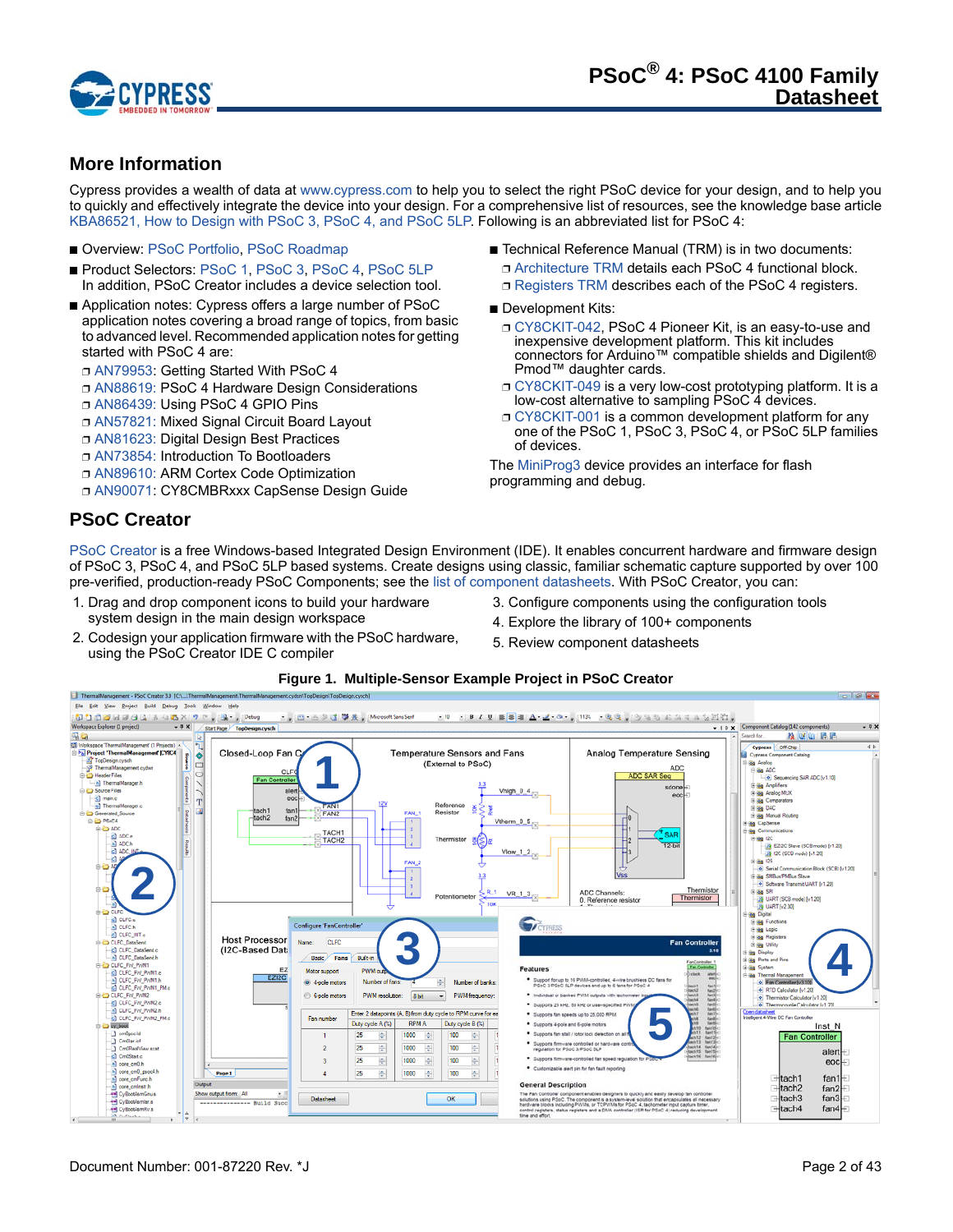

# **Contents**

| Sales, Solutions, and Legal Information  42 |  |
|---------------------------------------------|--|
| Worldwide Sales and Design Support 42       |  |
|                                             |  |
|                                             |  |
|                                             |  |
|                                             |  |
|                                             |  |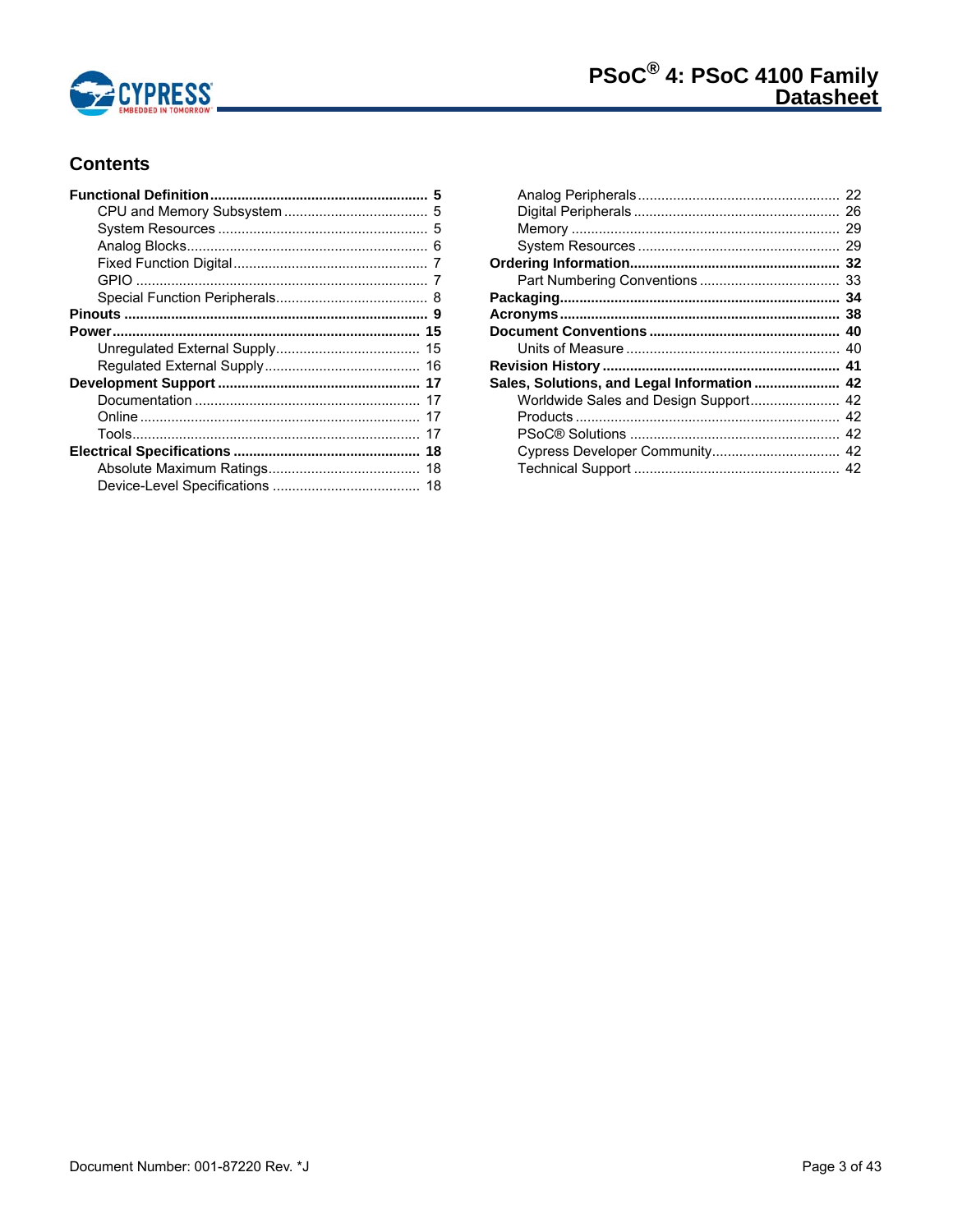

**Figure 2. [Block Diagram](#page-3-0)**

<span id="page-3-0"></span>

The PSoC 4100 devices include extensive support for programming, testing, debugging, and tracing both hardware and firmware.

The ARM Serial\_Wire Debug (SWD) interface supports all programming and debug features of the device.

Complete debug-on-chip functionality enables full device debugging in the final system using the standard production device. It does not require special interfaces, debugging pods, simulators, or emulators. Only the standard programming connections are required to fully support debug.

The PSoC Creator Integrated Development Environment (IDE) provides fully integrated programming and debug support for the PSoC 4100 devices. The SWD interface is fully compatible with industry standard third party tools. With the ability to disable debug features, with very robust flash protection, and by allowing customer-proprietary functionality to be implemented in on-chip programmable blocks, the PSoC 4100 family provides a level of security not possible with multi-chip application solutions or with microcontrollers.

The debug circuits are enabled by default and can only be disabled in firmware. If not enabled, the only way to re-enable them is to erase the entire device, clear flash protection, and reprogram the device with new firmware that enables debugging.

Additionally, all device interfaces can be permanently disabled (device security) for applications concerned about phishing attacks due to a maliciously reprogrammed device or attempts to defeat security by starting and interrupting flash programming sequences. Because all programming, debug, and test interfaces are disabled when maximum device security is enabled, PSoC 4100 with device security enabled may not be returned for failure analysis. This is a trade-off the PSoC 4100 allows the customer to make.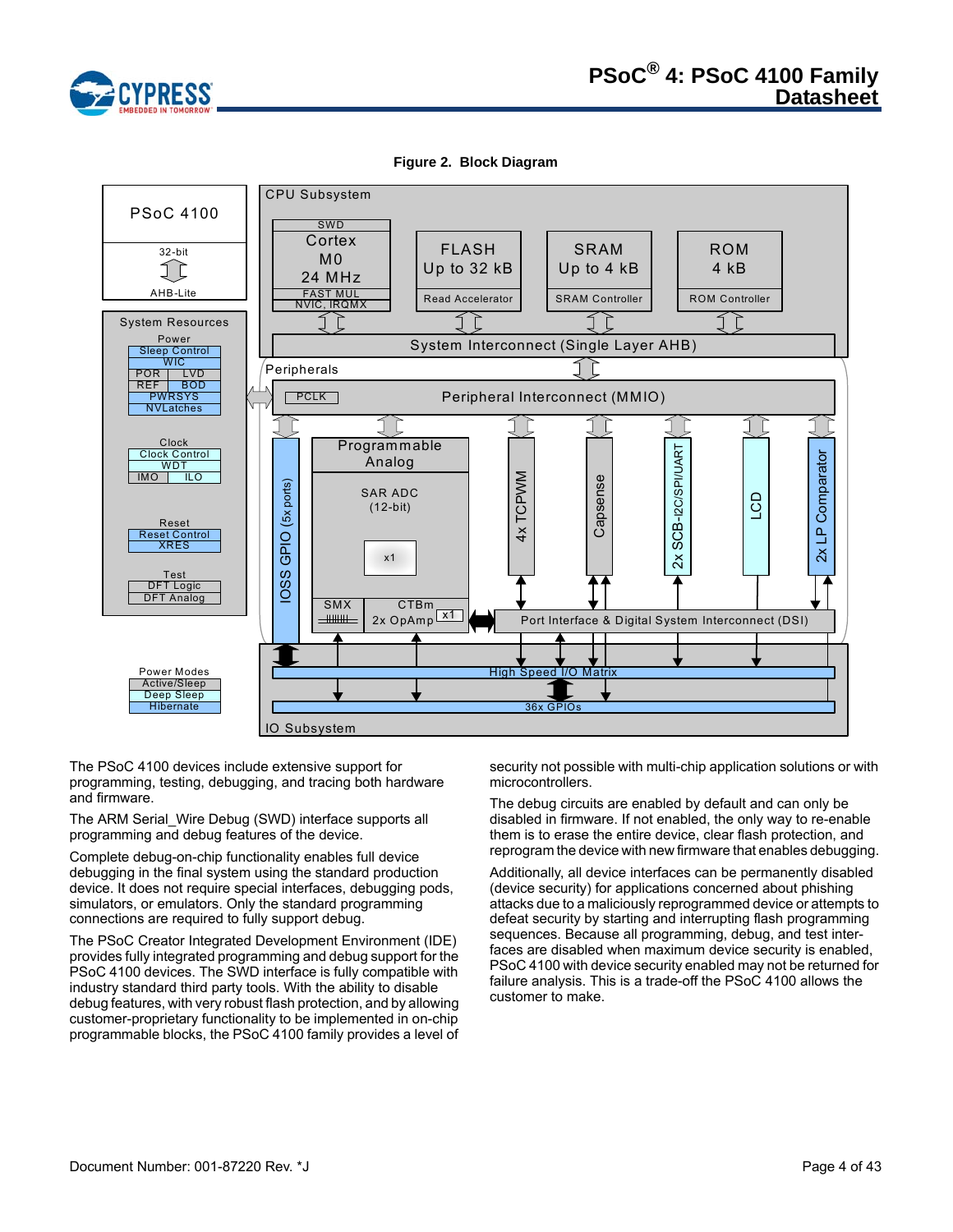

# <span id="page-4-0"></span>**Functional Definition**

#### <span id="page-4-1"></span>**CPU and Memory Subsystem**

#### *CPU*

The Cortex-M0 CPU in PSoC 4100 is part of the 32-bit MCU subsystem, which is optimized for low power operation with extensive clock gating. It mostly uses 16-bit instructions and executes a subset of the Thumb-2 instruction set. This enables fully compatible binary upward migration of the code to higher performance processors such as the Cortex-M3 and M4, thus enabling upward compatibility. The Cypress implementation includes a hardware multiplier that provides a 32-bit result in one cycle. It includes a nested vectored interrupt controller (NVIC) block with 32 interrupt inputs and also includes a Wakeup Interrupt Controller (WIC), which can wake the processor up from Deep Sleep mode allowing power to be switched off to the main processor when the chip is in Deep Sleep mode. The Cortex-M0 CPU provides a Non-Maskable Interrupt input (NMI), which is made available to the user when it is not in use for system functions requested by the user.

The CPU also includes a debug interface, the serial wire debug (SWD) interface, which is a two-wire form of JTAG; the debug configuration used for PSoC 4100 has four break-point (address) comparators and two watchpoint (data) comparators.

#### <span id="page-4-4"></span>*Flash*

PSoC 4100 has a flash module with a flash accelerator tightly coupled to the CPU to improve average access times from the flash block. The flash block is designed to deliver 0 wait-state (WS) access time at 24 MHz. Part of the flash module can be used to emulate EEPROM operation if required.

The PSoC 4200 Flash supports the following flash protection modes at the memory subsystem level:

- **Open: No Protection.** Factory default mode in which the product is shipped.
- **Protected: User may change from Open to Protected.** This mode disables Debug interface accesses. The mode can be set back to Open but only after completely erasing the Flash.
- **Kill: User may change from Open to Kill.** This mode disables all Debug accesses. The part cannot be erased externally, thus obviating the possibility of partial erasure by power interruption and potential malfunction and security leaks. This is an irrecvocable mode.

In addition, row-level Read/Write protection is also supported to prevent inadvertent Writes as well as selectively block Reads. Flash Read/Write/Erase operations are always available for internal code using system calls.

# *SRAM*

SRAM memory is retained during Hibernate.

# *SROM*

A supervisory ROM that contains boot and configuration routines is provided.

## <span id="page-4-2"></span>**System Resources**

#### *Power System*

The power system is described in detail in the section [Power on](#page-14-0)  [page 15](#page-14-0). It provides assurance that voltage levels are as required for each respective mode and either delay mode entry (on power-on reset (POR), for example) until voltage levels are as required for proper function or generate resets (brown-out detect (BOD)) or interrupts (low-voltage detect (LVD)). The PSoC 4100 operates with a single external supply over the range of 1.71 V to 5.5 V and has five different power modes, transitions between which are managed by the power system. PSoC 4100 provides Sleep, Deep Sleep, Hibernate, and Stop low-power modes.

#### *Clock System*

The PSoC 4100 clock system is responsible for providing clocks to all subsystems that require clocks and for switching between different clock sources without glitching. In addition, the clock system ensures that no metastable conditions occur.

The clock system for PSoC 4100 consists of the internal main oscillator (IMO) and the internal low-power oscillator (ILO) and provision for an external clock.

#### <span id="page-4-3"></span>**Figure 3. PSoC 4100 MCU Clocking Architecture**



The HFCLK signal can be divided down (see [PSoC 4100 MCU](#page-4-3)  [Clocking Architecture\)](#page-4-3) to generate synchronous clocks for the analog and digital peripherals. There are a total of 12 clock dividers for PSoC 4100, each with 16-bit divide capability. The analog clock leads the digital clocks to allow analog events to occur before digital clock-related noise is generated. The 16-bit capability allows a lot of flexibility in generating fine-grained frequency values and is fully supported in PSoC Creator.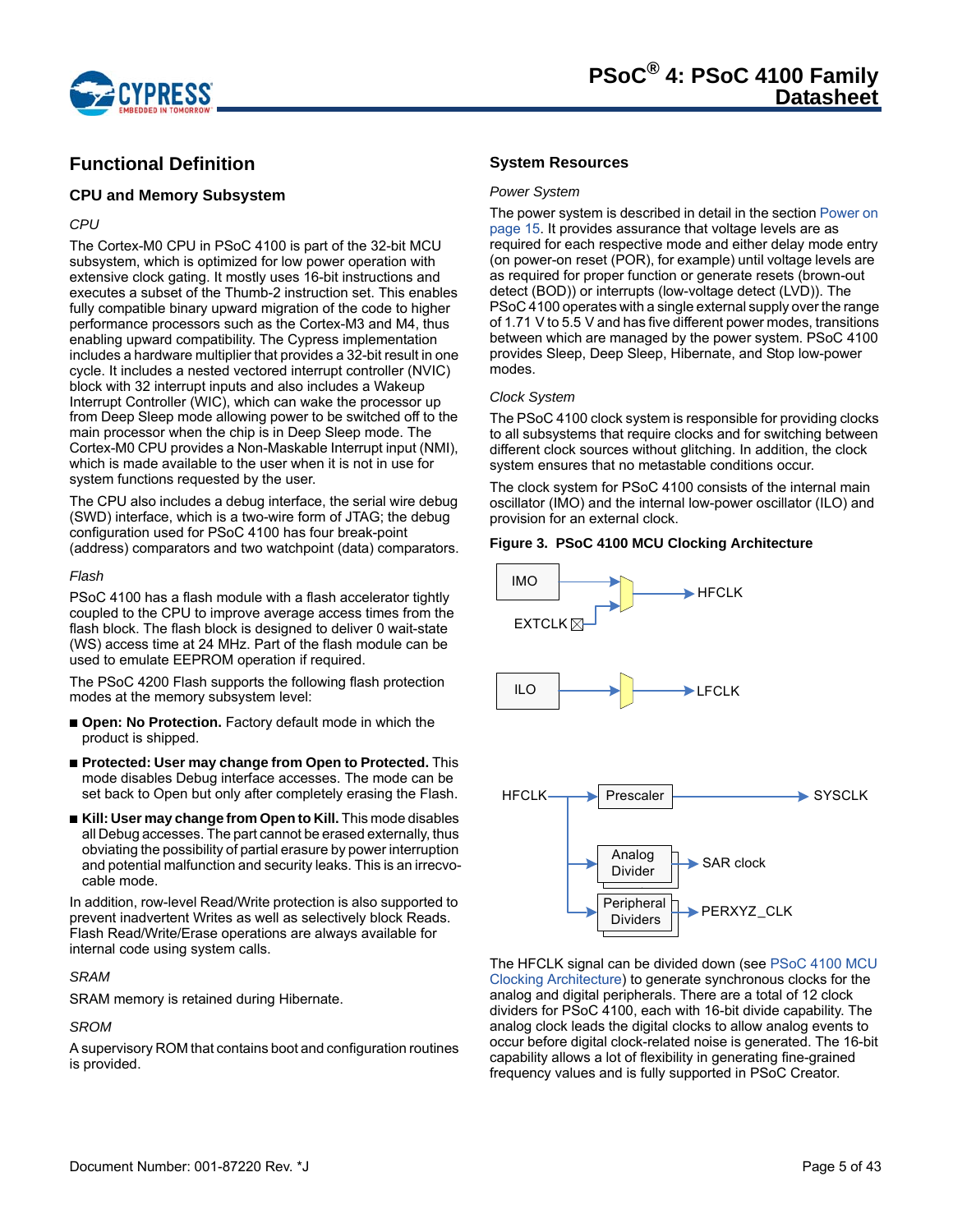

#### *IMO Clock Source*

The IMO is the primary source of internal clocking in the PSoC 4100. It is trimmed during testing to achieve the specified accuracy. Trim values are stored in nonvolatile latches (NVL). Additional trim settings from flash can be used to compensate for changes. The IMO default frequency is 24 MHz and it can be adjusted between 3 MHz to 24 MHz in steps of 1 MHz. The IMO tolerance with Cypress-provided calibration settings is ±2%.

#### *ILO Clock Source*

The ILO is a very low power oscillator, which is primarily used to generate clocks for peripheral operation in Deep Sleep mode. ILO-driven counters can be calibrated to the IMO to improve accuracy. Cypress provides a software component, which does the calibration.

#### *Watchdog Timer*

A watchdog timer is implemented in the clock block running from the ILO; this allows watchdog operation during Deep Sleep and generates a watchdog reset if not serviced before the timeout occurs. The watchdog reset is recorded in the Reset Cause register.

#### <span id="page-5-1"></span>*Reset*

PSoC 4100 can be reset from a variety of sources including a software reset. Reset events are asynchronous and guarantee reversion to a known state. The reset cause is recorded in a register, which is sticky through reset and allows software to determine the cause of the reset. An XRES pin is reserved for external reset to avoid complications with configuration and multiple pin functions during power-on or reconfiguration. The XRES pin has an internal pull-up resistor that is always enabled.

#### *Voltage Reference*

The PSoC 4100 reference system generates all internally required references. A 1% voltage reference spec is provided for the 12-bit ADC. To allow better signal to noise ratios (SNR) and better absolute accuracy, it is possible to bypass the internal reference using a GPIO pin or to use an external reference for the SAR.

# <span id="page-5-0"></span>**Analog Blocks**

#### *12-bit SAR ADC*

The 12-bit 806 ksps SAR ADC can operate at a maximum clock rate of 14.5 MHz and requires a minimum of 18 clocks at that frequency to do a 12-bit conversion.

The block functionality is augmented for the user by adding a reference buffer to it (trimmable to  $\pm 1\%$ ) and by providing the choice (for the PSoC 4100 case) of three internal voltage references:  $V_{DD}$ ,  $V_{DD}/2$ , and  $V_{REF}$  (nominally 1.024 V) as well as an external reference through a GPIO pin. The sample-and-hold (S/H) aperture is programmable allowing the gain bandwidth requirements of the amplifier driving the SAR inputs, which determine its settling time, to be relaxed if required. System performance will be 65 dB for true 12-bit precision providing appropriate references are used and system noise levels permit. To improve performance in noisy conditions, it is possible to provide an external bypass (through a fixed pin location) for the internal reference amplifier.

The SAR is connected to a fixed set of pins through an 8-input sequencer. The sequencer cycles through selected channels autonomously (sequencer scan) and does so with zero switching overhead (that is, aggregate sampling bandwidth is equal to 806 ksps whether it is for a single channel or distributed over several channels). The sequencer switching is effected through a state machine or through firmware driven switching. A feature provided by the sequencer is buffering of each channel to reduce CPU interrupt service requirements. To accommodate signals with varying source impedance and frequency, it is possible to have different sample times programmable for each channel. Also, signal range specification through a pair of range registers (low and high range values) is implemented with a corresponding out-of-range interrupt if the digitized value exceeds the programmed range; this allows fast detection of out-of-range values without the necessity of having to wait for a sequencer scan to be completed and the CPU to read the values and check for out-of-range values in software.

The SAR is able to digitize the output of the on-board temperature sensor for calibration and other temperature-dependent functions. The SAR is not available in Deep Sleep and Hibernate modes as it requires a high-speed clock (up to 18 MHz). The SAR operating range is 1.71 V to 5.5 V.



#### **Figure 4. SAR ADC System Diagram**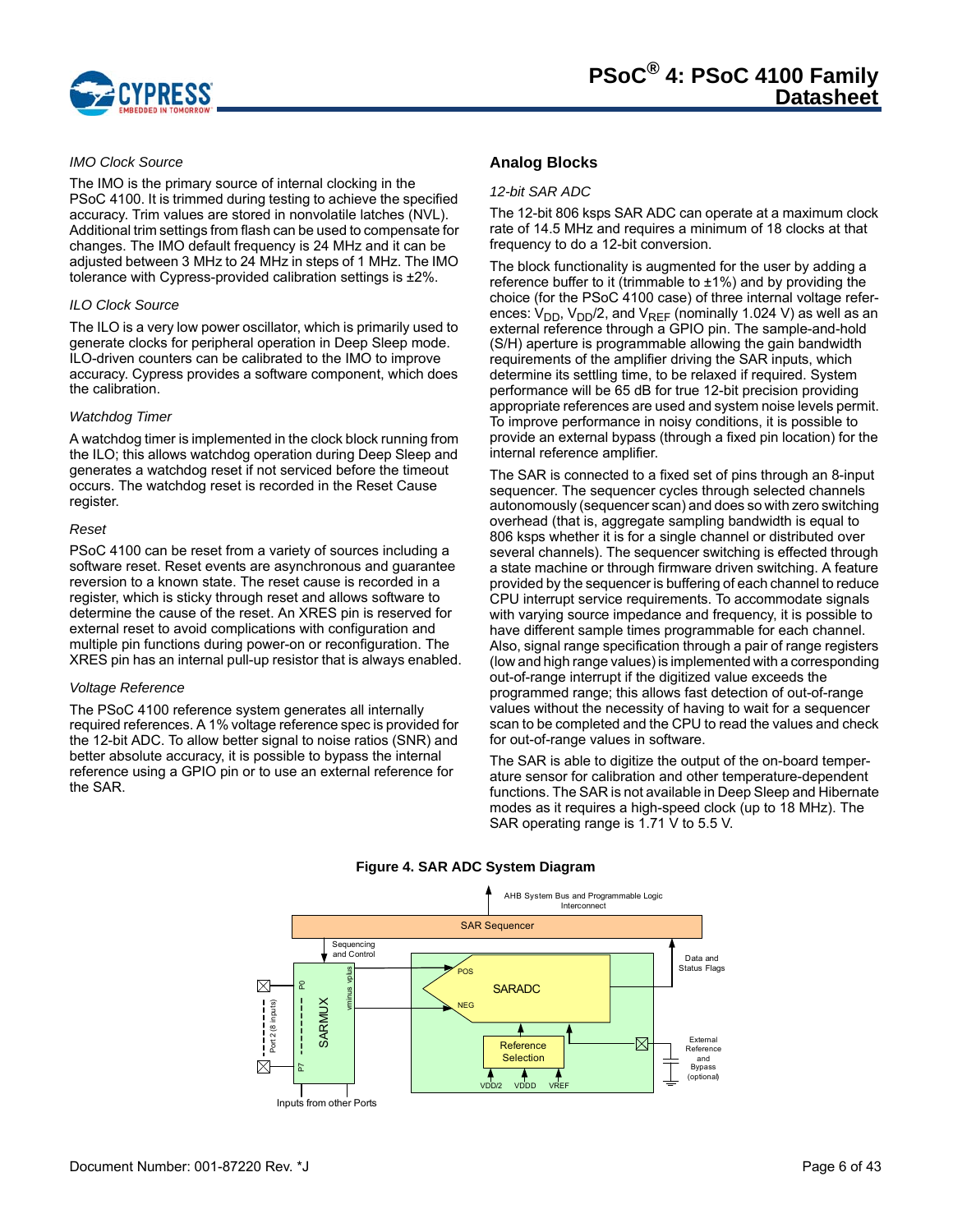

#### *Two Opamps (CTBm Block)*

PSoC 4100 has two opamps with Comparator modes which allow most common analog functions to be performed on-chip eliminating external components; PGAs, voltage buffers, filters, trans-impedance amplifiers, and other functions can be realized with external passives saving power, cost, and space. The on-chip opamps are designed with enough bandwidth to drive the S/H circuit of the ADC without requiring external buffering.

#### *Temperature Sensor*

PSoC 4100 has one on-chip temperature sensor This consists of a diode, which is biased by a current source that can be disabled to save power. The temperature sensor is connected to the ADC, which digitizes the reading and produces a temperature value using Cypress supplied software that includes calibration and linearization.

#### *Low-power Comparators*

PSoC 4100 has a pair of low-power comparators, which can also operate in the Deep Sleep and Hibernate modes. This allows the analog system blocks to be disabled while retaining the ability to monitor external voltage levels during low-power modes. The comparator outputs are normally synchronized to avoid metastability unless operating in an asynchronous power mode (Hibernate) where the system wake-up circuit is activated by a comparator switch event.

#### <span id="page-6-0"></span>**Fixed Function Digital**

#### *Timer/Counter/PWM Block (TCPWM)*

The TCPWM block consists of four 16-bit counters with user-programmable period length. There is a Capture register to record the count value at the time of an event (which may be an I/O event), a period register which is used to either stop or auto-reload the counter when its count is equal to the period register, and compare registers to generate compare value signals which are used as PWM duty cycle outputs. The block also provides true and complementary outputs with programmable offset between them to allow use as deadband programmable complementary PWM outputs. It also has a Kill input to force outputs to a predetermined state; for example, this is used in motor drive systems when an overcurrent state is indicated and the PWMs driving the FETs need to be shut off immediately with no time for software intervention.

#### *Serial Communication Blocks (SCB)*

The PSoC 4100 has two SCBs, which can each implement an I<sup>2</sup>C, UART, or SPI interface.

**I<sup>2</sup>C Mode**: The hardware I<sup>2</sup>C block implements a full multi-master and slave interface (it is capable of multimaster arbitration). This block is capable of operating at speeds of up to 1 Mbps (Fast Mode Plus) and has flexible buffering options to reduce interrupt overhead and latency for the CPU. The FIFO mode is available in all channels and is very useful in the absence of DMA.

The  $I^2C$  peripheral is compatible with the  $I^2C$  Standard-mode, Fast-mode, and Fast-Mode Plus devices as defined in the NXP  $I^2C$ -bus specification and user manual (UM10204). The  $I^2C$  bus I/O is implemented with GPIO in open-drain modes. The  $I^2C$  bus uses open-drain drivers for clock and data with pull-up resistors on the bus for clock and data connected to all nodes. The required Rise and Fall times for different I<sup>2</sup>C speeds are guaranteed by using appropriate pull-up resistor values depending on VDD, Bus Capacitance, and resistor tolerance. For detailed information on how to calculate the optimum pull-up resistor value for your design, refer to the UM10204 I2C bus specification and user manual (the latest revision is available at <www.nxp.com>).

PSoC 4100 is not completely compliant with the  $1<sup>2</sup>C$  spec in the following respects:

- GPIO cells are not overvoltage-tolerant and, therefore, cannot be hot-swapped or powered up independently of the rest of the <sup>2</sup>C system.
- Fast-mode Plus has an  $I_{OL}$  specification of 20 mA at a  $V_{OL}$  of 0.4 V. The GPIO cells can sink a maximum of 8-mA  $I_{OL}$  with a  $V_{\text{OI}}$  maximum of 0.6 V.
- Fast-mode and Fast-mode Plus specify minimum Fall times, which are not met with the GPIO cell; Slow strong mode can help meet this spec depending on the Bus Load.
- $\blacksquare$  When the SCB is an I<sup>2</sup>C master, it interposes an IDLE state between NACK and Repeated Start; the I<sup>2</sup>C spec defines Bus free as following a Stop condition so other Active Masters do not intervene but a Master that has just become activated may start an Arbitration cycle.
- When the SCB is in  $1^2C$  slave mode, and Address Match on External Clock is enabled (EC\_AM = 1) along with operation in the internally clocked mode ( $\overline{EC}$  OP = 0), then its  $1^2C$  address must be even.

**UART Mode**: This is a full-feature UART operating at up to 1 Mbps. It supports automotive single-wire interface (LIN), infrared interface (IrDA), and SmartCard (ISO7816) protocols, all of which are minor variants of the basic UART protocol. In addition, it supports the 9-bit multiprocessor mode that allows addressing of peripherals connected over common RX and TX lines. Common UART functions such as parity error, break detect, and frame error are supported. An 8-deep FIFO allows much greater CPU service latencies to be tolerated.

**SPI Mode**: The SPI mode supports full Motorola SPI, TI SSP (essentially adds a start pulse used to synchronize SPI Codecs), and National Microwire (half-duplex form of SPI). The SPI block can use the FIFO.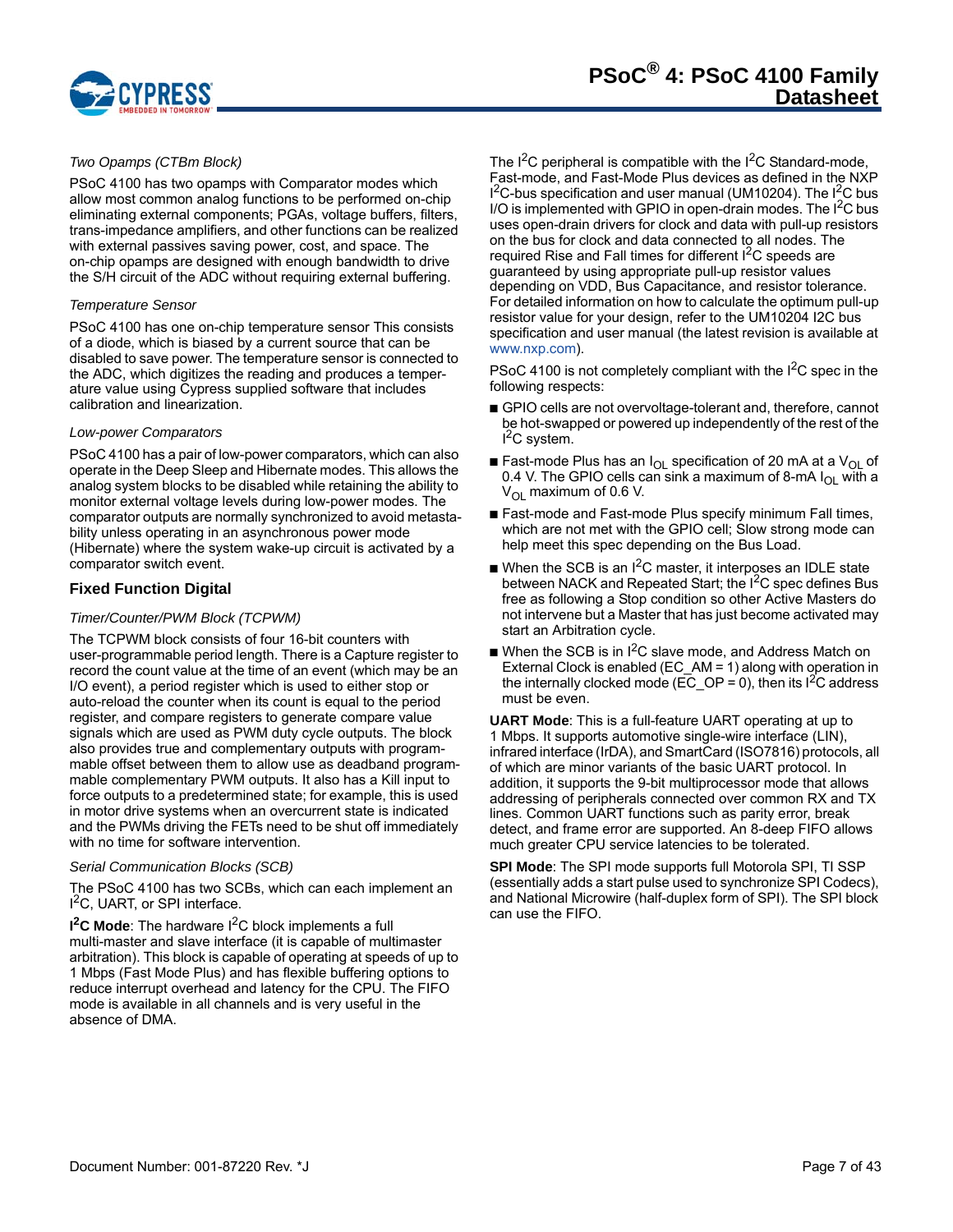

# <span id="page-7-0"></span>**GPIO**

PSoC 4100 has 36 GPIOs. The GPIO block implements the following:

- Eight drive strength modes:
	- ❐ Analog input mode (input and output buffers disabled) ❐ Input only
	- ❐ Weak pull-up with strong pull-down
	- ❐ Strong pull-up with weak pull-down
	- ❐ Open drain with strong pull-down
	- ❐ Open drain with strong pull-up
	- ❐ Strong pull-up with strong pull-down
	- ❐ Weak pull-up with weak pull-down
- Input threshold select (CMOS or LVTTL).
- Individual control of input and output buffer enabling/disabling in addition to the drive strength modes.
- Hold mode for latching previous state (used for retaining I/O state in Deep Sleep mode and Hibernate modes).
- Selectable slew rates for dV/dt related noise control to improve EMI.

The pins are organized in logical entities called ports, which are 8-bit in width. During power-on and reset, the blocks are forced to the disable state so as not to crowbar any inputs and/or cause excess turn-on current. A multiplexing network known as a high-speed I/O matrix is used to multiplex between various signals that may connect to an I/O pin. Pin locations for fixed-function peripherals are also fixed to reduce internal multiplexing complexity.

Data output and pin state registers store, respectively, the values to be driven on the pins and the states of the pins themselves. Every I/O pin can generate an interrupt if so enabled and each I/O port has an interrupt request (IRQ) and interrupt service routine (ISR) vector associated with it (5 for PSoC 4100 since it has 4.5 ports).

# <span id="page-7-1"></span>**Special Function Peripherals**

#### *LCD Segment Drive*

PSoC 4100 has an LCD controller which can drive up to four commons and up to 32 segments. It uses full digital methods to drive the LCD segments requiring no generation of internal LCD voltages. The two methods used are referred to as digital correlation and PWM.

Digital correlation pertains to modulating the frequency and levels of the common and segment signals to generate the highest RMS voltage across a segment to light it up or to keep the RMS signal zero. This method is good for STN displays but may result in reduced contrast with TN (cheaper) displays.

PWM pertains to driving the panel with PWM signals to effectively use the capacitance of the panel to provide the integration of the modulated pulse-width to generate the desired LCD

voltage. This method results in higher power consumption but can result in better results when driving TN displays. LCD operation is supported during Deep Sleep refreshing a small display buffer (4 bits; 1 32-bit register per port).

#### *CapSense*

CapSense is supported on all pins in the PSoC 4100 through a CapSense Sigma-Delta (CSD) block that can be connected to any pin through an analog mux bus that any GPIO pin can be connected to via an Analog switch. CapSense function can thus be provided on any pin or group of pins in a system under software control. A component is provided for the CapSense block to make it easy for the user.

Shield voltage can be driven on another mux bus to provide water tolerance capability. Water tolerance is provided by driving the shield electrode in phase with the sense electrode to keep the shield capacitance from attenuating the sensed input.

The CapSense block has two IDACs which can be used for general purposes if CapSense is not being used.(both IDACs are available in that case) or if CapSense is used without water tolerance (one IDAC is available).

# **WLCSP Package Bootloader**

The WLCSP package is supplied with an I<sup>2</sup>C Bootloader installed in flash. The bootloader is compatible with PSoC Creator bootloadable project files and has the following default settings:

- I<sup>2</sup>C SCL and SDA connected to port pins P4.0 and P4.1 respectively (external pull-up resistors required)
- $\blacksquare$  I<sup>2</sup>C Slave mode, address 8, data rate = 100 kbps
- Single application
- Wait two seconds for bootload command
- Other bootloader options are as set by the PSoC Creator Bootloader Component default
- Occupies the bottom 4.5 K of flash

For more information on this bootloader, see the following Cypress application notes:

#### [AN73854](http://www.cypress.com/go/an73854) - Introduction to Bootloaders

Note that a PSoC Creator bootloadable project must be associated with *.hex* and *.elf* files for a bootloader project that is configured for the target device. Bootloader *.hex* and *.elf* files can be found at<http://www.cypress.com/?rID=78805>. The factory-installed bootloader can be overwritten using JTAG or SWD programming.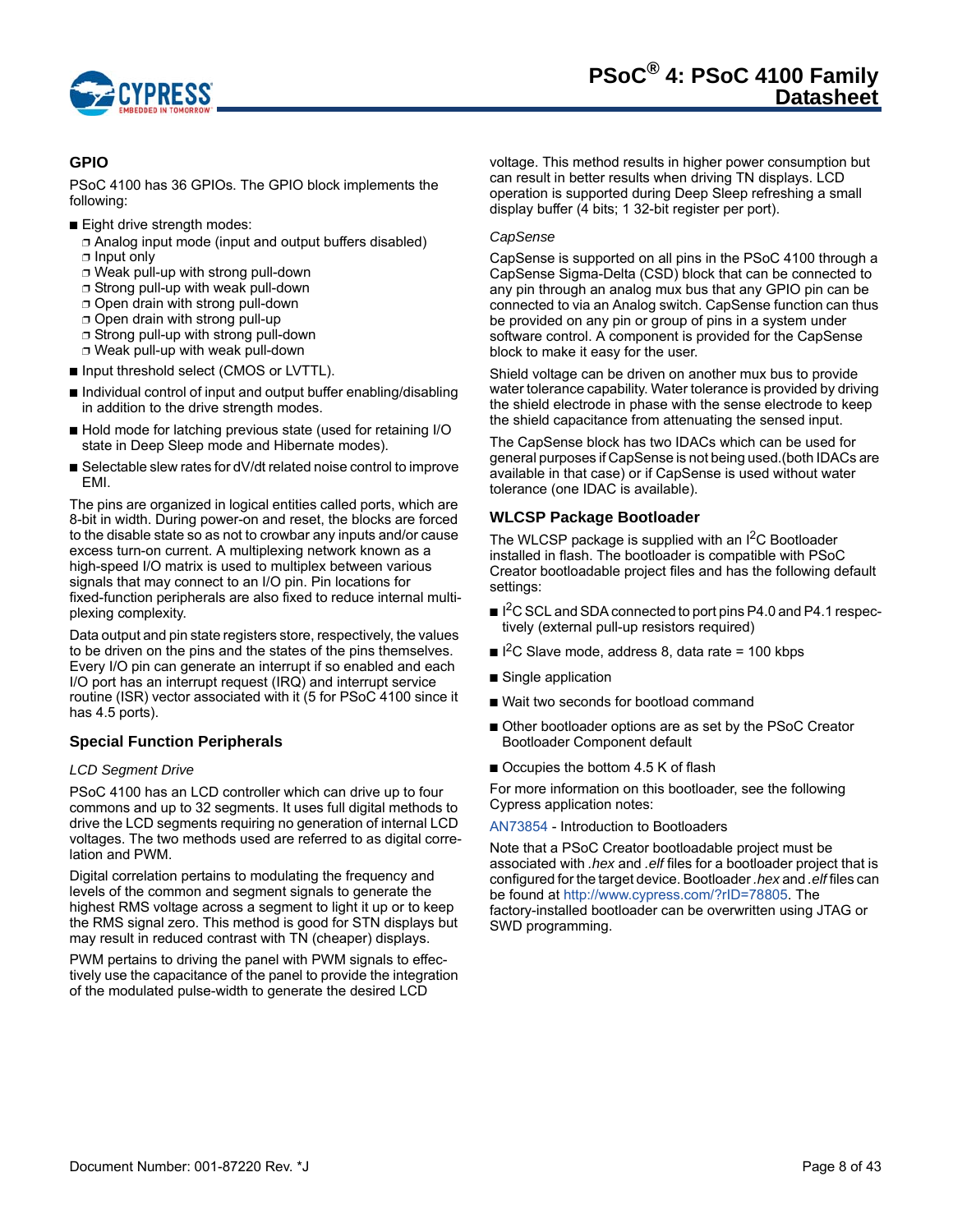

# **Pinouts**

The following is the pin-list for PSoC 4100 (44-TQFP, 40-QFN, 28-SSOP, and 48-TQFP). Port 2 comprises of the high-speed Analog inputs for the SAR Mux. P1.7 is the optional external input and bypass for the SAR reference. Ports 3 and 4 contain the Digital Communication channels. All pins support CSD CapSense and analog mux bus connections.

<span id="page-8-0"></span>

|                          | 44-TQFP                  |                          | <b>40-QFN</b>            |                          | 28-SSOP                  |                   | 48-TQFP                  |                          |                          | <b>Alternate Functions for Pins</b> |                          |                          |                                                 |
|--------------------------|--------------------------|--------------------------|--------------------------|--------------------------|--------------------------|-------------------|--------------------------|--------------------------|--------------------------|-------------------------------------|--------------------------|--------------------------|-------------------------------------------------|
| Pin                      | Name                     | Pin                      | <b>Name</b>              | Pin                      | <b>Name</b>              | Pin               | Name                     | Analog                   | Alt <sub>1</sub>         | Alt <sub>2</sub>                    | Alt <sub>3</sub>         | Alt 4                    | <b>Pin Description</b>                          |
| $\overline{1}$           | <b>VSS</b>               | $\qquad \qquad -$        | $\overline{\phantom{a}}$ | $\overline{\phantom{a}}$ | $\overline{\phantom{0}}$ | $\qquad \qquad -$ | $\overline{\phantom{a}}$ |                          | $\overline{\phantom{0}}$ | $\overline{\phantom{a}}$            | $\overline{\phantom{a}}$ | $\overline{\phantom{0}}$ | Ground                                          |
| $\overline{2}$           | P <sub>2.0</sub>         | $\mathbf{1}$             | P <sub>2.0</sub>         | $\overline{\phantom{a}}$ | L.                       | $\overline{2}$    | P2.0                     | sarmux.0                 | $\overline{\phantom{0}}$ | $\equiv$                            | $\equiv$                 | $\overline{a}$           | Port 2 Pin 0: gpio, lcd, csd, sarmux            |
| 3                        | P <sub>2.1</sub>         | $\overline{2}$           | P <sub>2.1</sub>         | $\overline{\phantom{0}}$ | $\overline{\phantom{0}}$ | 3                 | P2.1                     | sarmux.1                 | -                        | $\equiv$                            | $\qquad \qquad -$        | $\qquad \qquad -$        | Port 2 Pin 1: gpio, lcd, csd, sarmux            |
| $\overline{4}$           | P2.2                     | 3                        | P2.2                     | 5                        | P2.2                     | 4                 | P2.2                     | sarmux.2                 | $\overline{\phantom{0}}$ | $\equiv$                            | $\qquad \qquad -$        | $\qquad \qquad -$        | Port 2 Pin 2: gpio, Icd, csd, sarmux            |
| 5                        | P <sub>2.3</sub>         | $\overline{4}$           | P2.3                     | 6                        | P2.3                     | 5                 | P2.3                     | sarmux.3                 | $\overline{\phantom{0}}$ | $\overline{\phantom{a}}$            | $\qquad \qquad -$        | $\overline{\phantom{0}}$ | Port 2 Pin 3: gpio, lcd, csd, sarmux            |
| 6                        | P <sub>2.4</sub>         | 5                        | P <sub>2.4</sub>         | $\overline{7}$           | P <sub>2.4</sub>         | 6                 | P2.4                     | sarmux.4                 | tcpwm0 p[1]              | $\overline{\phantom{a}}$            | $\qquad \qquad -$        | $\qquad \qquad -$        | Port 2 Pin 4: gpio, lcd, csd, sarmux, pwm       |
| $\overline{7}$           | P2.5                     | 6                        | P2.5                     | 8                        | P2.5                     | $\overline{7}$    | P2.5                     | sarmux.5                 | tcpwm0_n[1]              | $\equiv$                            | $\overline{a}$           | $\overline{\phantom{0}}$ | Port 2 Pin 5: gpio, lcd, csd, sarmux, pwm       |
| 8                        | P <sub>2.6</sub>         | $\overline{7}$           | P <sub>2.6</sub>         | 9                        | P <sub>2.6</sub>         | 8                 | P2.6                     | sarmux.6                 | tcpwm1_p[1]              | $\overline{\phantom{a}}$            | $\overline{\phantom{a}}$ | $\qquad \qquad -$        | Port 2 Pin 6: gpio, lcd, csd, sarmux, pwm       |
| 9                        | P2.7                     | 8                        | P2.7                     | 10                       | P2.7                     | 9                 | P2.7                     | sarmux.7                 | tcpwm1 $n[1]$            | $\overline{\phantom{0}}$            | $\overline{\phantom{0}}$ | $\qquad \qquad -$        | Port 2 Pin 7: gpio, lcd, csd, sarmux, pwm       |
| 10                       | <b>VSS</b>               | 9                        | <b>VSS</b>               | $\overline{\phantom{0}}$ | $\overline{\phantom{0}}$ | $\qquad \qquad -$ | $\overline{\phantom{0}}$ | $\qquad \qquad -$        | $\overline{\phantom{0}}$ | $\overline{\phantom{0}}$            | $\qquad \qquad -$        | $\qquad \qquad -$        | Ground                                          |
| $\overline{\phantom{m}}$ | $\overline{\phantom{0}}$ | $\overline{\phantom{0}}$ | $\equiv$                 | $\overline{\phantom{m}}$ | $\overline{\phantom{m}}$ | 10                | <b>NC</b>                | $\overline{\phantom{m}}$ | $\overline{\phantom{0}}$ | $\overline{\phantom{a}}$            | $\qquad \qquad -$        | $\qquad \qquad -$        | No Connect                                      |
| $\overline{\phantom{m}}$ |                          | $\overline{a}$           | $\overline{a}$           | $\overline{\phantom{a}}$ | $\overline{\phantom{0}}$ | 11                | NC                       | $\overline{\phantom{0}}$ |                          | $\overline{a}$                      |                          | $\overline{a}$           | No Connect                                      |
| 11                       | P3.0                     | 10                       | P3.0                     | 11                       | P3.0                     | 12                | P3.0                     | $\overline{\phantom{0}}$ | tcpwm0_p[0]              | scb1_uart_rx[0]                     | scb1_i2c_scl[0]          | scb1_spi_mosi[0]         | Port 3 Pin 0: gpio, lcd, csd, pwm, scb1         |
| 12                       | P3.1                     | 11                       | P <sub>3.1</sub>         | 12                       | P3.1                     | 13                | P3.1                     | $\qquad \qquad -$        | tcpwm0 n[0]              | scb1 uart tx[0]                     | scb1 i2c sda[0]          | scb1 spi miso[0]         | Port 3 Pin 1: gpio, lcd, csd, pwm, scb1         |
| 13                       | P3.2                     | 12                       | P3.2                     | 13                       | P3.2                     | 14                | P3.2                     | -                        | tcpwm1 p[0]              |                                     | swd_io[0]                | scb1_spi_clk[0]          | Port 3 Pin 2: gpio, Icd, csd, pwm, scb1,<br>swd |
| $\overline{\phantom{a}}$ |                          | $\overline{\phantom{a}}$ | $-$                      | $\overline{\phantom{a}}$ | $\overline{a}$           | 15                | <b>VSSD</b>              | $\overline{\phantom{0}}$ | $\overline{\phantom{0}}$ | $\overline{\phantom{a}}$            | $\overline{\phantom{m}}$ |                          | Ground                                          |
| 14                       | P3.3                     | 13                       | P3.3                     | 14                       | P3.3                     | 16                | P3.3                     | -                        | tcpwm1_n[0]              | $\qquad \qquad -$                   | swd clk[0]               | scb1 spi ssel 0[0]       | Port 3 Pin 3: gpio, Icd, csd, pwm, scb1,<br>swd |
| 15                       | P3.4                     | 14                       | P3.4                     | $\overline{\phantom{a}}$ | $\overline{a}$           | 17                | P3.4                     | $\equiv$                 | tcpwm2_p[0]              | $\equiv$                            | $\overline{\phantom{0}}$ | scb1_spi_ssel_1          | Port 3 Pin 4: gpio, lcd, csd, pwm, scb1         |
| 16                       | P3.5                     | 15                       | P3.5                     | $\overline{\phantom{m}}$ | $\overline{\phantom{0}}$ | 18                | P3.5                     | $\qquad \qquad -$        | tcpwm2_n[0]              | $\qquad \qquad -$                   | $\overline{\phantom{0}}$ | scb1 spi ssel 2          | Port 3 Pin 5: gpio, Icd, csd, pwm, scb1         |
| 17                       | P3.6                     | 16                       | P3.6                     | $\overline{\phantom{a}}$ | $\qquad \qquad -$        | 19                | P3.6                     | $\overline{\phantom{0}}$ | tcpwm3 p[0]              | $\overline{\phantom{a}}$            | $\overline{\phantom{0}}$ | scb1_spi_ssel_3          | Port 3 Pin 6: gpio, Icd, csd, pwm, scb1         |
| 18                       | P3.7                     | 17                       | P3.7                     | $\overline{\phantom{m}}$ | $\overline{\phantom{0}}$ | 20                | P3.7                     | $\overline{\phantom{0}}$ | tcpwm3_n[0]              | $\overline{\phantom{0}}$            | -                        | $\equiv$                 | Port 3 Pin 7: gpio, Icd, csd, pwm               |
| 19                       | VDDD                     | $\overline{a}$           | $-$                      | $\overline{\phantom{a}}$ | $\overline{\phantom{0}}$ | 21                | VDDD                     | $-$                      | $-$                      | $\qquad \qquad -$                   | $\overline{\phantom{0}}$ | $\overline{\phantom{0}}$ | Digital Supply, 1.8 - 5.5V                      |
| 20                       | P4.0                     | 18                       | P4.0                     | 15                       | P4.0                     | 22                | P4.0                     | $\overline{\phantom{0}}$ | $\overline{\phantom{0}}$ | scb0_uart_rx                        | scb0 i2c scl             | scb0 spi mosi            | Port 4 Pin 0: gpio, lcd, csd, scb0              |
| 21                       | P4.1                     | 19                       | P4.1                     | 16                       | P4.1                     | 23                | P4.1                     |                          | $\overline{\phantom{0}}$ | scb0_uart_tx                        | scb0_i2c_sda             | scb0_spi_miso            | Port 4 Pin 1: gpio, Icd, csd, scb0              |
| 22                       | P4.2                     | 20                       | P4.2                     | 17                       | P4.2                     | 24                | P4.2                     | csd c mod                | -                        | $\overline{\phantom{0}}$            |                          | scb0_spi_clk             | Port 4 Pin 2: gpio, Icd, csd, scb0              |
| 23                       | P4.3                     | 21                       | P4.3                     | 18                       | P4.3                     | 25                | P4.3                     | csd_c_sh_tank            | $\overline{\phantom{0}}$ | $\overline{\phantom{0}}$            | $\overline{\phantom{0}}$ | scb0 spi ssel 0          | Port 4 Pin 3: gpio, Icd, csd, scb0              |
| $\overline{\phantom{a}}$ | $\overline{\phantom{0}}$ | $\overline{\phantom{a}}$ | $\overline{\phantom{a}}$ | $\overline{\phantom{0}}$ | $\qquad \qquad -$        | 26                | <b>NC</b>                | $\overline{\phantom{m}}$ | $\overline{\phantom{0}}$ | $\overline{\phantom{a}}$            | $\overline{\phantom{a}}$ | $\qquad \qquad -$        | No Connect                                      |
| $\overline{\phantom{m}}$ | $\overline{\phantom{0}}$ | $\overline{\phantom{0}}$ | $\overline{\phantom{0}}$ | $\overline{\phantom{0}}$ | $\overline{\phantom{0}}$ | 27                | <b>NC</b>                | $\overline{\phantom{0}}$ | $\overline{\phantom{0}}$ | $\overline{\phantom{0}}$            | $\qquad \qquad -$        | $\equiv$                 | No Connect                                      |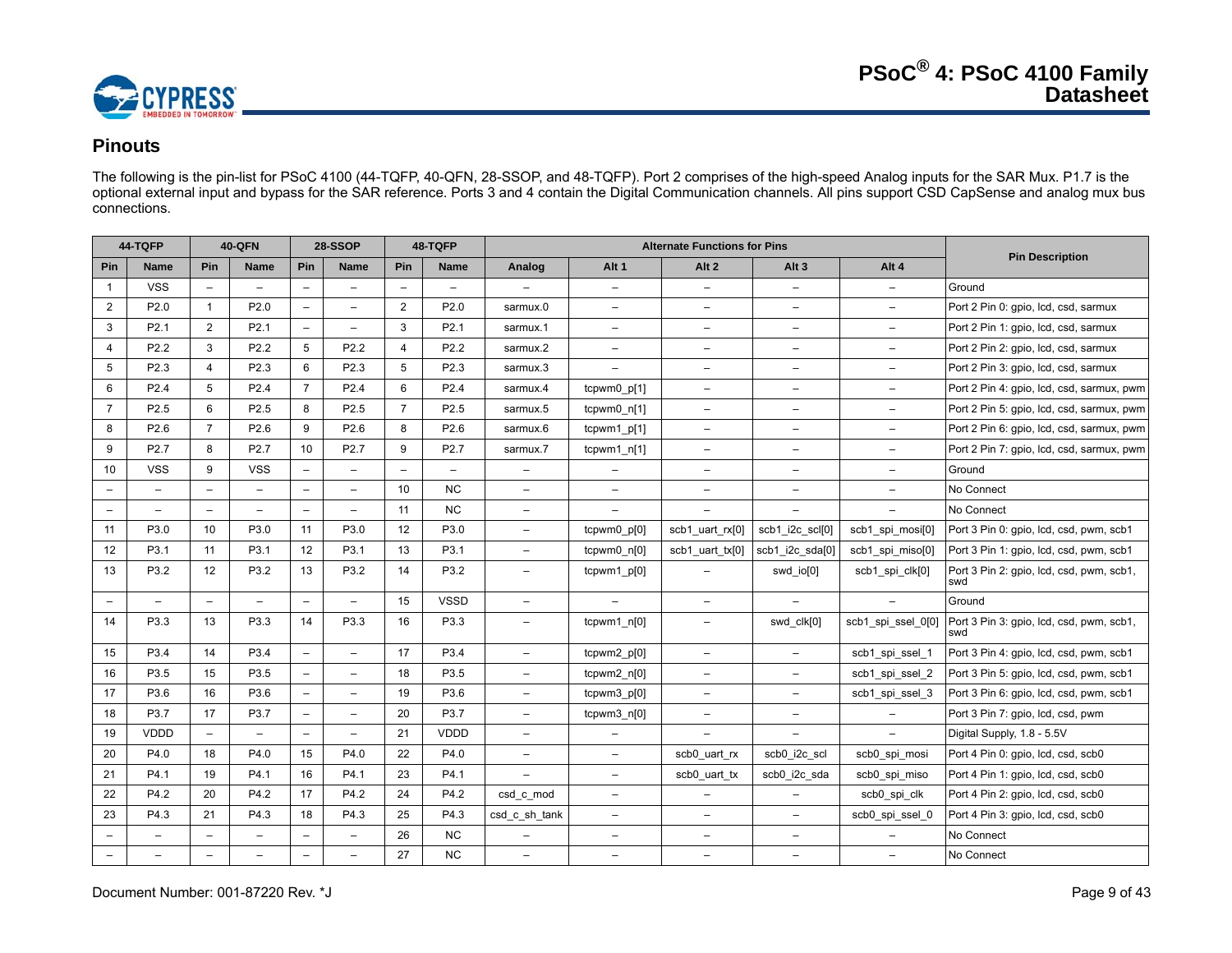# **PSoC® 4: PSoC 4100 Family Datasheet**



|                          | 44-TQFP                  | <b>40-QFN</b>            |                  | 28-SSOP<br>48-TQFP       |                          |     |                  |                             | <b>Alternate Functions for Pins</b> |                          |                          |                          |                                                 | <b>Pin Description</b> |
|--------------------------|--------------------------|--------------------------|------------------|--------------------------|--------------------------|-----|------------------|-----------------------------|-------------------------------------|--------------------------|--------------------------|--------------------------|-------------------------------------------------|------------------------|
| Pin                      | <b>Name</b>              | Pin                      | <b>Name</b>      | Pin                      | <b>Name</b>              | Pin | <b>Name</b>      | Analog                      | Alt <sub>1</sub>                    | Alt <sub>2</sub>         | Alt $3$                  | Alt 4                    |                                                 |                        |
| 24                       | P <sub>0.0</sub>         | 22                       | P <sub>0.0</sub> | 19                       | P <sub>0.0</sub>         | 28  | P <sub>0.0</sub> | comp1 inp                   | $-$                                 | $\overline{\phantom{0}}$ | $\overline{\phantom{0}}$ | scb0 spi ssel 1          | Port 0 Pin 0: gpio, lcd, csd, scb0, comp        |                        |
| 25                       | P <sub>0.1</sub>         | 23                       | P <sub>0.1</sub> | 20                       | P <sub>0.1</sub>         | 29  | P <sub>0.1</sub> | comp1 inn                   | $\qquad \qquad -$                   | $\overline{\phantom{m}}$ | -                        | scb0_spi_ssel_2          | Port 0 Pin 1: gpio, lcd, csd, scb0, comp        |                        |
| 26                       | P <sub>0.2</sub>         | 24                       | P <sub>0.2</sub> | 21                       | P <sub>0.2</sub>         | 30  | P <sub>0.2</sub> | comp2 inp                   | $-$                                 | -                        | -                        | scb0 spi ssel 3          | Port 0 Pin 2: gpio, lcd, csd, scb0, comp        |                        |
| 27                       | P <sub>0.3</sub>         | 25                       | P <sub>0.3</sub> | 22                       | P <sub>0.3</sub>         | 31  | P <sub>0.3</sub> | comp2_inn                   | $\equiv$                            | $\qquad \qquad -$        | $-$                      | $-$                      | Port 0 Pin 3: gpio, lcd, csd, comp              |                        |
| 28                       | P <sub>0.4</sub>         | 26                       | P <sub>0.4</sub> | $-$                      | $-$                      | 32  | P <sub>0.4</sub> | $\overline{\phantom{0}}$    | $\overline{\phantom{0}}$            | scb1 uart rx[1]          | scb1_i2c_scl[1]          | scb1 spi mosi[1]         | Port 0 Pin 4: qpio, lcd, csd, scb1              |                        |
| 29                       | P <sub>0.5</sub>         | 27                       | P <sub>0.5</sub> | $-$                      | $\qquad \qquad -$        | 33  | P <sub>0.5</sub> | $\overline{\phantom{0}}$    | $-$                                 | scb1 uart tx[1]          | scb1_i2c_sda[1]          | scb1 spi miso[1]         | Port 0 Pin 5: gpio, lcd, csd, scb1              |                        |
| 30                       | P <sub>0.6</sub>         | 28                       | P <sub>0.6</sub> | 23                       | P <sub>0.6</sub>         | 34  | P0.6             | $-$                         | ext clk                             | $\overline{\phantom{0}}$ |                          | scb1_spi_clk[1]          | Port 0 Pin 6: gpio, Icd, csd, scb1, ext clk     |                        |
| 31                       | P <sub>0.7</sub>         | 29                       | P0.7             | 24                       | P0.7                     | 35  | P0.7             | $-$                         | $\overline{\phantom{0}}$            | $\overline{\phantom{0}}$ | wakeup                   | scb1_spi_ssel_0[1]       | Port 0 Pin 7: gpio, lcd, csd, scb1, wakeup      |                        |
| 32                       | <b>XRES</b>              | 30                       | <b>XRES</b>      | 25                       | <b>XRES</b>              | 36  | <b>XRES</b>      | $\overline{\phantom{0}}$    | $\overline{\phantom{0}}$            | $\qquad \qquad -$        | Ξ.                       | $\qquad \qquad -$        | Chip reset, active low                          |                        |
| 33                       | <b>VCCD</b>              | 31                       | <b>VCCD</b>      | 26                       | <b>VCCD</b>              | 37  | <b>VCCD</b>      | $\overline{\phantom{0}}$    | $\overline{\phantom{0}}$            | $\overline{\phantom{0}}$ | -                        |                          | Regulated supply, connect to 1µF cap or<br>1.8V |                        |
| $\overline{\phantom{a}}$ | $\overline{\phantom{a}}$ | $\overline{a}$           |                  | $\overline{\phantom{a}}$ | $\equiv$                 | 38  | <b>VSSD</b>      | $\overline{\phantom{0}}$    | $\overline{\phantom{0}}$            | $\equiv$                 | $\overline{\phantom{0}}$ | $-$                      | <b>Digital Ground</b>                           |                        |
| 34                       | <b>VDDD</b>              | 32                       | <b>VDDD</b>      | 27                       | <b>VDD</b>               | 39  | <b>VDDD</b>      | $\overline{\phantom{0}}$    | $\qquad \qquad -$                   | $\qquad \qquad -$        | $\overline{\phantom{0}}$ | $\overline{\phantom{m}}$ | Digital Supply, 1.8 - 5.5V                      |                        |
| 35                       | <b>VDDA</b>              | 33                       | <b>VDDA</b>      | 27                       | <b>VDD</b>               | 40  | <b>VDDA</b>      | $\overline{\phantom{0}}$    | $\overline{\phantom{m}}$            | $\overline{\phantom{0}}$ | $\overline{\phantom{0}}$ | $-$                      | Analog Supply, 1.8 - 5.5V, equal to VDDD        |                        |
| 36                       | <b>VSSA</b>              | 34                       | <b>VSSA</b>      | 28                       | <b>VSS</b>               | 41  | <b>VSSA</b>      | $\overline{\phantom{0}}$    | $\overline{\phantom{0}}$            | $\overline{\phantom{0}}$ | -                        | $-$                      | Analog Ground                                   |                        |
| 37                       | P <sub>1.0</sub>         | 35                       | P <sub>1.0</sub> | $\mathbf{1}$             | P <sub>1.0</sub>         | 42  | P <sub>1.0</sub> | ctb.oa0.inp                 | tcpwm2_p[1]                         | $\overline{\phantom{0}}$ | Ξ.                       | $\overline{\phantom{a}}$ | Port 1 Pin 0: gpio, lcd, csd, ctb, pwm          |                        |
| 38                       | P <sub>1.1</sub>         | 36                       | P <sub>1.1</sub> | 2                        | P <sub>1.1</sub>         | 43  | P <sub>1.1</sub> | ctb.oa0.inm                 | tcpwm2_n[1]                         | $\qquad \qquad -$        | -                        | $\overline{\phantom{m}}$ | Port 1 Pin 1: gpio, lcd, csd, ctb, pwm          |                        |
| 39                       | P <sub>1.2</sub>         | 37                       | P <sub>1.2</sub> | 3                        | P <sub>1.2</sub>         | 44  | P <sub>1.2</sub> | ctb.oa0.out                 | tcpwm3_p[1]                         | $\qquad \qquad -$        | -                        | $\overline{\phantom{a}}$ | Port 1 Pin 2: gpio, Icd, csd, ctb, pwm          |                        |
| 40                       | P <sub>1.3</sub>         | 38                       | P <sub>1.3</sub> | $\overline{\phantom{0}}$ | $\overline{\phantom{m}}$ | 45  | P <sub>1.3</sub> | ctb.oa1.out                 | tcpwm3_n[1]                         | $\overline{\phantom{0}}$ | Ξ.                       | $-$                      | Port 1 Pin 3: gpio, lcd, csd, ctb, pwm          |                        |
| 41                       | P <sub>1.4</sub>         | 39                       | P <sub>1.4</sub> | $\overline{\phantom{0}}$ | $\overline{\phantom{m}}$ | 46  | P <sub>1.4</sub> | ctb.oa1.inm                 | $\overline{\phantom{m}}$            | $\overline{\phantom{0}}$ | $\overline{\phantom{0}}$ | $-$                      | Port 1 Pin 4: gpio, Icd, csd, ctb               |                        |
| 42                       | P <sub>1.5</sub>         | $\overline{\phantom{0}}$ |                  | $\overline{\phantom{0}}$ | $\qquad \qquad -$        | 47  | P <sub>1.5</sub> | ctb.oa1.inp                 | $\qquad \qquad -$                   | $\overline{\phantom{0}}$ | —                        | $\overline{\phantom{a}}$ | Port 1 Pin 5: gpio, Icd, csd, ctb               |                        |
| 43                       | P <sub>1.6</sub>         | -                        |                  | $\overline{\phantom{a}}$ |                          | 48  | P <sub>1.6</sub> | ctb.oa0.inp alt             | -                                   | -                        | -                        |                          | Port 1 Pin 6: gpio, lcd, csd                    |                        |
| 44                       | P1.7/VREF                | 40                       | P1.7/VREF        | $\overline{4}$           | P1.7/VREF                |     | P1.7/VREF        | ctb.oa1.inp_alt<br>ext_vref | $\equiv$                            | $\equiv$                 | -                        | $\overline{\phantom{a}}$ | Port 1 Pin 7: gpio, lcd, csd, ext ref           |                        |

#### **Notes:**

1. tcpwm\_p and tcpwm\_n refer to tcpwm non-inverted and inverted outputs respectively.

2. P3.2 and P3.3 are SWD pins after boot (reset).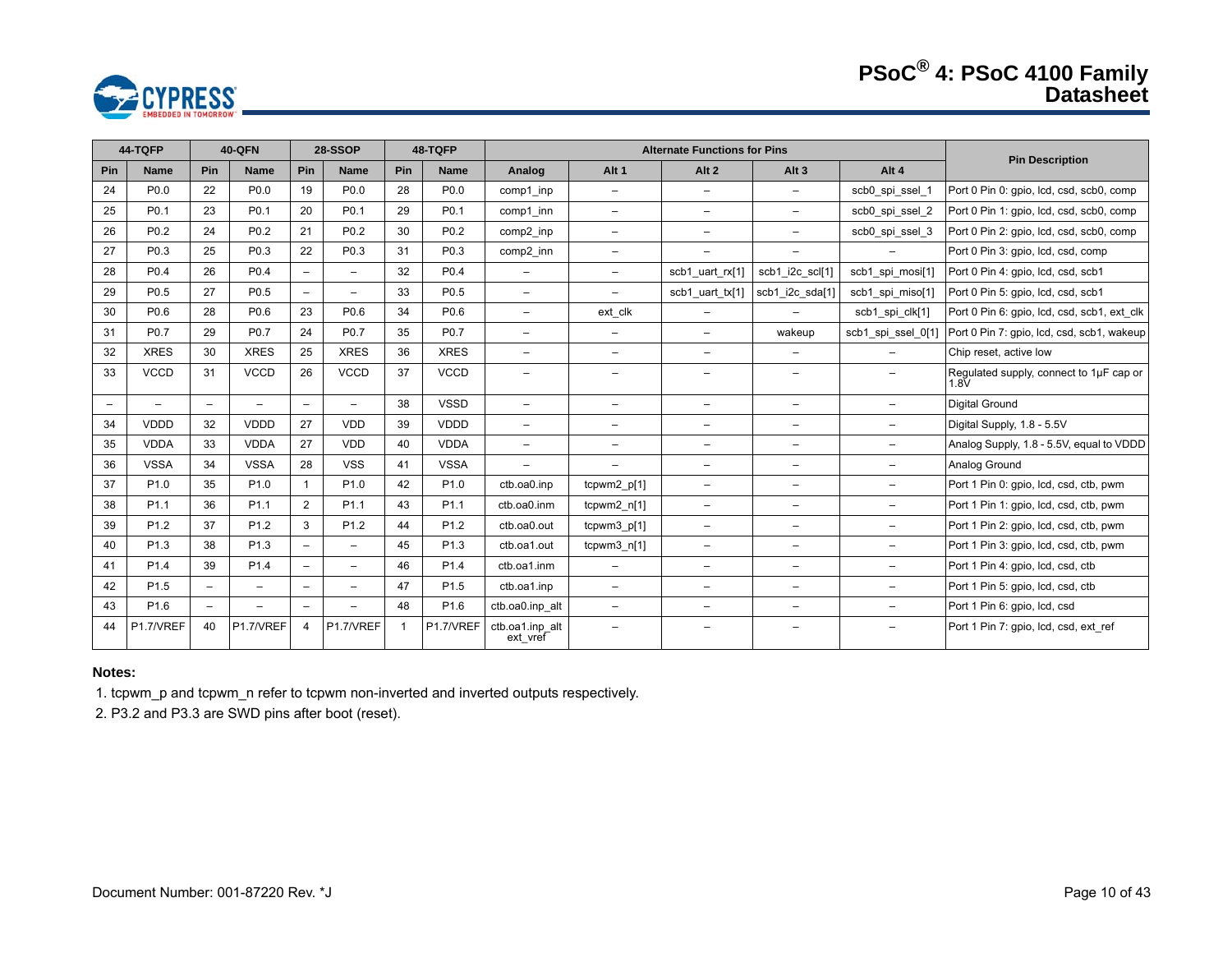

The following is the pin-list for the PSoC 4100 (35-WLCSP).

|                | 35-Ball CSP      |                          |                                  | <b>Alternate Functions for Pins</b> |                                                 |                          | <b>Pin Description</b>                                          |
|----------------|------------------|--------------------------|----------------------------------|-------------------------------------|-------------------------------------------------|--------------------------|-----------------------------------------------------------------|
| Pin            | <b>Name</b>      | Analog                   | Alt 1                            | Alt <sub>2</sub>                    | Alt <sub>3</sub>                                | Alt 4                    |                                                                 |
| D <sub>3</sub> | P2.2             | sarmux.2                 |                                  | $\qquad \qquad -$                   |                                                 | $\overline{\phantom{0}}$ | Port 2 Pin 2: gpio, Icd, csd, sarmux                            |
| E4             | P2.3             | sarmux.3                 | $\equiv$                         | $\overline{\phantom{0}}$            | $-$                                             | $\overline{\phantom{0}}$ | Port 2 Pin 3: gpio, Icd, csd, sarmux                            |
| E <sub>5</sub> | P <sub>2.4</sub> | sarmux.4                 | tcpwm0_p[1]                      | $\qquad \qquad -$                   | $-$                                             | $-$                      | Port 2 Pin 4: gpio, lcd, csd, sarmux, pwm                       |
| E <sub>6</sub> | P <sub>2.5</sub> | sarmux.5                 | tcpwm0_n[1]                      | $\qquad \qquad -$                   | $-$                                             | $\qquad \qquad -$        | Port 2 Pin 5: gpio, lcd, csd, sarmux, pwm                       |
| E <sub>3</sub> | P2.6             | sarmux.6                 | $\overline{\text{tcpwm1\_p[1]}}$ | $\qquad \qquad -$                   | $-$                                             | $-$                      | Port 2 Pin 6: gpio, lcd, csd, sarmux, pwm                       |
| E <sub>2</sub> | P2.7             | sarmux.7                 | tcpwm1_n[1]                      |                                     |                                                 |                          | Port 2 Pin 7: gpio, lcd, csd, sarmux, pwm                       |
| E <sub>1</sub> | P3.0             | $\overline{\phantom{0}}$ | tcpwm0_p[0]                      |                                     | $scb1_$ uart_rx $[0]$   $scb1_$ $2c$ _ $scI[0]$ | scb1_spi_mosi[0]         | Port 3 Pin 0: gpio, lcd, csd, pwm, scb1                         |
| D <sub>2</sub> | P3.1             | $\equiv$                 | tcpwm0_n[0]                      |                                     | scb1_uart_tx[0] $ $ scb1_i2c_sda[0] $ $         | scb1_spi_miso[0]         | Port 3 Pin 1: gpio, Icd, csd, pwm, scb1                         |
| D <sub>1</sub> | P3.2             | $-$                      | tcpwm1_p[0]                      | $\overline{\phantom{0}}$            | swd_io[0]                                       | scb1_spi_clk[0]          | Port 3 Pin 2: gpio, lcd, csd, pwm, scb1, swd                    |
| <b>B7</b>      | <b>VSS</b>       | $\equiv$                 |                                  | $\qquad \qquad -$                   |                                                 |                          | Ground                                                          |
| C1             | P3.3             | $\qquad \qquad -$        | $tcpwm1_n[0]$                    | $\qquad \qquad -$                   | swd_clk[0]                                      |                          | scb1 spi ssel 0[0] Port 3 Pin 3: gpio, lcd, csd, pwm, scb1, swd |
| C <sub>2</sub> | P3.4             | $\overline{\phantom{0}}$ | tcpwm2_p[0]                      | $\sim$                              |                                                 | scb1_spi_ssel_1          | Port 3 Pin 4: gpio, lcd, csd, pwm, scb1                         |
| <b>B1</b>      | P4.0             | $\equiv$                 |                                  | scb0_uart_rx                        | scb0_i2c_scl                                    | scb0_spi_mosi            | Port 4 Pin 0: gpio, Icd, csd, scb0                              |
| <b>B2</b>      | P4.1             | $\equiv$                 | $\overline{\phantom{0}}$         | scb0 uart tx                        | scb0_i2c_sda                                    | scb0 spi miso            | Port 4 Pin 1: gpio, lcd, csd, scb0                              |
| A2             | P4.2             | csd_c_mod                | $\qquad \qquad -$                |                                     |                                                 | scb0 spi clk             | Port 4 Pin 2: gpio, Icd, csd, scb0                              |
| A1             | P4.3             | csd c sh tank            | $\qquad \qquad -$                | $\qquad \qquad -$                   | $\overline{\phantom{0}}$                        | scb0 spi ssel 0          | Port 4 Pin 3: gpio, Icd, csd, scb0                              |
| C <sub>3</sub> | P0.0             | comp1_inp                | $\qquad \qquad -$                | $\overline{\phantom{0}}$            | $-$                                             | scb0_spi_ssel_1          | Port 0 Pin 0: gpio, lcd, csd, scb0, comp                        |
| A <sub>5</sub> | P0.1             | comp1_inn                | $\qquad \qquad -$                | $\overline{\phantom{0}}$            | $-$                                             | scb0 spi ssel 2          | Port 0 Pin 1: gpio, Icd, csd, scb0, comp                        |
| A4             | P0.2             | comp2 inp                | $\qquad \qquad -$                | $\overline{\phantom{0}}$            | $-$                                             | scb0 spi ssel 3          | Port 0 Pin 2: gpio, Icd, csd, scb0, comp                        |
| A <sub>3</sub> | P0.3             | comp2_inn                | $\qquad \qquad -$                | $\equiv$                            |                                                 |                          | Port 0 Pin 3: gpio, lcd, csd, comp                              |
| B <sub>3</sub> | P0.4             | $\overline{\phantom{0}}$ | $\overline{\phantom{m}}$         |                                     | scb1_uart_rx[1] $\vert$ scb1_i2c_scl[1]         | scb1_spi_mosi[1]         | Port 0 Pin 4: gpio, Icd, csd, scb1                              |
| A <sub>6</sub> | P0.5             | $\overline{\phantom{0}}$ | $\equiv$                         |                                     | $scb1_$ uart_tx[1] $ scb1_$ i2c_sda[1] $ $      | scb1_spi_miso[1]         | Port 0 Pin 5: gpio, Icd, csd, scb1                              |
| <b>B4</b>      | P0.6             | $-$                      | ext_clk                          | $\qquad \qquad -$                   |                                                 | scb1_spi_clk[1]          | Port 0 Pin 6: gpio, Icd, csd, scb1, ext clk                     |
| B <sub>5</sub> | P0.7             | $\overline{\phantom{0}}$ | $\qquad \qquad -$                | $-$                                 | wakeup                                          | scb1_spi_ssel_0[1]       | Port 0 Pin 7: gpio, lcd, csd, scb1, wakeup                      |
| B <sub>6</sub> | <b>XRES</b>      | $\overline{\phantom{0}}$ | $\qquad \qquad -$                | $\overline{\phantom{0}}$            | $-$                                             |                          | Chip reset, active low                                          |
| A7             | <b>VCCD</b>      | $\overline{\phantom{0}}$ | $\overline{\phantom{0}}$         | $\overline{\phantom{0}}$            | $-$                                             | $\overline{\phantom{0}}$ | Regulated supply, connect to 1µF cap or 1.8V                    |
| C7             | <b>VDD</b>       | $\overline{\phantom{0}}$ | $\equiv$                         | $\overline{\phantom{0}}$            | $\overline{\phantom{0}}$                        | $-$                      | Supply, 1.8 - 5.5V                                              |
| C <sub>4</sub> | P1.0             | ctb.oa0.inp              | tcpwm2_p[1]                      | $\qquad \qquad -$                   | $-$                                             | $\qquad \qquad -$        | Port 1 Pin 0: gpio, lcd, csd, ctb, pwm                          |
| C <sub>5</sub> | P1.1             | ctb.oa0.inm              | $tcpwm2_n[1]$                    | $\overline{\phantom{0}}$            | $\overline{\phantom{0}}$                        | $-$                      | Port 1 Pin 1: gpio, lcd, csd, ctb, pwm                          |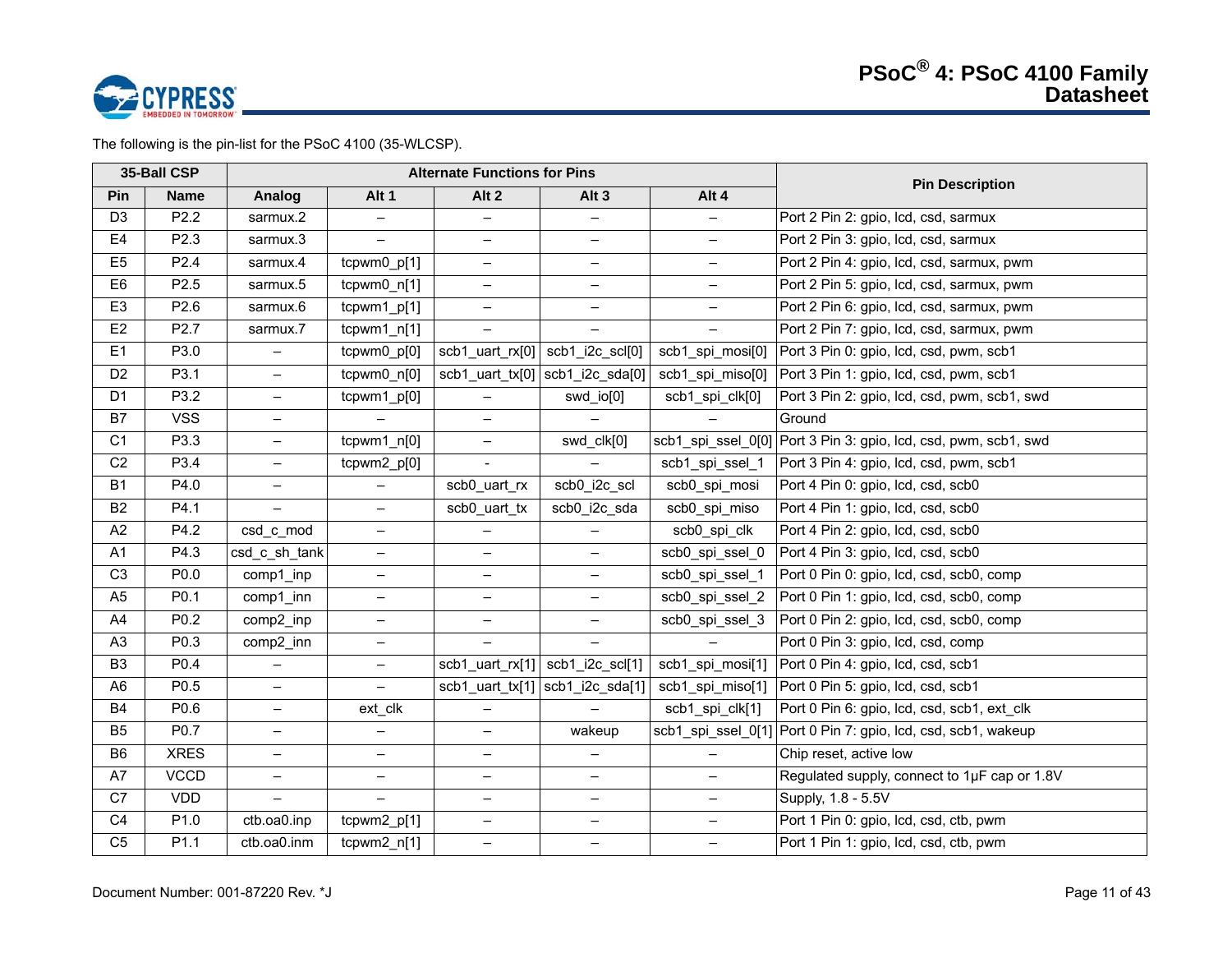

|                | 35-Ball CSP      |                                           |                          | <b>Alternate Functions for Pins</b> |         |                   | <b>Pin Description</b>                 |
|----------------|------------------|-------------------------------------------|--------------------------|-------------------------------------|---------|-------------------|----------------------------------------|
| <b>Pin</b>     | <b>Name</b>      | Analog                                    | Alt 1                    | Alt $2$                             | Alt $3$ | Alt 4             |                                        |
| C <sub>6</sub> | P <sub>1.2</sub> | ctb.oa0.out                               | $tcpwm3_p[1]$            | $\qquad \qquad$                     |         | $\qquad \qquad -$ | Port 1 Pin 2: gpio, lcd, csd, ctb, pwm |
| D7             | P <sub>1.3</sub> | ctb.oa1.out                               | $tcpwm3_n[1]$            |                                     |         |                   | Port 1 Pin 3: gpio, lcd, csd, ctb, pwm |
| D <sub>4</sub> | P <sub>1.4</sub> | ctb.oa1.inm                               | $\overline{\phantom{0}}$ |                                     |         |                   | Port 1 Pin 4: gpio, Icd, csd, ctb      |
| D <sub>5</sub> | P <sub>1.5</sub> | ctb.oa1.inp                               | $\overline{\phantom{m}}$ |                                     |         |                   | Port 1 Pin 5: gpio, Icd, csd, ctb      |
| D6             | P <sub>1.6</sub> | ctb.oa0.inp alt                           | -                        |                                     |         |                   | Port 1 Pin 6: gpio, Icd, csd           |
| E7             |                  | P1.7/VREF   ctb.oa1.inp alt  <br>ext vref | $\overline{\phantom{0}}$ |                                     |         |                   | Port 1 Pin 7: gpio, Icd, csd, ext ref  |

#### **Descriptions of the Pin functions are as follows:**

**VDDD**: Power supply for both analog and digital sections (where there is no  $V_{DDA}$  pin).

**VDDA**: Analog  $V_{DD}$  pin where package pins allow; shorted to  $V_{DDD}$  otherwise.

**VSSA:** Analog ground pin where package pins allow; shorted to VSS otherwise

**VSS**: Ground pin.

**VCCD**: Regulated Digital supply (1.8 V ±5%).

Port Pins can all be used as LCD Commons, LCD Segment drivers, or CSD sense and shield pins can be connected to AMUXBUS A or B or can all be used as GPIO pins that can be driven by firmware or DSI signals.

The following packages are supported: 48-pin TQFP, 44-pin TQFP, 40-pin QFN, and 28-pin SSOP.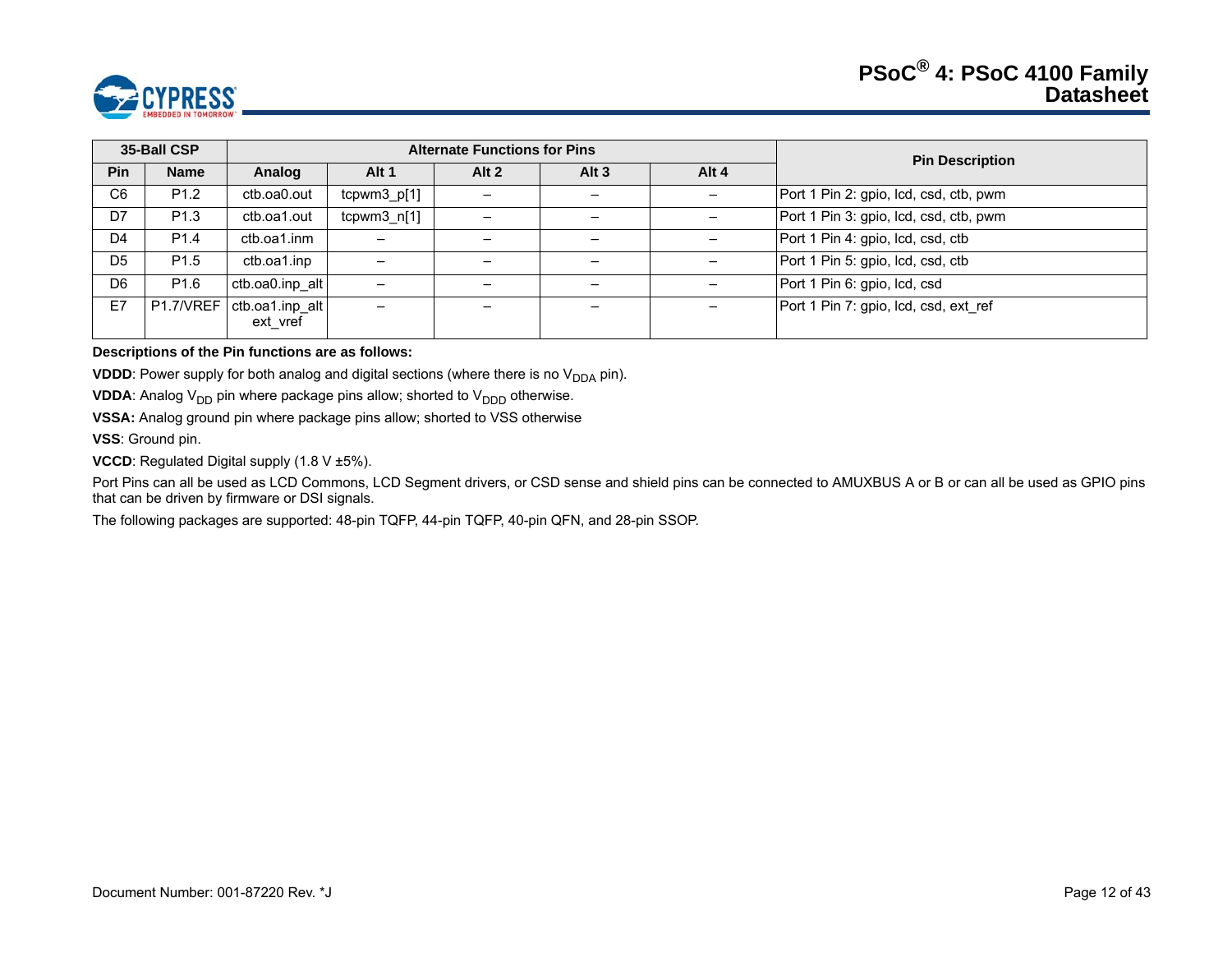

#### **Figure 5. 48-Pin TQFP Pinout**

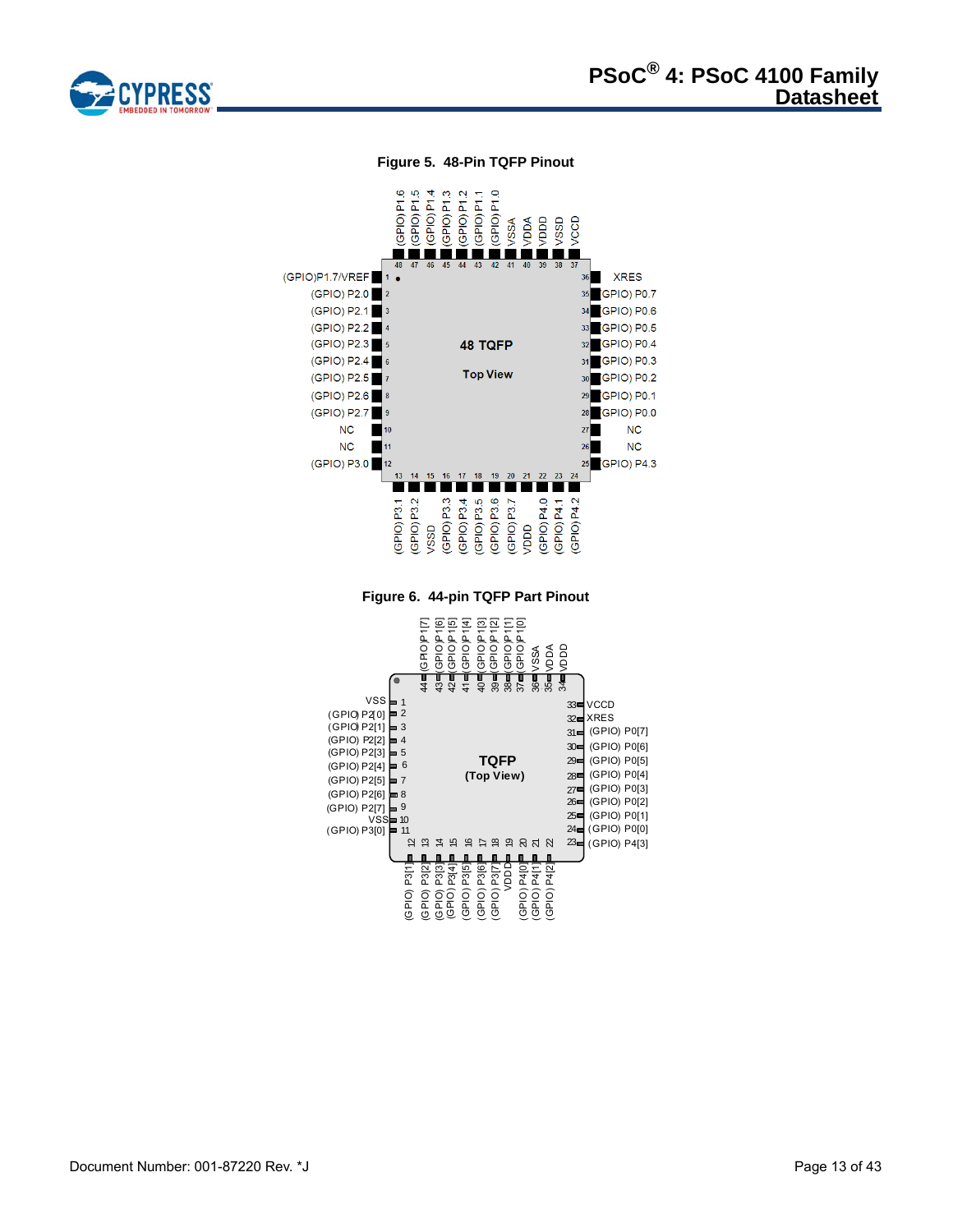

# **Figure 7. 40-Pin QFN Pinout**



**Figure 8. 35-Ball WLCSP**





| (GPIO) P1[0]<br>(GPIO)P1[1]<br>(GP1O)P1[2]<br>(GPIO) P1[7]<br>(GPIO) P2[2]<br>(GPIO) P2[3]<br>(GPIO) P2[4]<br>(GPIO) P2[5]<br>(GPIO) P2[6]<br>(GPIO)P2[7]<br>(GPIO) P3[0] = 11 | ۲<br>∍ 9<br>$=10$ | 3<br>4<br>5<br>6<br>$\overline{7}$<br>8 | <b>SSOP</b><br>(Top View) | 28<br>$27 =$<br>$26 \blacksquare$<br>$25 =$<br>$23 =$<br>$22 =$ | <b>VSS</b><br>VDDD<br>VCCD<br><b>XRES</b><br>24 (GPIO) P0[7]<br>(GPIO) P0[6]<br>(GPIO) P0[3]<br>$21 = (GPIO) P0[2]$<br>20 (GPIO) P0[1]<br>19 (GPIO) P0[0]<br>18 (GPIO) P4[3] |
|--------------------------------------------------------------------------------------------------------------------------------------------------------------------------------|-------------------|-----------------------------------------|---------------------------|-----------------------------------------------------------------|------------------------------------------------------------------------------------------------------------------------------------------------------------------------------|
| (GPIO)P3[1] = 12<br>(GPIO)P3[2] = 13                                                                                                                                           |                   |                                         |                           | $17 =$<br>$16 \blacksquare$                                     | (GPIO)P4[2]<br>(GPIO)P4[1]                                                                                                                                                   |
| (GPIO) P3[3]                                                                                                                                                                   |                   | $=14$                                   |                           | $15 =$                                                          | (GPIO) P4[0]                                                                                                                                                                 |
|                                                                                                                                                                                |                   |                                         |                           |                                                                 |                                                                                                                                                                              |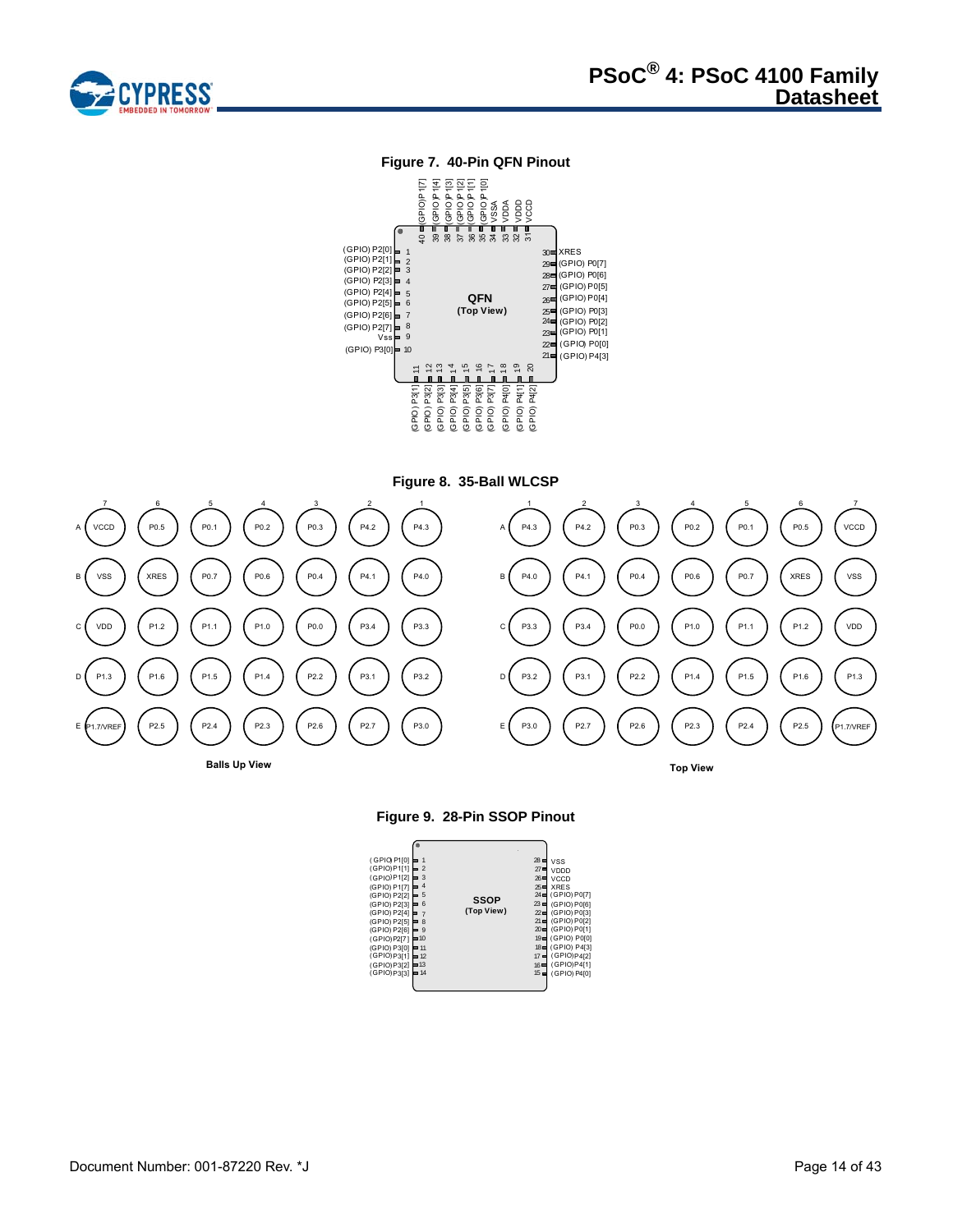

# <span id="page-14-0"></span>**Power**

The following power system diagrams show the minimum set of power supply pins as implemented for PSoC 4100. The system has one regulator in Active mode for the digital circuitry. There is no analog regulator; the analog circuits run directly from the  $V<sub>DDA</sub>$  input. There are separate regulators for the Deep Sleep and Hibernate (lowered power supply and retention) modes. There is a separate low-noise regulator for the bandgap. The supply voltage range is 1.71 V to 5.5 V with all functions and circuits operating over that range.

<span id="page-14-2"></span>



The PSoC 4100 family allows two distinct modes of power supply operation: Unregulated External Supply, and Regulated External Supply modes.

# <span id="page-14-1"></span>**Unregulated External Supply**

In this mode, PSoC 4100 is powered by an external power supply that can be anywhere in the range of 1.8 V to 5.5 V. This range is also designed for battery-powered operation, for instance, the chip can be powered from a battery system that starts at 3.5 V and works down to 1.8 V. In this mode, the internal regulator of PSoC 4100 supplies the internal logic and the  $V_{\text{CCD}}$  output of the PSoC 4100 must be bypassed to ground via an external Capacitor (in the range of 1  $\mu$ F to 1.6  $\mu$ F; X5R ceramic or better).

V<sub>DDA</sub> and V<sub>DDD</sub> must be shorted together; the grounds, VSSA and V<sub>SS</sub> must also be shorted together. Bypass capacitors must be used from V<sub>DDD</sub> to ground, typical practice for systems in this frequency range is to use a capacitor in the 1-µF range in parallel with a smaller capacitor (0.1 µF for example). Note that these are simply rules of thumb and that, for critical applications, the PCB layout, lead inductance, and the Bypass capacitor parasitic should be simulated to design and obtain optimal bypassing.

#### **Figure 11. 48-TQFP Package Example**



<span id="page-14-3"></span>**Figure 12. 44-TQFP Package Example**



| <b>Power Supply</b>            | <b>Bypass Capacitors</b>                                                                                                           |
|--------------------------------|------------------------------------------------------------------------------------------------------------------------------------|
| VDDD-VSS                       | 0.1 $\mu$ F ceramic at each pin (C2, C6) plus<br>bulk capacitor 1 to 10 µF (C1). Total capac-<br>itance may be greater than 10 µF. |
| <b>VDDA-VSSA</b>               | 0.1 µF ceramic at pin (C4). Additional<br>1 µF to 10 µF (C3) bulk capacitor. Total<br>capacitance may be greater than 10 µF.       |
| VCCD-VSS                       | 1 µF ceramic capacitor at the VCCD pin<br>(C5)                                                                                     |
| <b>VREF-VSSA</b><br>(optional) | The internal bandgap may be bypassed<br>with a 1 µF to 10 µF capacitor. Total capac-<br>itance may be greater than 10 µF.          |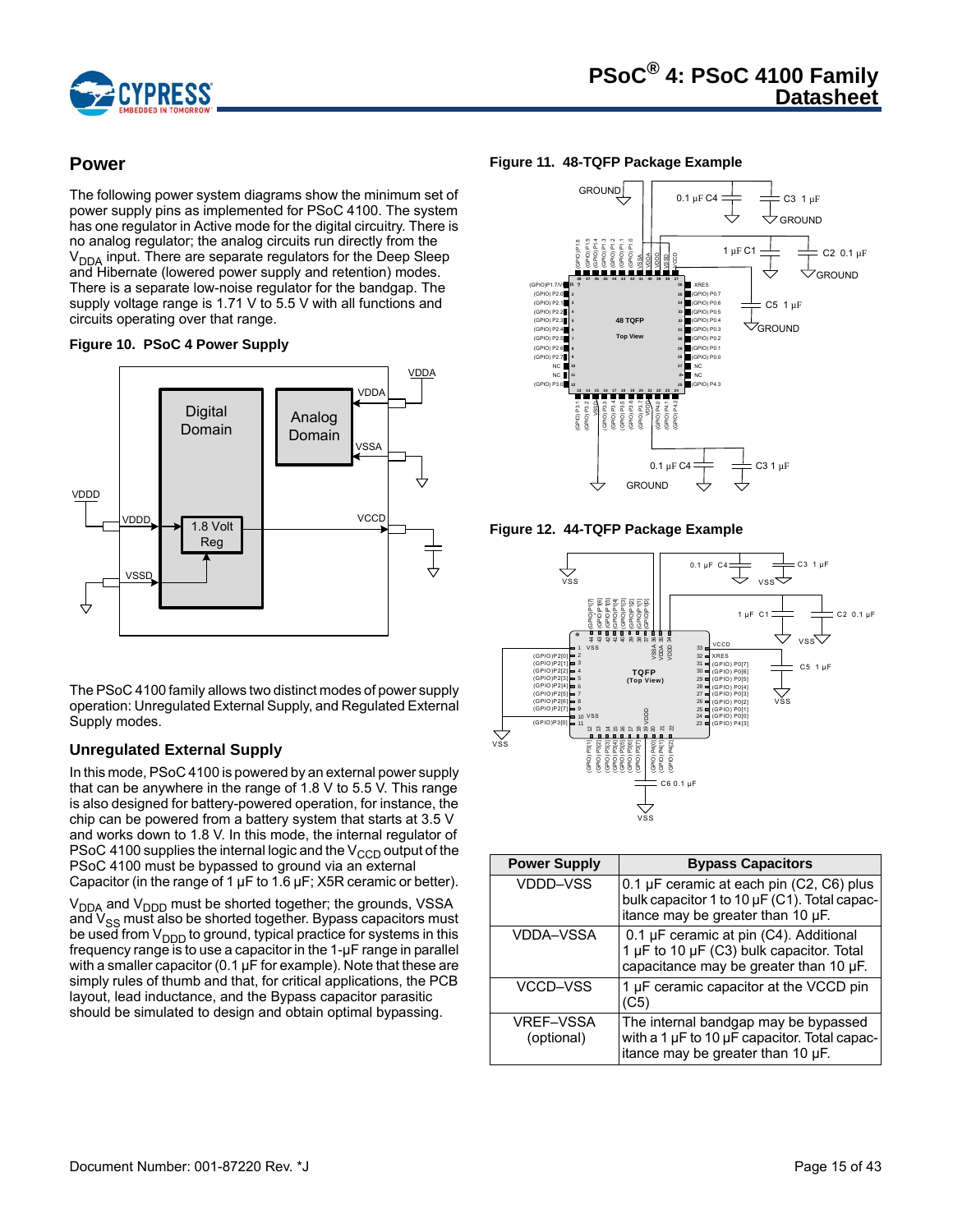

**Note** It is good practice to check the datasheets for your bypass capacitors, specifically the working voltage and the DC bias specifications. With some capacitors, the actual capacitance can decrease considerably when the DC bias (V<sub>DDA</sub>, V<sub>DDD</sub>, or V<sub>CCD</sub>) is a significant percentage of the rated working voltage. V<sub>DDA</sub> must be equal to or higher than the V<sub>DDD</sub> supply when powering up.



# **Figure 13. 40-pin QFN Example**





<span id="page-15-0"></span>In this mode, the PSoC 4100 is powered by an external power supply that must be within the range of 1.71 V to 1.89 V (1.8) ±5%); note that this range needs to include power supply ripple too. In this mode, VCCD, VDDA, and VDDD pins are all shorted together and bypassed. The internal regulator is disabled in firmware.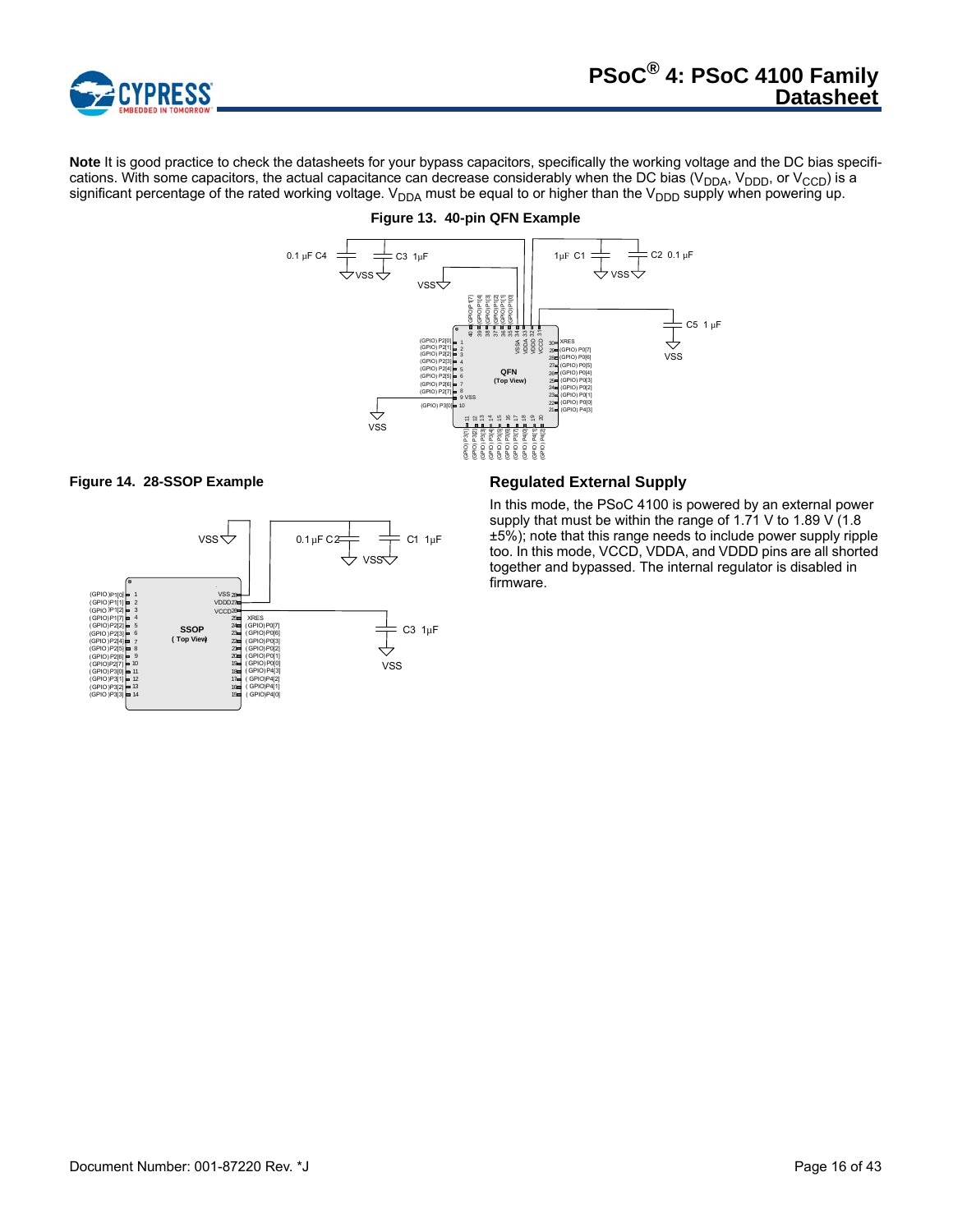

# <span id="page-16-0"></span>**Development Support**

The PSoC 4100 family has a rich set of documentation, development tools, and online resources to assist you during your development process. Visit<www.cypress.com/go/psoc4> to find out more.

## <span id="page-16-1"></span>**Documentation**

A suite of documentation supports the PSoC 4100 family to ensure that you can find answers to your questions quickly. This section contains a list of some of the key documents.

**Software User Guide**: A step-by-step guide for using PSoC Creator. The software user guide shows you how the PSoC Creator build process works in detail, how to use source control with PSoC Creator, and much more.

**Component Datasheets**: The flexibility of PSoC allows the creation of new peripherals (components) long after the device has gone into production. Component data sheets provide all of the information needed to select and use a particular component, including a functional description, API documentation, example code, and AC/DC specifications.

**Application Notes**: PSoC application notes discuss a particular application of PSoC in depth; examples include brushless DC motor control and on-chip filtering. Application notes often include example projects in addition to the application note document.

**Technical Reference Manual**: The Technical Reference Manual (TRM) contains all the technical detail you need to use a PSoC device, including a complete description of all PSoC registers. The TRM is available in the Documentation section at [www.cypress.com/psoc4.](www.cypress.com/psoc4)

#### <span id="page-16-2"></span>**Online**

In addition to print documentation, the Cypress PSoC forums connect you with fellow PSoC users and experts in PSoC from around the world, 24 hours a day, 7 days a week.

#### <span id="page-16-3"></span>**Tools**

With industry standard cores, programming, and debugging interfaces, the PSoC 4100 family is part of a development tool ecosystem. Visit us at<www.cypress.com/go/psoccreator>for the latest information on the revolutionary, easy to use PSoC Creator IDE, supported third party compilers, programmers, debuggers, and development kits.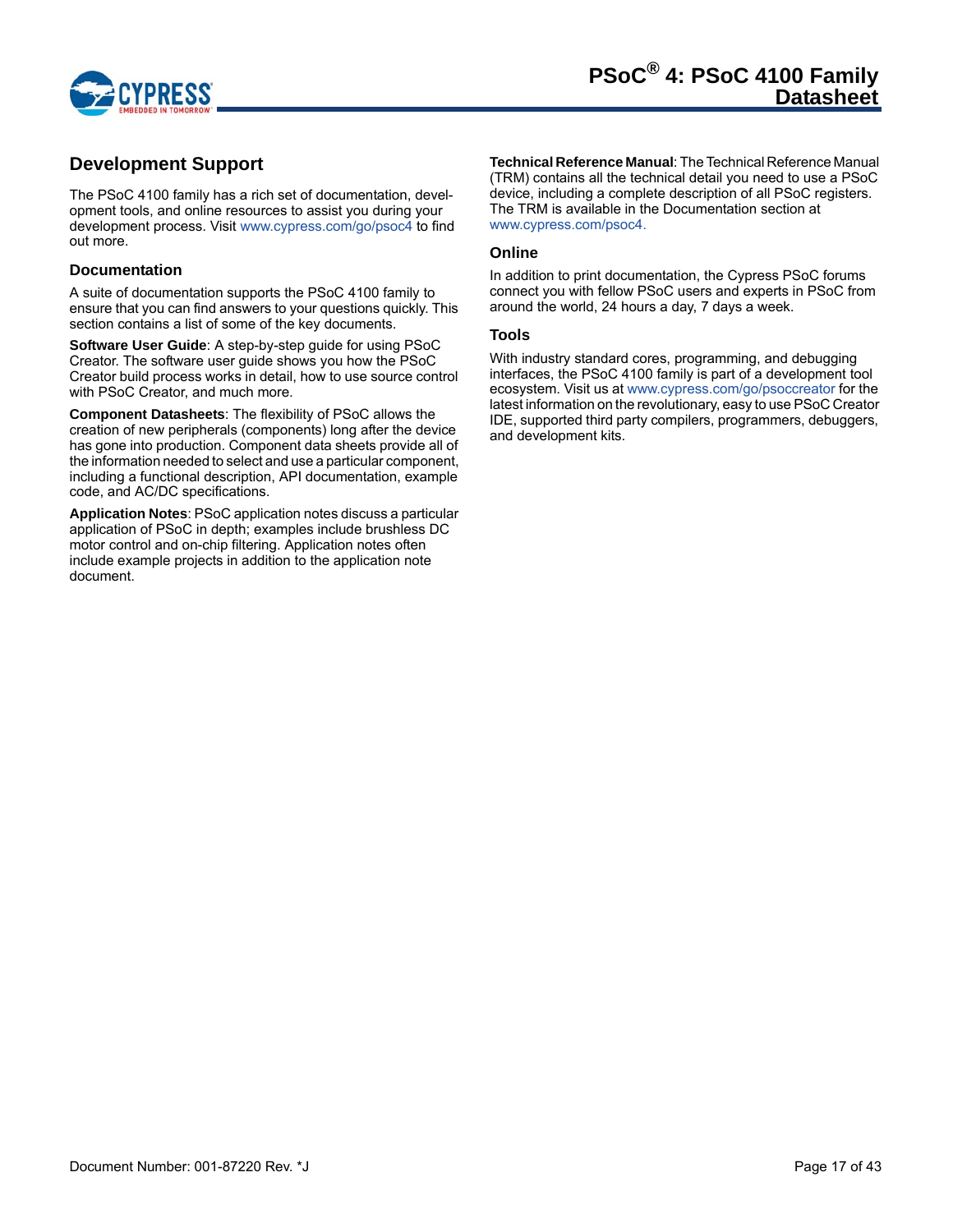

# <span id="page-17-0"></span>**Electrical Specifications**

# <span id="page-17-1"></span>**Absolute Maximum Ratings**

## <span id="page-17-4"></span>**Table 1. Absolute Maximum Ratings**[\[1](#page-17-3)]

| Spec ID#         | <b>Parameter</b>             | <b>Description</b>                                                                                          | <b>Min</b> | <b>Typ</b> | <b>Max</b>    | <b>Units</b> | Details/<br><b>Conditions</b>             |
|------------------|------------------------------|-------------------------------------------------------------------------------------------------------------|------------|------------|---------------|--------------|-------------------------------------------|
| SID <sub>1</sub> | V <sub>DDD</sub> _ABS        | Digital supply relative to V <sub>SSD</sub>                                                                 | $-0.5$     |            | 6             | v            | Absolute max                              |
| SID <sub>2</sub> | $V_{\text{CCD}\_\text{ABS}}$ | Direct digital core voltage input relative<br>to Vssd                                                       | $-0.5$     |            | 1.95          | v            | Absolute max                              |
| SID <sub>3</sub> | V <sub>GPIO ABS</sub>        | GPIO voltage                                                                                                | $-0.5$     |            | $V_{DD}$ +0.5 | $\vee$       | Absolute max                              |
| SID4             | <b>GPIO ABS</b>              | Maximum current per GPIO                                                                                    | $-25$      |            | 25            | mA           | Absolute max                              |
| SID <sub>5</sub> | <b>IGPIO</b> injection       | GPIO injection current, Max for $V_{H}$ ><br>$V_{\text{DDD}}$ , and Min for $V_{\text{IL}} < V_{\text{SS}}$ | $-0.5$     |            | 0.5           | mA           | Absolute max, current<br>injected per pin |
| BID44            | ESD HBM                      | Electrostatic discharge human body<br>model                                                                 | 2200       |            |               | V            |                                           |
| <b>BID45</b>     | ESD CDM                      | Electrostatic discharge charged<br>device model                                                             | 500        |            |               | v            |                                           |
| BID46            | LU                           | Pin current for latch-up                                                                                    | $-200$     |            | 200           | mA           |                                           |

# <span id="page-17-2"></span>**Device-Level Specifications**

All specifications are valid for -40 °C  $\leq$  TA  $\leq$  105 °C and TJ  $\leq$  125 °C, except where noted. Specifications are valid for 1.71 V to 5.5 V, except where noted.

#### <span id="page-17-5"></span>**Table 2. DC Specifications**

| Spec ID#          | <b>Parameter</b>                                                                     | <b>Description</b>                                                                  | <b>Min</b>               | <b>Typ</b>               | <b>Max</b>               | <b>Units</b> | Details/<br><b>Conditions</b>    |  |  |  |  |
|-------------------|--------------------------------------------------------------------------------------|-------------------------------------------------------------------------------------|--------------------------|--------------------------|--------------------------|--------------|----------------------------------|--|--|--|--|
| <b>SID53</b>      | $V_{DD}$                                                                             | Power Supply Input Voltage ( $V_{\text{DDA}}$ =<br>$V_{\text{DDD}} = V_{\text{DD}}$ | 1.8                      |                          | 5.5                      | V            | With regulator enabled           |  |  |  |  |
| <b>SID255</b>     | V <sub>DDD</sub>                                                                     | Power Supply Input Voltage unregu-<br>lated                                         | 1.71                     | 1.8                      | 1.89                     | $\vee$       | Internally unregulated<br>Supply |  |  |  |  |
| <b>SID54</b>      | $V_{CCD}$                                                                            | Output voltage (for core logic)                                                     |                          | 1.8                      |                          | $\vee$       |                                  |  |  |  |  |
| <b>SID55</b>      | <b>CEFC</b>                                                                          | External Regulator voltage bypass                                                   |                          | 1.3                      | 1.6                      | μF           | X5R ceramic or better            |  |  |  |  |
| <b>SID56</b>      | <b>CEXC</b>                                                                          | Power supply decoupling capacitor                                                   |                          | 1                        |                          | μF           | X5R ceramic or better            |  |  |  |  |
|                   | Active Mode, $V_{DD}$ = 1.71 V to 5.5 V. Typical Values measured at $V_{DD}$ = 3.3 V |                                                                                     |                          |                          |                          |              |                                  |  |  |  |  |
| SID9              | IDD4                                                                                 | Execute from Flash; CPU at 6 MHz                                                    |                          |                          | 2.8                      | mA           |                                  |  |  |  |  |
| <b>SID10</b>      | IDD <sub>5</sub>                                                                     | Execute from Flash; CPU at 6 MHz                                                    | $\overline{\phantom{0}}$ | 2.2                      | $\overline{\phantom{0}}$ | mA           | $T = 25 °C$                      |  |  |  |  |
| <b>SID12</b>      | IDD <sub>7</sub>                                                                     | Execute from Flash; CPU at 12 MHz,                                                  | —                        | $\overline{\phantom{0}}$ | 4.2                      | mA           |                                  |  |  |  |  |
| SID <sub>13</sub> | IDD <sub>8</sub>                                                                     | Execute from Flash; CPU at 12 MHz                                                   |                          | 3.7                      |                          | mA           | $T = 25 °C$                      |  |  |  |  |
| <b>SID16</b>      | IDD11                                                                                | Execute from Flash; CPU at 24 MHz                                                   |                          | 6.7                      | $\overline{\phantom{0}}$ | mA           | $T = 25 °C$                      |  |  |  |  |
| SID <sub>17</sub> | IDD <sub>12</sub>                                                                    | Execute from Flash; CPU at 24 MHz                                                   |                          | -                        | 7.2                      | mA           |                                  |  |  |  |  |
|                   | Sleep Mode, $V_{DD} = 1.7 V$ to 5.5 V                                                |                                                                                     |                          |                          |                          |              |                                  |  |  |  |  |
| <b>SID25</b>      | IDD <sub>20</sub>                                                                    | I <sup>2</sup> C wakeup, WDT, and Comparators<br>on. 6 MHz.                         |                          | 1.3                      | 1.8                      | mA           | $V_{DD}$ = 1.71 to 5.5 V         |  |  |  |  |
| SID25A            | IDD20A                                                                               | I <sup>2</sup> C wakeup, WDT, and Comparators<br>on. 12 MHz.                        |                          | 1.7                      | 2.2                      | mA           | $V_{DD}$ = 1.71 to 5.5 V         |  |  |  |  |
|                   |                                                                                      | Deep Sleep Mode, $V_{DD}$ = 1.8 V to 3.6 V (Regulator on)                           |                          |                          |                          |              |                                  |  |  |  |  |
| <b>SID31</b>      | IDD <sub>26</sub>                                                                    | $12C$ wakeup and WDT on.                                                            |                          | 1.3                      |                          | μA           | $T = 25 °C$                      |  |  |  |  |
| <b>SID32</b>      | IDD27                                                                                | I <sup>2</sup> C wakeup and WDT on.                                                 |                          |                          | 45                       | μA           | $T = 85 °C$                      |  |  |  |  |

#### **Note**

<span id="page-17-3"></span>1. Usage above the absolute maximum conditions listed in [Table 1](#page-17-4) may cause permanent damage to the device. Exposure to absolute maximum conditions for extended<br>periods of time may affect device reliability. The maximum sto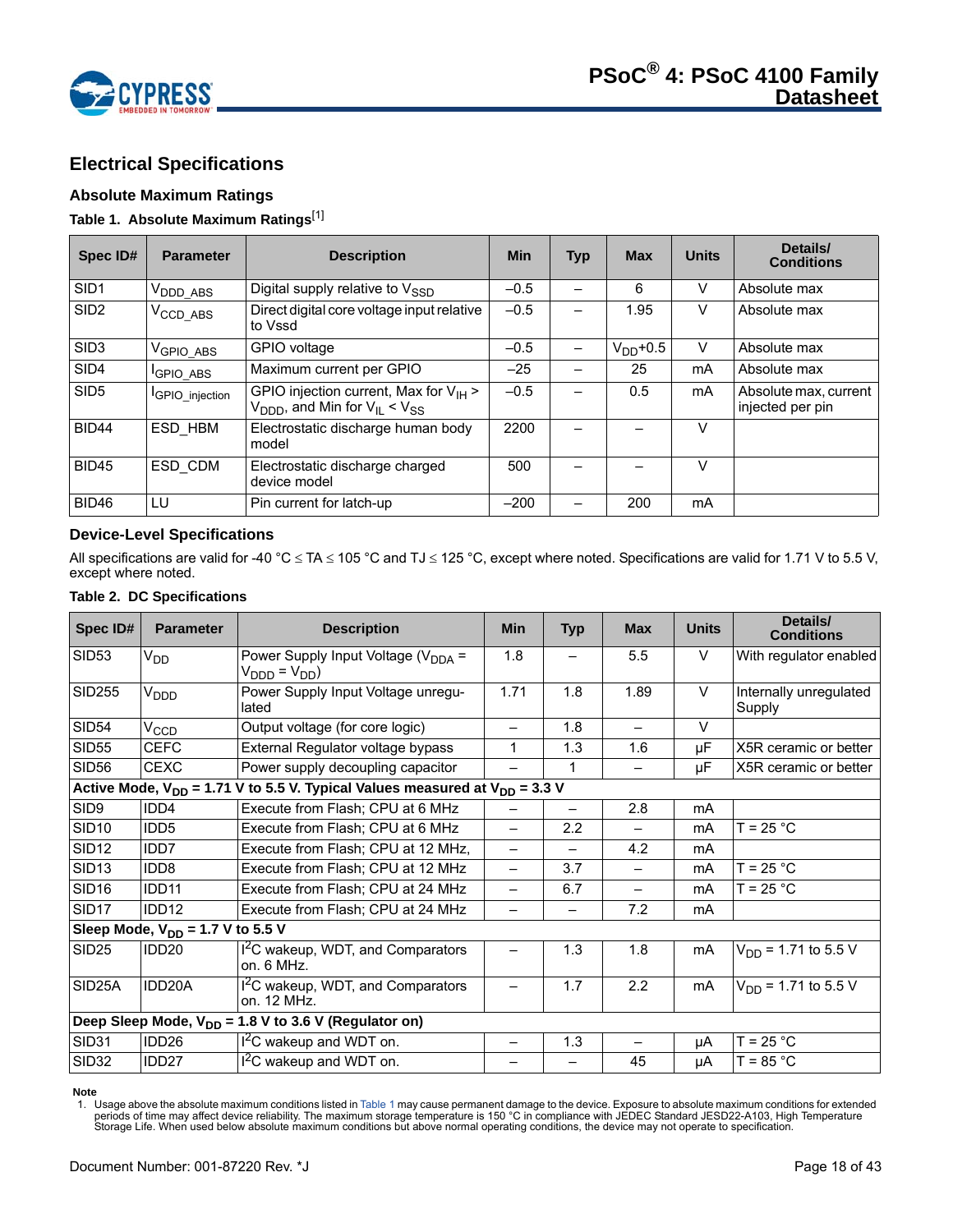

# **Table 2. DC Specifications** *(continued)*

| Spec ID#            | <b>Parameter</b>                                                         | <b>Description</b>                                               | <b>Min</b>               | <b>Typ</b>               | <b>Max</b>               | <b>Units</b> | Details/<br><b>Conditions</b>  |  |  |  |  |
|---------------------|--------------------------------------------------------------------------|------------------------------------------------------------------|--------------------------|--------------------------|--------------------------|--------------|--------------------------------|--|--|--|--|
|                     | Deep Sleep Mode, $V_{DD}$ = 3.6 V to 5.5 V                               |                                                                  |                          |                          |                          |              |                                |  |  |  |  |
| <b>SID34</b>        | IDD <sub>29</sub>                                                        | <sup>12</sup> C wakeup and WDT on                                |                          | 1.5                      | 15                       | μA           | Typ at 25 °C<br>Max at 85 °C   |  |  |  |  |
|                     | Deep Sleep Mode, V <sub>DD</sub> = 1.71 V to 1.89 V (Regulator bypassed) |                                                                  |                          |                          |                          |              |                                |  |  |  |  |
| SID37               | IDD32                                                                    | $I2C$ wakeup and WDT on.                                         | $\qquad \qquad -$        | 1.7                      | $\overline{\phantom{m}}$ | μA           | $T = 25 °C$                    |  |  |  |  |
| <b>SID38</b>        | IDD33                                                                    | I <sup>2</sup> C wakeup and WDT on                               |                          |                          | 60                       | μA           | $T = 85 °C$                    |  |  |  |  |
|                     | Deep Sleep Mode, +105 °C                                                 |                                                                  |                          |                          |                          |              |                                |  |  |  |  |
| SID33Q              | IDD28Q                                                                   | I <sup>2</sup> C wakeup and WDT on. Regulator<br>Off.            | —                        |                          | 135                      | μA           | $V_{DD}$ = 1.71 to 1.89        |  |  |  |  |
| SID34Q              | IDD29Q                                                                   | I <sup>2</sup> C wakeup and WDT on.                              |                          |                          | 180                      | μA           | $V_{DD}$ = 1.8 to 3.6          |  |  |  |  |
| SID35Q              | IDD30Q                                                                   | $12C$ wakeup and WDT on.                                         | $\overline{\phantom{0}}$ |                          | 140                      | μA           | $V_{DD}$ = 3.6 to 5.5          |  |  |  |  |
|                     |                                                                          | Hibernate Mode, $V_{DD}$ = 1.8 V to 3.6 V (Regulator on)         |                          |                          |                          |              |                                |  |  |  |  |
| <b>SID40</b>        | IDD35                                                                    | <b>GPIO and Reset active</b>                                     | $\overline{\phantom{0}}$ | 150                      |                          | nA           | $T = 25 °C$                    |  |  |  |  |
| <b>SID41</b>        | IDD36                                                                    | <b>GPIO and Reset active</b>                                     | $\overline{\phantom{0}}$ | $\equiv$                 | 1000                     | nA           | $T = 85 °C$                    |  |  |  |  |
|                     | Hibernate Mode, $V_{DD} = 3.6 V$ to 5.5 V                                |                                                                  |                          |                          |                          |              |                                |  |  |  |  |
| <b>SID43</b>        | IDD38                                                                    | <b>GPIO and Reset active</b>                                     | $\qquad \qquad -$        | 150                      | $\overline{\phantom{0}}$ | nA           | $T = 25 °C$                    |  |  |  |  |
|                     |                                                                          | Hibernate Mode, $V_{DD}$ = 1.71 V to 1.89 V (Regulator bypassed) |                          |                          |                          |              |                                |  |  |  |  |
| <b>SID46</b>        | IDD41                                                                    | <b>GPIO and Reset active</b>                                     | $\overline{\phantom{0}}$ | 150                      |                          | nA           | $T = 25 °C$                    |  |  |  |  |
| <b>SID47</b>        | IDD42                                                                    | <b>GPIO and Reset active</b>                                     | $\overline{\phantom{0}}$ | $\overline{\phantom{0}}$ | 1000                     | nA           | $T = 85 °C$                    |  |  |  |  |
|                     | Hibernate Mode, +105 °C                                                  |                                                                  |                          |                          |                          |              |                                |  |  |  |  |
| SID42Q              | IDD37Q                                                                   | Regulator Off                                                    | $\overline{\phantom{0}}$ | $\qquad \qquad -$        | 19.4                     | μA           | $V_{DD}$ = 1.71 to 1.89        |  |  |  |  |
| SID43Q              | IDD38Q                                                                   |                                                                  |                          |                          | 17                       | μA           | $V_{DD} = 1.8 \text{ to } 3.6$ |  |  |  |  |
| SID44Q              | IDD39Q                                                                   |                                                                  |                          |                          | 16                       | μA           | $V_{DD}$ = 3.6 to 5.5          |  |  |  |  |
| <b>Stop Mode</b>    |                                                                          |                                                                  |                          |                          |                          |              |                                |  |  |  |  |
| <b>SID304</b>       | IDD43A                                                                   | Stop Mode current; $V_{DD} = 3.3 V$                              |                          | 20                       | 80                       | nA           | Typ at 25 °C<br>Max at 85 °C   |  |  |  |  |
| Stop Mode, +105 °C  |                                                                          |                                                                  |                          |                          |                          |              |                                |  |  |  |  |
| SID304Q             | IDD43AQ                                                                  | Stop Mode current; $V_{DD}$ = 3.6 V                              | $\overline{\phantom{0}}$ | $\qquad \qquad -$        | 5645                     | nA           |                                |  |  |  |  |
| <b>XRES</b> current |                                                                          |                                                                  |                          |                          |                          |              |                                |  |  |  |  |
| <b>SID307</b>       | IDD_XR                                                                   | Supply current while XRES asserted                               | $\overline{\phantom{0}}$ | 2                        | 5                        | mA           |                                |  |  |  |  |

## **Table 3. AC Specifications**

| Spec ID#          | <b>Parameter</b>   | <b>Description</b>                      | <b>Min</b> | <b>Typ</b> | <b>Max</b> | <b>Units</b> | Details/<br><b>Conditions</b>                      |
|-------------------|--------------------|-----------------------------------------|------------|------------|------------|--------------|----------------------------------------------------|
| <b>SID48</b>      | F <sub>CPU</sub>   | CPU frequency                           | DC         |            | 24         | <b>MHz</b>   | $1.71 \le V_{DD} \le 5.5$                          |
| <b>SID49</b>      | <sup>I</sup> SLEEP | Wakeup from sleep mode                  |            | 0          |            | μs           | Guaranteed by charac-<br>terization                |
| <b>SID50</b>      | DEEPSLEEP          | Wakeup from Deep Sleep mode             |            |            | 25         | <b>US</b>    | 24-MHz IMO.<br>Guaranteed by charac-<br>terization |
| <b>SID51</b>      | <b>HIBERNATE</b>   | Wakeup from Hibernate and Stop<br>modes |            |            | 2          | ms           | Guaranteed by charac-<br>terization                |
| SID <sub>52</sub> | RESETWIDTH         | External reset pulse width              |            |            |            | μs           | Guaranteed by charac-<br>terization                |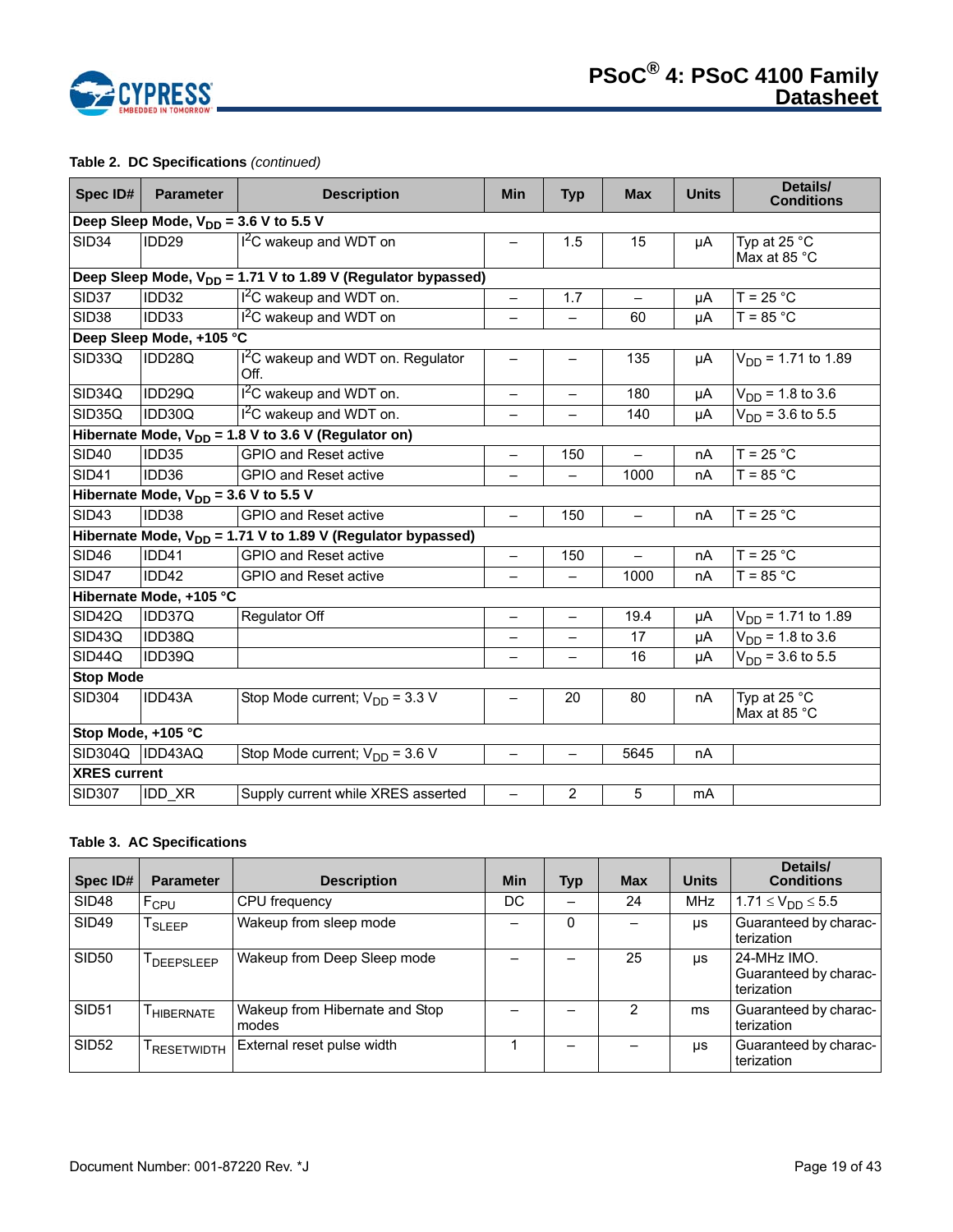

# *GPIO*

# **Table 4. GPIO DC Specifications**

<span id="page-19-0"></span>

| Spec ID#      | <b>Parameter</b>      | <b>Description</b>                                      | Min                               | <b>Typ</b>               | <b>Max</b>                             | <b>Units</b>      | Details/<br><b>Conditions</b>                                     |
|---------------|-----------------------|---------------------------------------------------------|-----------------------------------|--------------------------|----------------------------------------|-------------------|-------------------------------------------------------------------|
| <b>SID57</b>  | $V_{\text{IH}}^{[2]}$ | Input voltage high threshold                            | $0.7 \times$<br>$V_{\text{DDD}}$  | $\equiv$                 |                                        | $\overline{\vee}$ | <b>CMOS</b> Input                                                 |
| <b>SID58</b>  | $V_{IL}$              | Input voltage low threshold                             |                                   | $\qquad \qquad -$        | $0.3 \times$<br><b>V<sub>DDD</sub></b> | $\overline{\vee}$ | <b>CMOS</b> Input                                                 |
| <b>SID241</b> | $V_{\text{IH}}^{[2]}$ | LVTTL input, $V_{\text{DDD}}$ < 2.7 V                   | $0.7\times$<br>V <sub>DDD</sub>   | $\equiv$                 |                                        | $\vee$            |                                                                   |
| <b>SID242</b> | $V_{IL}$              | LVTTL input, $V_{\text{DDD}}$ < 2.7 V                   |                                   | $\qquad \qquad -$        | $0.3 \times$<br>V <sub>DDD</sub>       | $\overline{\vee}$ |                                                                   |
| <b>SID243</b> | $V_{\text{IH}}^{[2]}$ | LVTTL input, $V_{\text{DDD}} \geq 2.7 \text{ V}$        | 2.0                               | $\qquad \qquad -$        |                                        | $\overline{\vee}$ |                                                                   |
| <b>SID244</b> | $V_{IL}$              | LVTTL input, $V_{\text{DDD}} \ge 2.7 \text{ V}$         |                                   | $\overline{\phantom{0}}$ | 0.8                                    | $\overline{\vee}$ |                                                                   |
| <b>SID59</b>  | V <sub>OH</sub>       | Output voltage high level                               | V <sub>DDD</sub><br>$-0.6$        | $\overline{\phantom{0}}$ |                                        | $\overline{\vee}$ | $I_{OH} = 4 mA$<br>3-V V <sub>DDD</sub>                           |
| <b>SID60</b>  | V <sub>OH</sub>       | Output voltage high level                               | V <sub>DDD</sub><br>$-0.5$        | $\overline{\phantom{0}}$ |                                        | $\overline{\vee}$ | $I_{OH}$ = 1 mA at<br>$1.8-VVDDD$                                 |
| <b>SID61</b>  | $V_{OL}$              | Output voltage low level                                |                                   | $\qquad \qquad -$        | 0.4                                    | $\vee$            | $I_{OL}$ = 4 mA at<br>$1.8-VV_{DDD}$                              |
| SID62         | $V_{OL}$              | Output voltage low level                                |                                   | —                        | 0.6                                    | $\vee$            | $I_{\Omega}$ = 8 mA at 3-V<br>V <sub>DDD</sub>                    |
| SID62A        | $V_{OL}$              | Output voltage low level                                |                                   | $\qquad \qquad -$        | 0.4                                    | $\overline{\vee}$ | $I_{OL}$ = 3 mA at 3-V<br>V <sub>DDD</sub>                        |
| SID63         | R <sub>PULLUP</sub>   | Pull-up resistor                                        | 3.5                               | 5.6                      | 8.5                                    | $k\Omega$         |                                                                   |
| <b>SID64</b>  | R <sub>PULLDOWN</sub> | Pull-down resistor                                      | 3.5                               | 5.6                      | 8.5                                    | $k\Omega$         |                                                                   |
| <b>SID65</b>  | I <sub>IL</sub>       | Input leakage current (absolute value)                  |                                   |                          | 2                                      | nA                | $25 °C$ , $V_{DDD} =$<br>$3.0-V$                                  |
| SID65A        | IL_CTBM               | Input leakage current (absolute value)<br>for CTBM pins | $\qquad \qquad -$                 | $\qquad \qquad -$        | $\overline{4}$                         | nA                |                                                                   |
| SID66         | $C_{IN}$              | Input capacitance                                       |                                   | $\overline{\phantom{0}}$ | $\overline{7}$                         | pF                |                                                                   |
| SID67         | VHYSTTL               | Input hysteresis LVTTL                                  | 25                                | 40                       |                                        | mV                | $V_{\text{DDD}} \geq 2.7 V.$<br>Guaranteed by<br>characterization |
| <b>SID68</b>  | VHYSCMOS              | Input hysteresis CMOS                                   | $0.05 \times$<br>V <sub>DDD</sub> | $\qquad \qquad -$        |                                        | mV                | Guaranteed by<br>characterization                                 |
| <b>SID69</b>  | <b>I</b> DIODE        | Current through protection diode to<br>$V_{DD}$ /Vss    |                                   | —                        | 100                                    | μA                | Guaranteed by<br>characterization                                 |
| SID69A        | <b>ITOT_GPIO</b>      | Maximum Total Source or Sink Chip<br>Current            |                                   |                          | 200                                    | mA                | Guaranteed by<br>characterization                                 |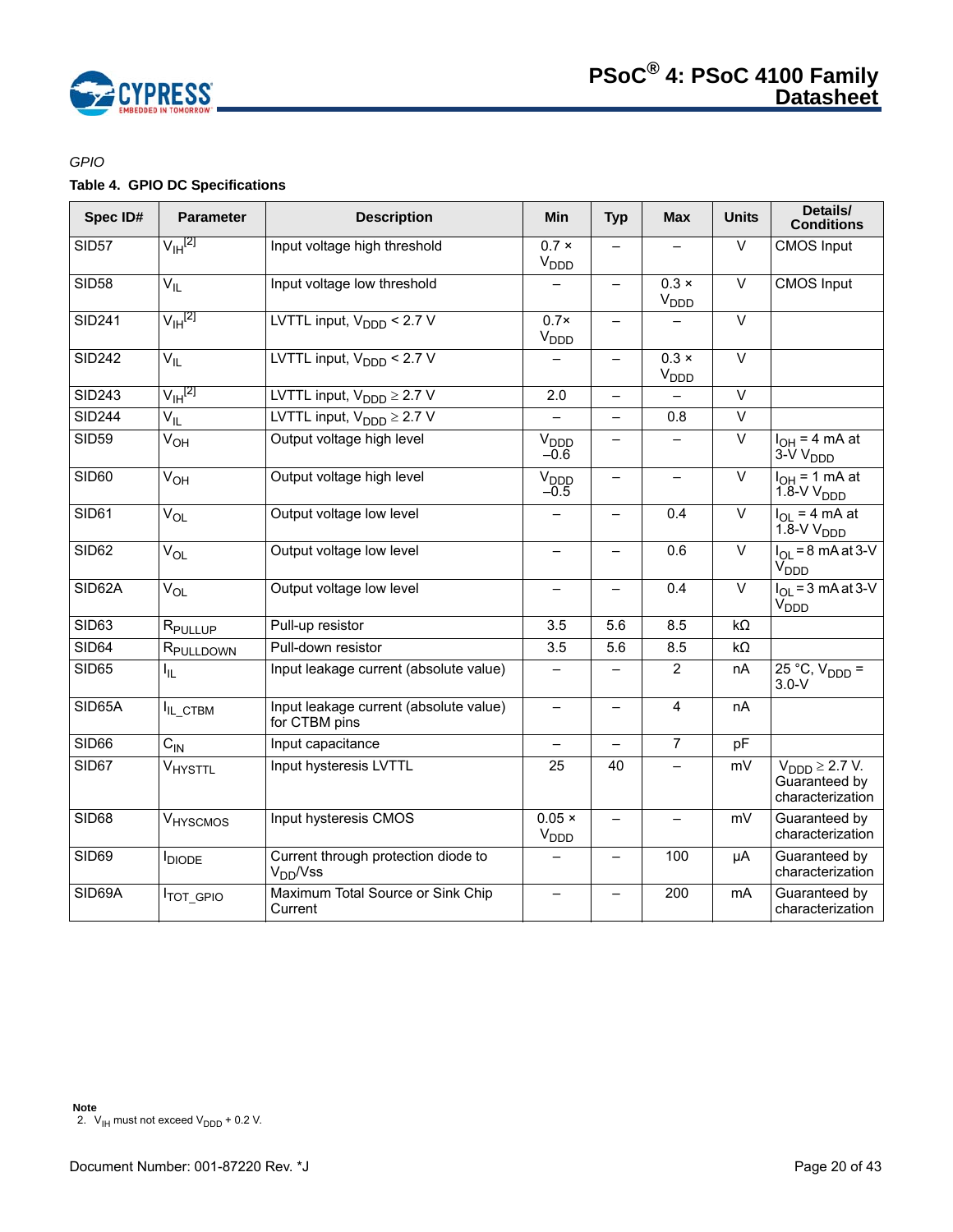

| Spec ID#      | <b>Parameter</b>     | <b>Description</b>                                                       | <b>Min</b> | <b>Typ</b> | <b>Max</b>      | <b>Units</b> | Details/<br><b>Conditions</b>                 |
|---------------|----------------------|--------------------------------------------------------------------------|------------|------------|-----------------|--------------|-----------------------------------------------|
| SID70         | <sup>I</sup> RISEF   | Rise time in fast strong mode                                            | 2          |            | 12 <sup>2</sup> | ns           | $3.3-V$ $V_{\text{DDD}}$ ,<br>$Cloud = 25 pF$ |
| SID71         | <b>T</b> FALLF       | Fall time in fast strong mode                                            | 2          |            | 12              | ns           | $3.3-V$ $V_{\text{DDD}}$<br>Cload = $25$ pF   |
| SID72         | T <sub>RISES</sub>   | Rise time in slow strong mode                                            | 10         |            | 60              | ns           | $3.3-V$ $V_{\text{DDD}}$ ,<br>$Cloud = 25 pF$ |
| SID73         | <b>T</b> FALLS       | Fall time in slow strong mode                                            | 10         |            | 60              | ns           | $3.3-V$ $V_{\text{DDD}}$ ,<br>$Cloud = 25 pF$ |
| <b>SID74</b>  | F <sub>GPIOUT1</sub> | GPIO Fout;3.3 $V \leq V_{\text{DDD}} \leq 5.5$ V. Fast<br>strong mode.   |            |            | 24              | <b>MHz</b>   | 90/10%, 25-pF<br>load, 60/40 duty<br>cycle    |
| SID75         | F <sub>GPIOUT2</sub> | GPIO Fout;1.7 V≤ V <sub>DDD</sub> ≤ 3.3 V. Fast<br>strong mode.          |            | —          | 16.7            | <b>MHz</b>   | 90/10%, 25-pF<br>load, 60/40 duty<br>cycle    |
| SID76         | <b>F</b> GPIOUT3     | GPIO Fout;3.3 $V \leq V_{\text{DDD}} \leq 5.5$ V. Slow<br>strong mode.   |            |            | 7               | <b>MHz</b>   | 90/10%, 25-pF<br>load, 60/40 duty<br>cycle    |
| <b>SID245</b> | F <sub>GPIOUT4</sub> | GPIO Fout; 1.7 $V \leq V_{\text{DDD}} \leq 3.3$ V. Slow<br>strong mode.  |            |            | 3.5             | <b>MHz</b>   | 90/10%, 25-pF<br>load, 60/40 duty<br>cycle    |
| <b>SID246</b> | FGPIOIN              | GPIO input operating frequency;<br>1.71 $V \le V_{\text{DDD}} \le 5.5 V$ |            |            | 24              | <b>MHz</b>   | 90/10% $V_{10}$                               |

# **Table 5. GPIO AC Specifications (Guaranteed by Characterization)**

*XRES* 

# **Table 6. XRES DC Specifications**

| Spec ID#          | <b>Parameter</b>      | <b>Description</b>                                       | <b>Min</b>                       | <b>Typ</b> | <b>Max</b>                       | <b>Units</b> | Details/<br><b>Conditions</b>     |
|-------------------|-----------------------|----------------------------------------------------------|----------------------------------|------------|----------------------------------|--------------|-----------------------------------|
| SID77             | $V_{\text{IH}}$       | Input voltage high threshold                             | $0.7 \times$<br>V <sub>DDD</sub> |            |                                  | V            | <b>CMOS Input</b>                 |
| SID78             | $V_{IL}$              | Input voltage low threshold                              |                                  |            | $0.3 \times$<br>V <sub>DDD</sub> | V            | <b>CMOS Input</b>                 |
| SID79             | I R <sub>PULLUP</sub> | Pull-up resistor                                         | 3.5                              | 5.6        | 8.5                              | $k\Omega$    |                                   |
| <b>SID80</b>      | $C_{IN}$              | Input capacitance                                        |                                  | 3          |                                  | pF           |                                   |
| <b>SID81</b>      | V <sub>HYSXRES</sub>  | Input voltage hysteresis                                 |                                  | 100        |                                  | mV           | Guaranteed by<br>characterization |
| SID <sub>82</sub> | <b>IDIODE</b>         | Current through protection diode to<br>$\rm V_{DDD}$ Nss |                                  |            | 100                              | μA           | Guaranteed by<br>characterization |

# **Table 7. XRES AC Specifications**

| Spec ID#          | <b>Parameter</b>        | <b>Description</b> | Min | <b>Tvp</b> | Max | <b>Units</b> | Details/<br><b>Conditions</b>     |
|-------------------|-------------------------|--------------------|-----|------------|-----|--------------|-----------------------------------|
| SID <sub>83</sub> | <sup>I</sup> RESETWIDTH | Reset pulse width  |     | -          | -   | us           | Guaranteed by<br>characterization |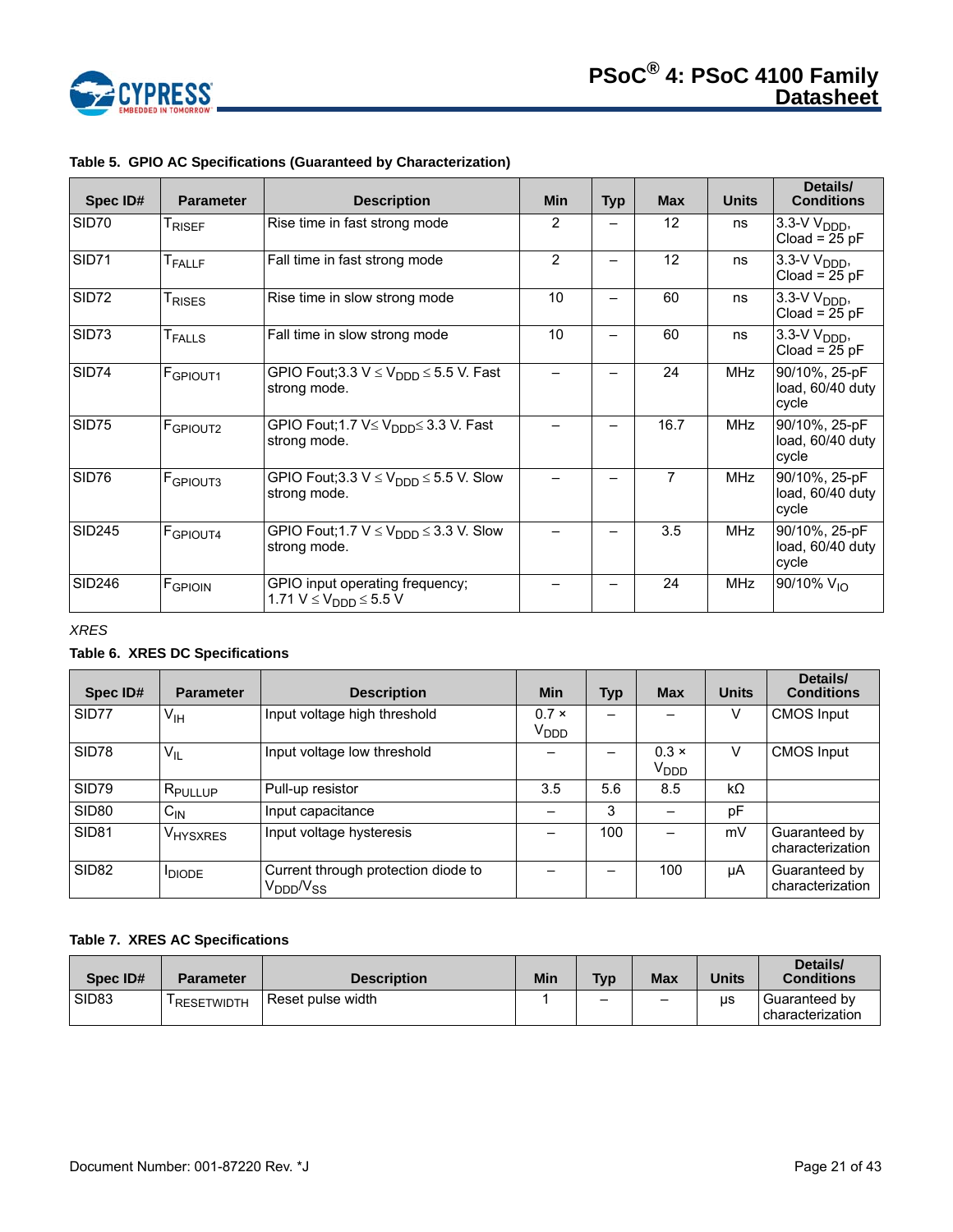

# <span id="page-21-0"></span>**Analog Peripherals**

# *Opamp*

# **Table 8. Opamp Specifications (Guaranteed by Characterization)**

| Spec ID#       | <b>Parameter</b>         | <b>Description</b>                           | Min                      | <b>Typ</b>               | <b>Max</b>               | <b>Units</b>             | Details/<br><b>Conditions</b>          |
|----------------|--------------------------|----------------------------------------------|--------------------------|--------------------------|--------------------------|--------------------------|----------------------------------------|
|                | l <sub>DD</sub>          | Opamp block current. No load.                |                          |                          |                          |                          |                                        |
| <b>SID269</b>  | I <sub>DD_HI</sub>       | Power = $high$                               | —                        | 1100                     | 1850                     | μA                       |                                        |
| <b>SID270</b>  | <b>I</b> DD_MED          | Power = medium                               | $\overline{\phantom{0}}$ | 550                      | 950                      | μA                       |                                        |
| <b>SID271</b>  | <b>DD_LOW</b>            | $Power = low$                                | $\overline{\phantom{0}}$ | 150                      | 350                      | μA                       |                                        |
|                | <b>GBW</b>               | Load = 20 pF, 0.1 mA. $V_{DDA}$ = 2.7 V      | $\overline{\phantom{0}}$ | -                        | $\qquad \qquad -$        |                          |                                        |
| <b>SID272</b>  | <b>GBW HI</b>            | Power = $high$                               | 6                        | $\overline{\phantom{0}}$ | ÷.                       | <b>MHz</b>               |                                        |
| <b>SID273</b>  | <b>GBW MED</b>           | Power = medium                               | 4                        |                          |                          | MHz                      |                                        |
| <b>SID274</b>  | GBW_LO                   | Power $=$ low                                | $\overline{\phantom{0}}$ | 1                        | $\overline{\phantom{0}}$ | <b>MHz</b>               |                                        |
|                | OUT_MAX                  | $V_{DDA} \geq 2.7$ V, 500 mV from rail       | $\overline{\phantom{0}}$ | $\overline{\phantom{0}}$ |                          | $\overline{\phantom{0}}$ |                                        |
| <b>SID275</b>  | I <sub>OUT_MAX_HI</sub>  | Power = $high$                               | 10                       | —                        |                          | mA                       |                                        |
| <b>SID276</b>  | <sup>I</sup> OUT_MAX_MID | Power = medium                               | $10$                     | —                        | —                        | mA                       |                                        |
| <b>SID277</b>  | <sup>I</sup> OUT_MAX_LO  | $Power = low$                                | $\overline{\phantom{0}}$ | 5                        | $\overline{\phantom{0}}$ | mA                       |                                        |
|                | Ι <sub>ΟUΤ</sub>         | $V_{DDA}$ = 1.71 V, 500 mV from rail         | —                        |                          |                          |                          |                                        |
| <b>SID278</b>  | <sup>Ι</sup> ΟUT_MAX_HI  | Power = $high$                               | 4                        | —                        | $\overline{\phantom{0}}$ | mA                       |                                        |
| <b>SID279</b>  | OUT_MAX_MID              | Power = $median$                             | 4                        | $\overline{\phantom{0}}$ |                          | mA                       |                                        |
| <b>SID280</b>  | I <sub>OUT_MAX_LO</sub>  | $Power = low$                                |                          | $\overline{2}$           |                          | mA                       |                                        |
| <b>SID281</b>  | V <sub>IN</sub>          | Charge pump on, $V_{DDA} \geq 2.7 V$         | $-0.05$                  | $\overline{\phantom{0}}$ | $V_{DDA} - 0.2$          | V                        |                                        |
| <b>SID282</b>  | $V_{CM}$                 | Charge pump on, $V_{DDA} \geq 2.7$ V         | $-0.05$                  | $\qquad \qquad -$        | $V_{DDA} - 0.2$          | $\vee$                   |                                        |
|                | $V_{\text{OUT}}$         | $V_{DDA} \geq 2.7 V$                         |                          | -                        |                          |                          |                                        |
| <b>SID283</b>  | $V_{\text{OUT\_1}}$      | Power = high, Iload=10 mA                    | 0.5                      | $\qquad \qquad -$        | $V_{DDA} - 0.5$          | $\vee$                   |                                        |
| <b>SID284</b>  | $V_{OUT_2}$              | Power = high, Iload=1 mA                     | 0.2                      | $\overline{\phantom{0}}$ | $V_{DDA} - 0.2$          | $\vee$                   |                                        |
| <b>SID285</b>  | $V_{OUT_3}$              | Power = medium, Iload=1 mA                   | 0.2                      | $\qquad \qquad -$        | $V_{DDA} - 0.2$          | $\vee$                   |                                        |
| <b>SID286</b>  | $V_{\text{OUT\_4}}$      | Power = low, lload=0.1 mA                    | 0.2                      | $\overline{\phantom{0}}$ | $V_{DDA} - 0.2$          | $\vee$                   |                                        |
| <b>SID288</b>  | $V_{OS\_TR}$             | Offset voltage, trimmed                      | $\mathbf 1$              | ±0.5                     | 1                        | mV                       | High mode                              |
| <b>SID288A</b> | $\mathrm{V_{OS\_TR}}$    | Offset voltage, trimmed                      | $\overline{\phantom{0}}$ | ±1                       |                          | mV                       | Medium mode                            |
| <b>SID288B</b> | $\mathrm{V_{OS\_TR}}$    | Offset voltage, trimmed                      | —                        | ±2                       | $\overline{\phantom{0}}$ | mV                       | Low mode                               |
| <b>SID290</b>  | $V_{OS\_DR\_TR}$         | Offset voltage drift, trimmed                | $-10$                    | ±3                       | 10                       | µV/°C                    | High mode.<br>$T_A \leq 85 \text{ °C}$ |
| SID290Q        | VOS_DR_TR                | Offset voltage drift, trimmed                | 15                       | ±3                       | 15                       | µV/°C                    | High mode.<br>$T_A \leq 105 °C$        |
| SID290A        | $V_{OS\_DR\_TR}$         | Offset voltage drift, trimmed                | $\qquad \qquad -$        | ±10                      | $\overline{\phantom{0}}$ | $\mu\overline{V/C}$      | Medium mode                            |
| <b>SID290B</b> | $V_{OS\_DR\_TR}$         | Offset voltage drift, trimmed                | $\overline{\phantom{0}}$ | ±10                      | —                        | µV/°C                    | Low mode                               |
| <b>SID291</b>  | <b>CMRR</b>              | DC                                           | 70                       | 80                       |                          | dB                       | $V_{\text{DDD}} = 3.6 \text{ V}$       |
| <b>SID292</b>  | <b>PSRR</b>              | At 1 kHz, 100-mV ripple                      | 70                       | 85                       | $\overline{\phantom{0}}$ | dB                       | $V_{\text{DDD}} = 3.6 V$               |
|                | Noise                    |                                              |                          |                          |                          |                          |                                        |
| <b>SID293</b>  | $V_{N1}$                 | Input referred, 1 Hz - 1GHz, power =<br>high | -                        | 94                       | -                        | µVrms                    |                                        |
| <b>SID294</b>  | $V_{N2}$                 | Input referred, 1 kHz, power = high          | $\overline{\phantom{0}}$ | 72                       | -                        | nV/rtHz                  |                                        |
| <b>SID295</b>  | $V_{N3}$                 | Input referred, 10kHz, power = high          | $\qquad \qquad -$        | 28                       | $\overline{\phantom{0}}$ | nV/rtHz                  |                                        |
| <b>SID296</b>  | V <sub>N4</sub>          | Input referred, 100kHz, power = high         | $\overline{\phantom{m}}$ | 15                       | -                        | nV/rtHz                  |                                        |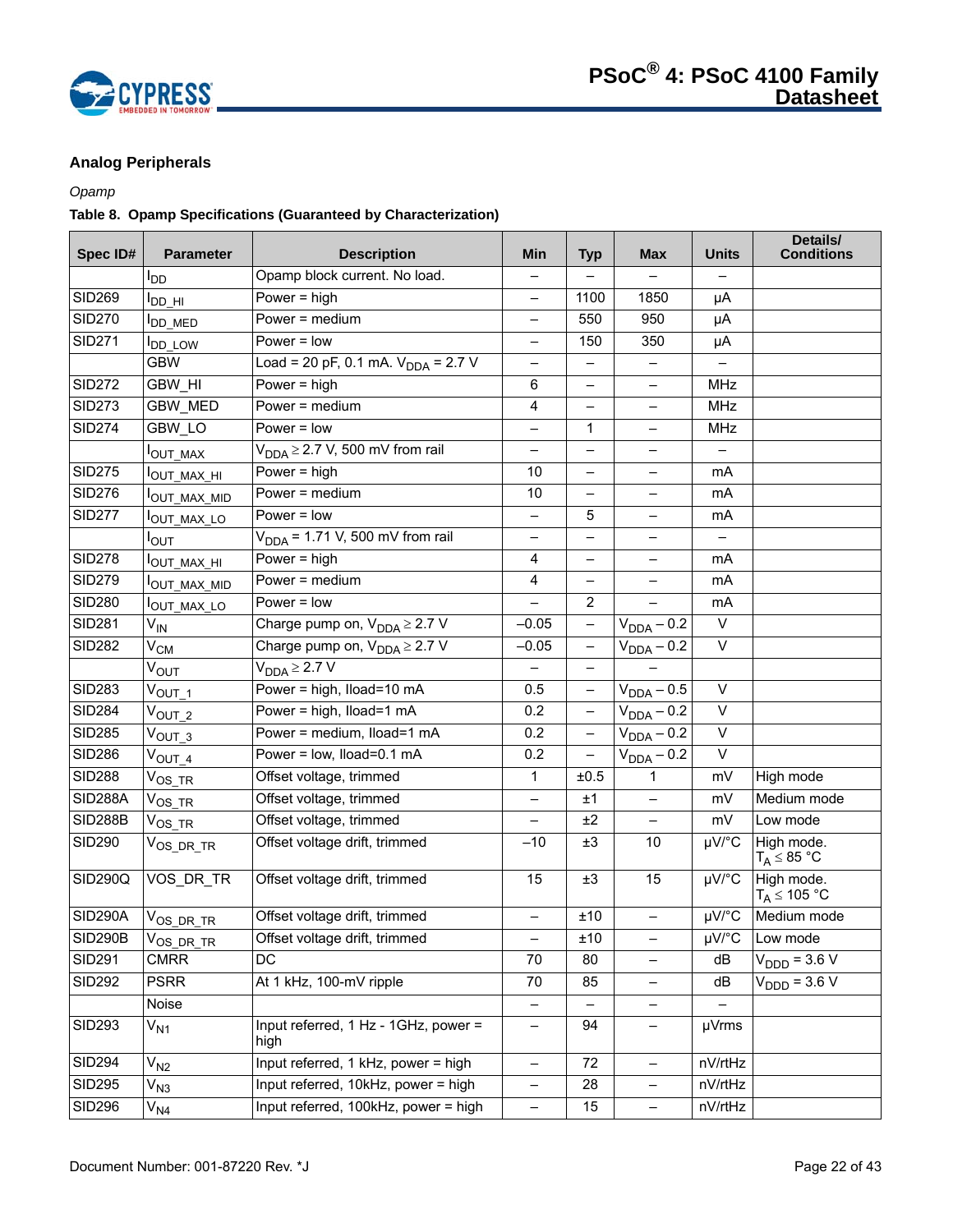

| Spec ID#             | <b>Parameter</b>          | <b>Description</b>                                          | <b>Min</b> | <b>Typ</b> | <b>Max</b> | <b>Units</b> | Details/<br><b>Conditions</b> |
|----------------------|---------------------------|-------------------------------------------------------------|------------|------------|------------|--------------|-------------------------------|
| <b>SID297</b>        | Cload                     | Stable up to maximum load. Perfor-<br>mance specs at 50 pF. |            |            | 125        | рF           |                               |
| <b>SID298</b>        | Slew rate                 | Cload = 50 pF, Power = High,<br>$V_{DDA} \geq 2.7 V$        | 6          |            |            | $V/\mu s$    |                               |
| SID <sub>299</sub>   | T_op_wake                 | From disable to enable, no external RC<br>dominating        |            | 300        |            | μs           |                               |
| SID <sub>299</sub> A | OL GAIN                   | Open Loop Gain                                              |            | 90         |            | dB           | Guaranteed by<br>design       |
|                      | Comp mode                 | Comparator mode; 50-mV drive,<br>Trise = Tfall (approx)     |            |            |            |              |                               |
| SID300               | $I_{PD1}$                 | Response time; power = high                                 |            | 150        |            | ns           |                               |
| <b>SID301</b>        | $I_{PD2}$                 | Response time; power = medium                               |            | 400        |            | ns           |                               |
| SID302               | $\mathsf{T}_\mathsf{PD3}$ | Response time; power = low                                  |            | 2000       |            | ns           |                               |
| <b>SID303</b>        | Vhyst op                  | <b>Hysteresis</b>                                           |            | 10         |            | mV           |                               |

# **Table 8. Opamp Specifications (Guaranteed by Characterization)** *(continued)*

# *Comparator*

# <span id="page-22-0"></span>**Table 9. Comparator DC Specifications**

| Spec ID#          | <b>Parameter</b>  | <b>Description</b>                                                                                                                                                | <b>Min</b> | <b>Typ</b> | <b>Max</b>                 | <b>Units</b> | Details/<br><b>Conditions</b>                                  |
|-------------------|-------------------|-------------------------------------------------------------------------------------------------------------------------------------------------------------------|------------|------------|----------------------------|--------------|----------------------------------------------------------------|
| SID85             | VOFFSET2          | Input offset voltage, Common Mode<br>voltage range from 0 to $V_{DD}$ -1                                                                                          |            |            | ±4                         | mV           |                                                                |
| SID85A            | VOFFSET3          | Input offset voltage. Ultra low-power<br>mode ( $V_{\text{DDD}} \ge 2.2$ V for Temp < 0 °C,<br>$V_{\text{DDD}}$ ≥ 1.8 V for Temp > 0 °C)                          |            | ±12        |                            | mV           |                                                                |
| SID <sub>86</sub> | V <sub>HYST</sub> | Hysteresis when enabled, Common<br>Mode voltage range from 0 to $V_{DD}$ -1.                                                                                      | —          | 10         | 35                         | mV           | Guaranteed by<br>characterization                              |
| SID87             | V <sub>ICM1</sub> | Input common mode voltage in normal<br>mode                                                                                                                       | $\Omega$   |            | $VDDD - 0.1$               | $\vee$       | Modes 1 and 2.                                                 |
| <b>SID247</b>     | V <sub>ICM2</sub> | Input common mode voltage in low<br>power mode ( $V_{\text{DDD}} \ge 2.2$ V for Temp <<br>0 °C, $V_{\text{DDD}} \ge 1.\overline{8} \overline{V}$ for Temp > 0 °C) | $\Omega$   |            | $V_{\text{DDD}}$           | $\vee$       |                                                                |
| <b>SID247A</b>    | V <sub>ICM3</sub> | Input common mode voltage in ultra low<br>power mode                                                                                                              | $\Omega$   |            | $V_{\text{DDD}} -$<br>1.15 | $\vee$       |                                                                |
| SID <sub>88</sub> | <b>CMRR</b>       | Common mode rejection ratio                                                                                                                                       | 50         |            |                            | dB           | $VDDD \geq 2.7 V.$<br>Guaranteed by<br>characterization        |
| SID88A            | <b>CMRR</b>       | Common mode rejection ratio                                                                                                                                       | 42         |            |                            | dB           | $V_{\text{DDD}}$ < 2.7 V.<br>Guaranteed by<br>characterization |
| SID <sub>89</sub> | $I_{CMP1}$        | Block current, normal mode                                                                                                                                        |            |            | 400                        | μA           | Guaranteed by<br>characterization                              |
| <b>SID248</b>     | $I_{\text{CMP2}}$ | Block current, low power mode                                                                                                                                     |            |            | 100                        | μA           | Guaranteed by<br>characterization                              |
| <b>SID259</b>     | I <sub>CMP3</sub> | Block current, ultra low power mode<br>$(V_{\text{DDD}} \ge 2.2$ V for Temp < 0 °C,<br>$V_{\text{DDD}} \ge 1.8$ V for Temp > 0 °C)                                |            | 6          | 28                         | μA           | Guaranteed by<br>characterization                              |
| <b>SID90</b>      | $Z_{\text{CMP}}$  | DC input impedance of comparator                                                                                                                                  | 35         |            |                            | MΩ           | Guaranteed by<br>characterization                              |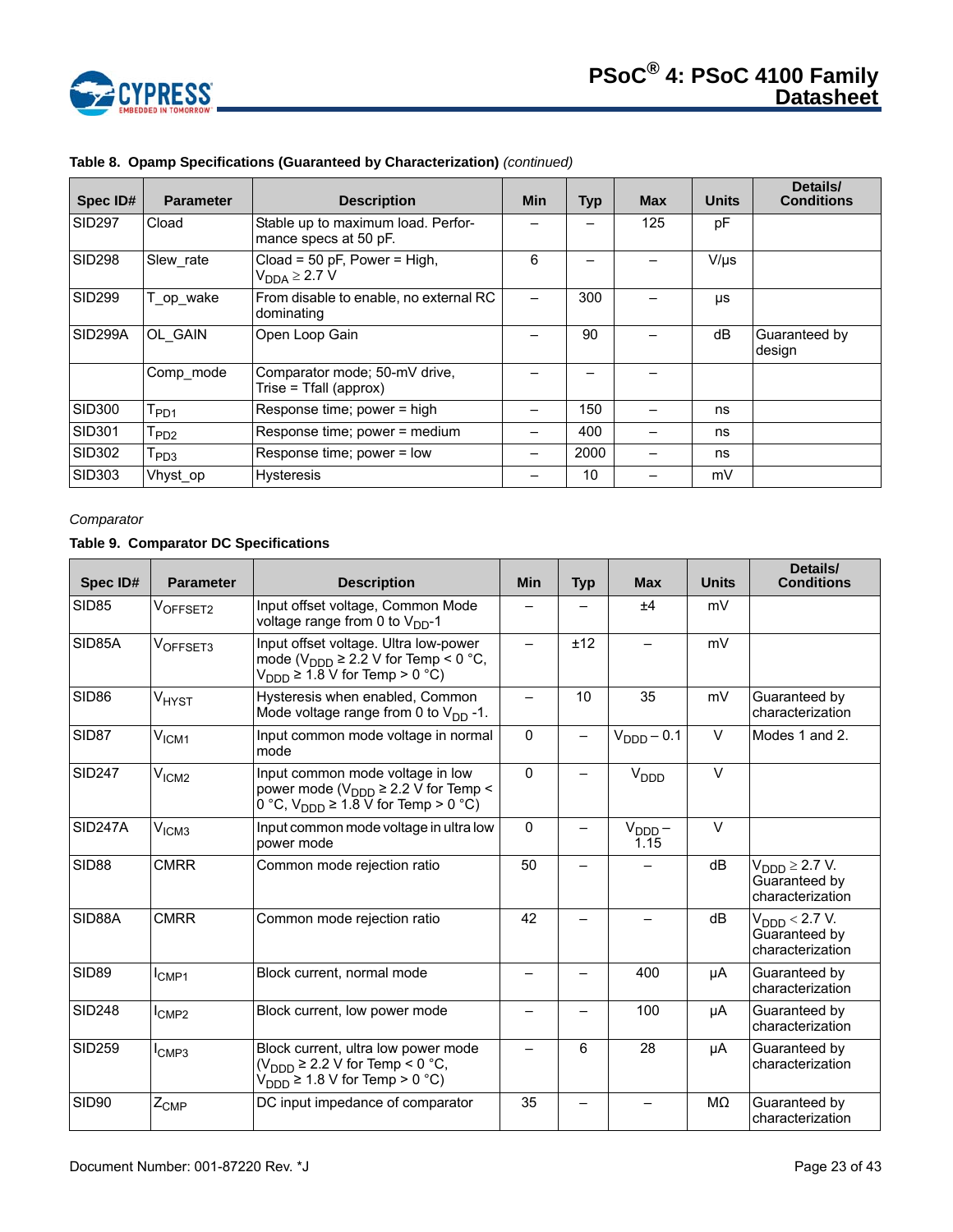

# **Table 10. Comparator AC Specifications**

(Guaranteed by Characterization)

| Spec ID#          | <b>Parameter</b>  | <b>Description</b>                                                                                                                                            | Min | <b>Typ</b> | <b>Max</b> | <b>Units</b> | <b>Details/Conditions</b> |
|-------------------|-------------------|---------------------------------------------------------------------------------------------------------------------------------------------------------------|-----|------------|------------|--------------|---------------------------|
| SID91             | RESP1             | Response time, normal mode                                                                                                                                    |     |            | 110        | ns           | 150-mV overdrive          |
| <b>SID258</b>     | RESP <sub>2</sub> | Response time, low power mode                                                                                                                                 |     |            | 200        | ns           | 50-mV overdrive           |
| SID <sub>92</sub> | RESP3             | Response time, ultra low power mode<br>$ (V_{\text{DDD}} \geq 2.2 \text{ V for Temp} < 0 \degree \text{C}, V_{\text{DDD}} \geq  $<br>1.8 V for Temp $> 0$ °C) | -   |            | 15         | <b>US</b>    | 200-mV overdrive          |

#### *Temperature Sensor*

# **Table 11. Temperature Sensor Specifications**

| Spec ID# | <b>Parameter</b> | Description                 | <b>Min</b> | <b>Typ</b> | <b>Max</b> | <b>Units</b> | Details/Conditions |
|----------|------------------|-----------------------------|------------|------------|------------|--------------|--------------------|
| SID93    | <b>SENSACC</b>   | Temperature sensor accuracy | -          | -          | +5         | $\sim$       | .∿ 85°r.<br>–40 to |

#### *SAR ADC*

#### **Table 12. SAR ADC DC Specifications**

| Spec ID#       | <b>Parameter</b> | <b>Description</b>                 | <b>Min</b>               | <b>Typ</b>               | <b>Max</b>                  | <b>Units</b> | <b>Details/Conditions</b>                                                              |
|----------------|------------------|------------------------------------|--------------------------|--------------------------|-----------------------------|--------------|----------------------------------------------------------------------------------------|
| <b>SID94</b>   | A RES            | Resolution                         | $\overline{\phantom{0}}$ |                          | 12                          | bits         |                                                                                        |
| <b>SID95</b>   | A CHNIS S        | Number of channels - single ended  | $\overline{\phantom{0}}$ |                          | 8                           |              | 8 full speed                                                                           |
| <b>SID96</b>   | A-CHNKS_D        | Number of channels - differential  |                          |                          | 4                           |              | Diff inputs use<br>neighboring I/O                                                     |
| SID97          | A-MONO           | Monotonicity                       |                          | —                        |                             |              | Yes. Based on<br>characterization                                                      |
| SID98          | A GAINERR        | Gain error                         |                          | —                        | ±0.1                        | %            | With external<br>reference.<br>Guaranteed by<br>characterization                       |
| <b>SID99</b>   | A_OFFSET         | Input offset voltage               |                          |                          | $\overline{2}$              | mV           | Measured with 1-V<br>V <sub>REF.</sub> Guaranteed by<br>characterization               |
| <b>SID100</b>  | A ISAR           | Current consumption                |                          | —                        | 1                           | <b>mA</b>    |                                                                                        |
| <b>SID101</b>  | A VINS           | Input voltage range - single ended | $V_{SS}$                 |                          | $\mathsf{V}_{\mathsf{DDA}}$ | V            | Based on device<br>characterization                                                    |
| <b>SID102</b>  | A VIND           | Input voltage range - differential | $V_{SS}$                 | —                        | <b>V<sub>DDA</sub></b>      | V            | Based on device<br>characterization                                                    |
| <b>SID103</b>  | A INRES          | Input resistance                   | —                        | Ξ,                       | 2.2                         | KΩ           | Based on device<br>characterization                                                    |
| <b>SID104</b>  | A INCAP          | Input capacitance                  |                          |                          | 10                          | pF           | Based on device<br>characterization                                                    |
| <b>SID106</b>  | A PSRR           | Power supply rejection ratio       | 70                       | $\overline{\phantom{0}}$ | $\overline{\phantom{0}}$    | dB           |                                                                                        |
| <b>SID107</b>  | A CMRR           | Common mode rejection ratio        | 66                       | —                        |                             | dB           | Measured at 1 V                                                                        |
| <b>SID111</b>  | A INL            | Integral non linearity             | $-1.7$                   |                          | $+2$                        | <b>LSB</b>   | $V_{DD}$ = 1.71 to 5.5,<br>$806$ ksps, $V_{RFF}$ = 1 to<br>5.5.                        |
| <b>SID111A</b> | A_INL            | Integral non linearity             | $-1.5$                   |                          | $+1.7$                      | <b>LSB</b>   | $V_{\text{DDD}}$ = 1.71 to 3.6,<br>806 ksps, $V_{REF}$ =<br>1.71 to $V_{\text{DDD}}$ . |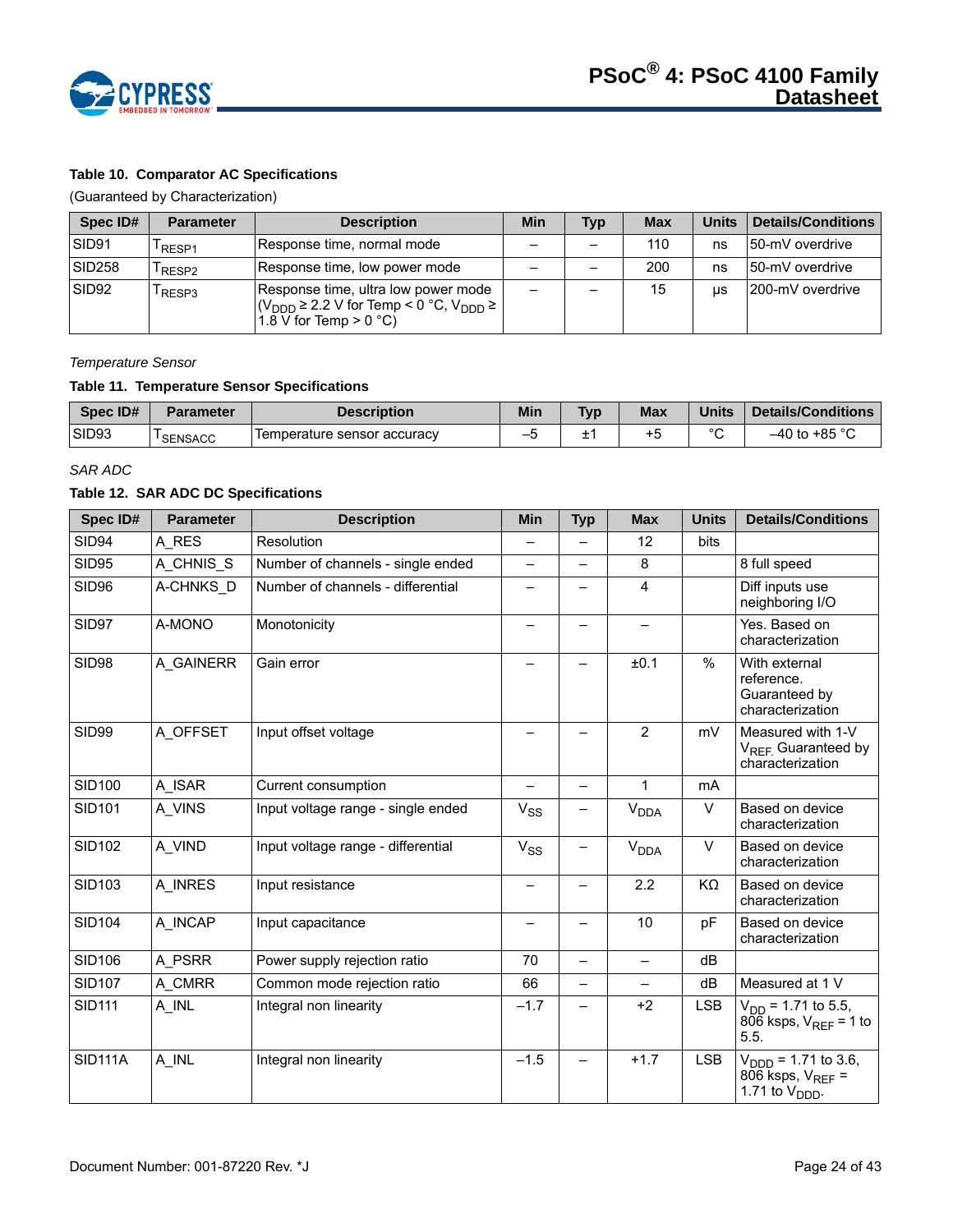

| Spec ID#             | <b>Parameter</b> | <b>Description</b>         | Min    | Typ | <b>Max</b> | <b>Units</b> | <b>Details/Conditions</b>                                                              |
|----------------------|------------------|----------------------------|--------|-----|------------|--------------|----------------------------------------------------------------------------------------|
| <b>SID111B</b>       | A INL            | Integral non linearity     | $-1.5$ |     | $+1.7$     | <b>LSB</b>   | $V_{\text{DDD}}$ = 1.71 to 5.5,<br>500 ksps, $V_{RFF}$ = 1 to<br>5.5.                  |
| <b>SID112</b>        | A DNL            | Differential non linearity | $-1$   |     | $+2.2$     | LSB          | $V_{\text{DDD}}$ = 1.71 to 5.5,<br>806 ksps, $V_{REF}$ = 1 to<br>5.5.                  |
| SID <sub>112</sub> A | A DNL            | Differential non linearity | $-1$   |     | $+2$       | LSB.         | $V_{\text{DDD}}$ = 1.71 to 3.6,<br>806 ksps, $V_{REF}$ =<br>1.71 to $V_{\text{DDD}}$ . |
| <b>SID112B</b>       | A DNL            | Differential non linearity | $-1$   |     | $+2.2$     | <b>LSB</b>   | $V_{\text{DDD}}$ = 1.71 to 5.5,<br>500 ksps, $V_{RFE}$ = 1 to<br>5.5.                  |

# **Table 12. SAR ADC DC Specifications** *(continued)*

<span id="page-24-0"></span>**Table 13. SAR ADC AC Specifications (Guaranteed by Characterization)**

| Spec ID#       | <b>Parameter</b> | <b>Description</b>                                      | <b>Min</b> | <b>Typ</b> | <b>Max</b> | <b>Units</b> | <b>Details/Conditions</b> |
|----------------|------------------|---------------------------------------------------------|------------|------------|------------|--------------|---------------------------|
| <b>SID108</b>  | A SAMP 1         | Sample rate with external reference<br>bypass cap       |            |            | 806        | ksps         |                           |
| <b>SID108A</b> | A SAMP 2         | Sample rate with no bypass cap.<br>Reference = $V_{DD}$ |            |            | 500        | ksps         |                           |
| <b>SID108B</b> | A SAMP 3         | Sample rate with no bypass cap.<br>Internal reference   |            |            | 100        | ksps         |                           |
| <b>SID109</b>  | A_SNDR           | Signal-to-noise and distortion ratio<br>(SINAD)         | 65         |            |            | dB           | $F_{IN}$ = 10 kHz         |
| <b>SID113</b>  | A THD            | Total harmonic distortion                               |            |            | $-65$      | dB           | $F_{IN}$ = 10 kHz.        |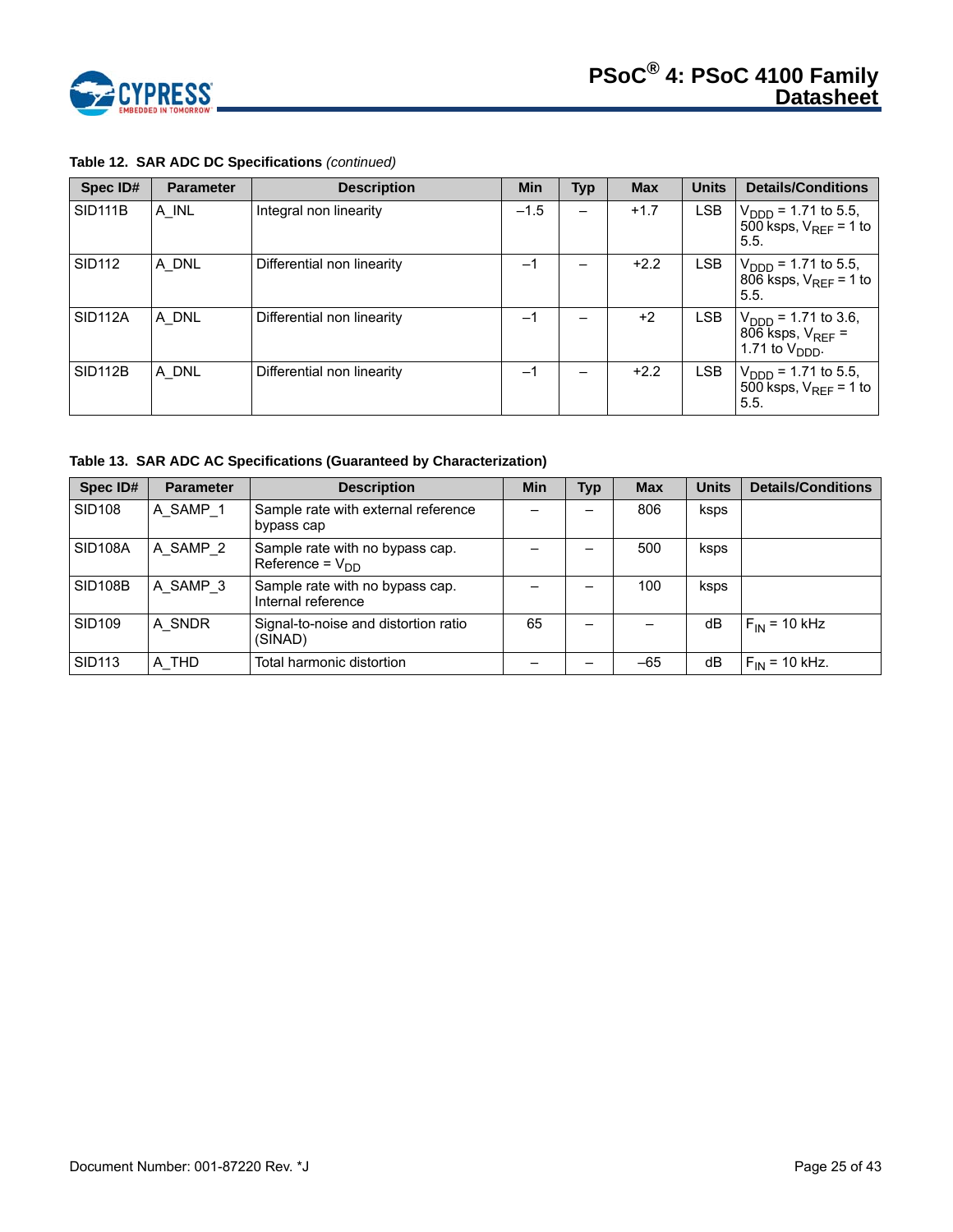

# *CSD*

# **Table 14. CSD Specifications**

| Spec ID#       | <b>Parameter</b>  | <b>Description</b>                                        | <b>Min</b>               | <b>Typ</b>               | <b>Max</b>               | <b>Units</b>  | Details/<br><b>Conditions</b>                             |
|----------------|-------------------|-----------------------------------------------------------|--------------------------|--------------------------|--------------------------|---------------|-----------------------------------------------------------|
| SID.CSD#16     | <b>IDAC1IDD</b>   | IDAC1 (8 bits) block current                              |                          | —                        | 1125                     | μA            |                                                           |
| SID.CSD#17     | <b>IDAC2IDD</b>   | IDAC2 (7 bits) block current                              |                          | $\overline{\phantom{0}}$ | 1125                     | μA            |                                                           |
| <b>SID308</b>  | <b>VCSD</b>       | Voltage range of operation                                | 1.71                     | $\overline{\phantom{0}}$ | 5.5                      | $\vee$        |                                                           |
| <b>SID308A</b> | <b>VCOMPIDAC</b>  | Voltage compliance range of IDAC for S0                   | 0.8                      | <u>.</u>                 | $VDD - 0.8$              | $\vee$        |                                                           |
| <b>SID309</b>  | IDAC1             | DNL for 8-bit resolution                                  | $-1$                     | $\overline{\phantom{0}}$ | 1                        | <b>LSB</b>    |                                                           |
| <b>SID310</b>  | IDAC1             | INL for 8-bit resolution                                  | $-3$                     | $\overline{\phantom{0}}$ | 3                        | <b>LSB</b>    |                                                           |
| <b>SID311</b>  | IDAC2             | DNL for 7-bit resolution                                  | $-1$                     | $\overline{\phantom{0}}$ | 1                        | <b>LSB</b>    |                                                           |
| <b>SID312</b>  | IDAC2             | INL for 7-bit resolution                                  | $-3$                     | —                        | 3                        | <b>LSB</b>    |                                                           |
| <b>SID313</b>  | <b>SNR</b>        | Ratio of counts of finger to noise, 0.1-pF<br>sensitivity | 5                        |                          |                          | Ratio         | Capacitance<br>range of 9 to 35 pF,<br>0.1-pF sensitivity |
| <b>SID314</b>  | IDAC1 CRT1        | Output current of IDAC1 (8 bits) in High<br>range         | $\overline{\phantom{0}}$ | 612                      |                          | uA            |                                                           |
| <b>SID314A</b> | IDAC1 CRT2        | Output current of IDAC1 (8 bits) in Low<br>range          | $\qquad \qquad -$        | 306                      | $\overline{\phantom{0}}$ | uA            |                                                           |
| <b>SID315</b>  | <b>IDAC2 CRT1</b> | Output current of IDAC2 (7 bits) in High<br>range         |                          | 304.8                    |                          | uA            |                                                           |
| <b>SID315A</b> | IDAC2 CRT2        | Output current of IDAC2 (7 bits) in Low<br>range          | $\qquad \qquad -$        | 152.4                    | $\overline{\phantom{0}}$ | uA            |                                                           |
| <b>SID320</b>  | <b>IDACOFFSET</b> | All zeroes input                                          | $\overline{\phantom{0}}$ | $\overline{\phantom{0}}$ | ±1                       | <b>LSB</b>    |                                                           |
| <b>SID321</b>  | <b>IDACGAIN</b>   | Full-scale error less offset                              |                          | $\overline{\phantom{0}}$ | ±10                      | $\frac{9}{6}$ |                                                           |
| <b>SID322</b>  |                   | <b>IDACMISMATCH Mismatch between IDACs</b>                |                          |                          | $\overline{7}$           | <b>LSB</b>    |                                                           |
| <b>SID323</b>  | <b>IDACSET8</b>   | Settling time to 0.5 LSB for 8-bit IDAC                   |                          |                          | 10                       | <b>US</b>     | Full-scale<br>transition. No<br>external load.            |
| <b>SID324</b>  | <b>IDACSET7</b>   | Settling time to 0.5 LSB for 7-bit IDAC                   |                          |                          | 10                       | μs            | Full-scale<br>transition. No<br>external load.            |
| <b>SID325</b>  | CMOD              | External modulator capacitor                              |                          | 2.2                      |                          | nF            | 5-V rating, X7R or<br>NP0 cap.                            |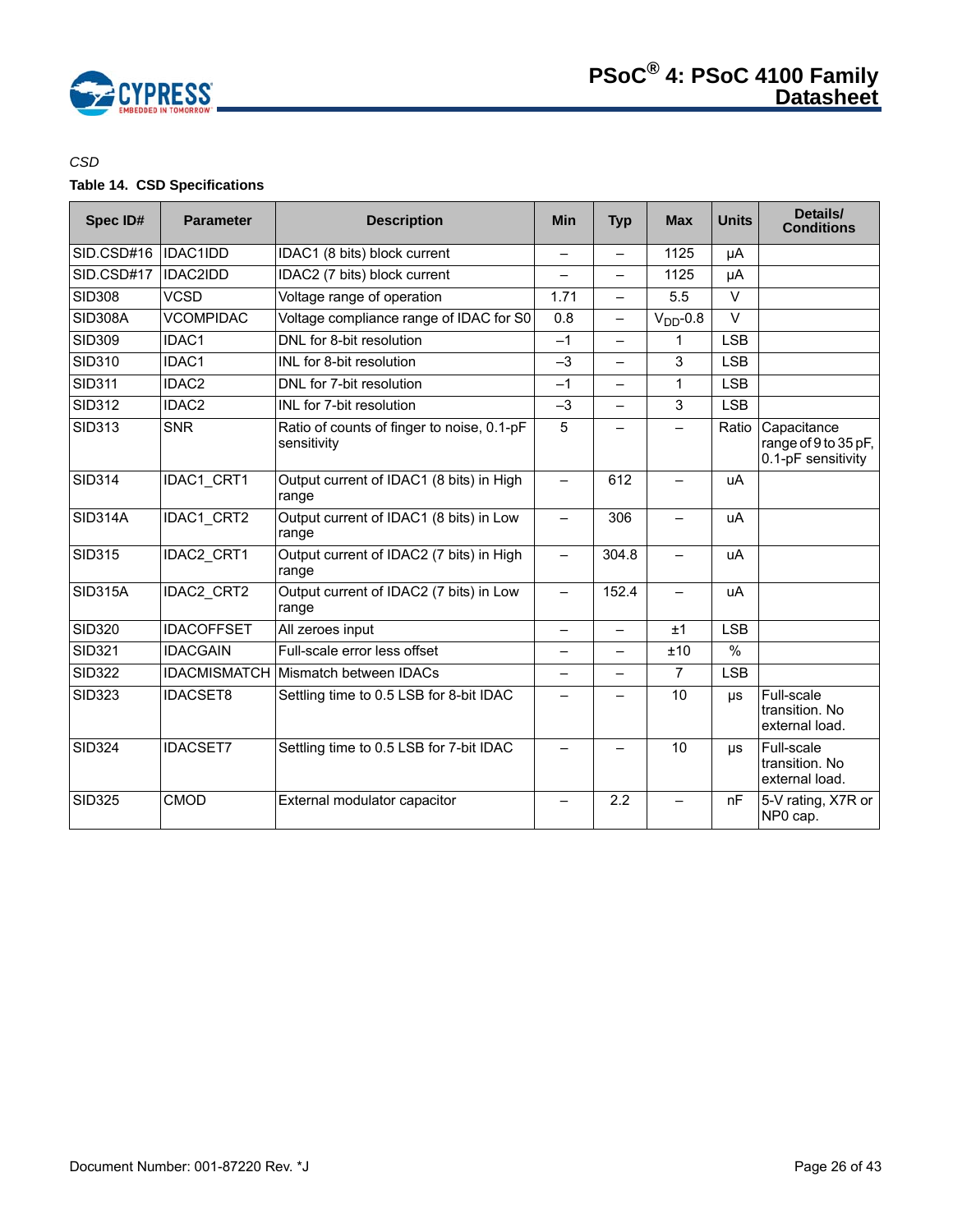

# <span id="page-26-0"></span>**Digital Peripherals**

The following specifications apply to the Timer/Counter/PWM peripheral in timer mode.

*Timer/Counter/PWM*

# **Table 15. TCPWM Specifications**

(Guaranteed by Characterization)

| Spec ID      | <b>Parameter</b> | <b>Description</b>                                  | Min  | Typ | <b>Max</b> | <b>Units</b> | <b>Details/Conditions</b>                                                                                                        |
|--------------|------------------|-----------------------------------------------------|------|-----|------------|--------------|----------------------------------------------------------------------------------------------------------------------------------|
| SID.TCPWM.1  | ITCPWM1          | Block current consumption at 3 MHz                  |      |     | 45         | μA           | All modes (TCPWM)                                                                                                                |
| SID.TCPWM.2  | ITCPWM2          | Block current consumption at 12 MHz                 |      | -   | 155        | μA           | All modes (TCPWM)                                                                                                                |
| SID.TCPWM.2A | ITCPWM3          | Block current consumption at 48 MHz                 |      |     | 650        | μA           | All modes (TCPWM)                                                                                                                |
| SID.TCPWM.3  | <b>TCPWMFREQ</b> | Operating frequency                                 |      |     | Fc         | <b>MHz</b>   | Fc max = Fcpu. Maximum<br>$= 24 MHz$                                                                                             |
| SID.TCPWM.4  | <b>TPWMENEXT</b> | Input Trigger Pulse Width for all Trigger<br>Events | 2/Fc |     |            | ns           | Trigger events can be Stop,<br>Start, Reload, Count,<br>Capture, or Kill depending<br>on which mode of operation<br>is selected. |
| SID.TCPWM.5  | <b>TPWMEXT</b>   | <b>Output Trigger Pulse widths</b>                  | 2/Fc |     |            | ns           | Minimum possible width of<br>Overflow, Underflow, and<br>CC (Counter equals<br>Compare value) trigger<br>outputs                 |
| SID.TCPWM.5A | <b>TCRES</b>     | <b>Resolution of Counter</b>                        | 1/Fc |     |            | ns           | Minimum time between<br>successive counts                                                                                        |
| SID.TCPWM.5B | <b>PWMRES</b>    | <b>PWM Resolution</b>                               | 1/Fc |     |            | ns           | Minimum pulse width of<br><b>PWM Output</b>                                                                                      |
| SID.TCPWM.5C | <b>QRES</b>      | Quadrature inputs resolution                        | 1/Fc |     |            | ns           | Minimum pulse width<br>between Quadrature phase<br>inputs.                                                                       |

*I 2C* 

# **Table 16. Fixed I2C DC Specifications (Guaranteed by Characterization)**

| Spec ID            | <b>Parameter</b> | <b>Description</b>                          | Min                      | <b>Tvp</b>               | <b>Max</b> | ∣Units I | <b>Details/Conditions</b> |
|--------------------|------------------|---------------------------------------------|--------------------------|--------------------------|------------|----------|---------------------------|
| SID <sub>149</sub> | $I_{12C1}$       | Block current consumption at 100 kHz        | $\overline{\phantom{0}}$ | $\overline{\phantom{0}}$ | 50         | uA       |                           |
| SID <sub>150</sub> | $I_{12C2}$       | Block current consumption at 400 kHz        | $\overline{\phantom{0}}$ |                          | 135        | uA       |                           |
| SID <sub>151</sub> | $I_{12C3}$       | Block current consumption at 1 Mbps         | $\overline{\phantom{0}}$ |                          | 310        | uA       |                           |
| SID <sub>152</sub> | $I_{12C4}$       | I <sup>2</sup> C enabled in Deep Sleep mode | -                        |                          | $\cdot$    | uA       |                           |

# **Table 17. Fixed I2C AC Specifications (Guaranteed by Characterization)**

| Spec ID            | Parameter | <b>Description</b> | Min | <b>Typ</b> | <b>Max</b> | <b>Units</b> | <b>Details/Conditions</b> |
|--------------------|-----------|--------------------|-----|------------|------------|--------------|---------------------------|
| SID <sub>153</sub> | $r$ 12C1  | <b>Bit rate</b>    | -   | -          |            | <b>Mbps</b>  |                           |

# *LCD Direct Drive*

# <span id="page-26-1"></span>**Table 18. LCD Direct Drive DC Specifications (Guaranteed by Characterization)**

| <b>Spec ID</b>     | <b>Parameter</b>             | <b>Description</b>                                 | Min | <b>Typ</b> | <b>Max</b> | <b>Units</b> | <b>Details/Conditions</b>                     |
|--------------------|------------------------------|----------------------------------------------------|-----|------------|------------|--------------|-----------------------------------------------|
| <b>SID154</b>      | <b>LCDLOW</b>                | Operating current in low power mode                |     | 5          |            | uA           | 16 $\times$ 4 small segment<br>disp. at 50 Hz |
| SID <sub>155</sub> | C <sub>LCDCAP</sub>          | LCD capacitance per segment/common<br>driver       |     | 500        | 5000       | pF           | Guaranteed by Design                          |
| <b>SID156</b>      | <b>ILCD<sub>OFFSET</sub></b> | Long-term segment offset                           |     | 20         |            | mV           |                                               |
| <b>SID157</b>      | LCDOP1                       | PWM Mode current, 5-V bias.<br>24-MHz IMO, 25 °C   |     | 0.6        |            | mA           | $32 \times 4$ segments.<br>50 Hz              |
| <b>SID158</b>      | <sup>I</sup> LCDOP2          | PWM Mode current, 3.3-V bias.<br>24-MHz IMO, 25 °C |     | 0.5        |            | mA           | $32 \times 4$ segments.<br>50 Hz              |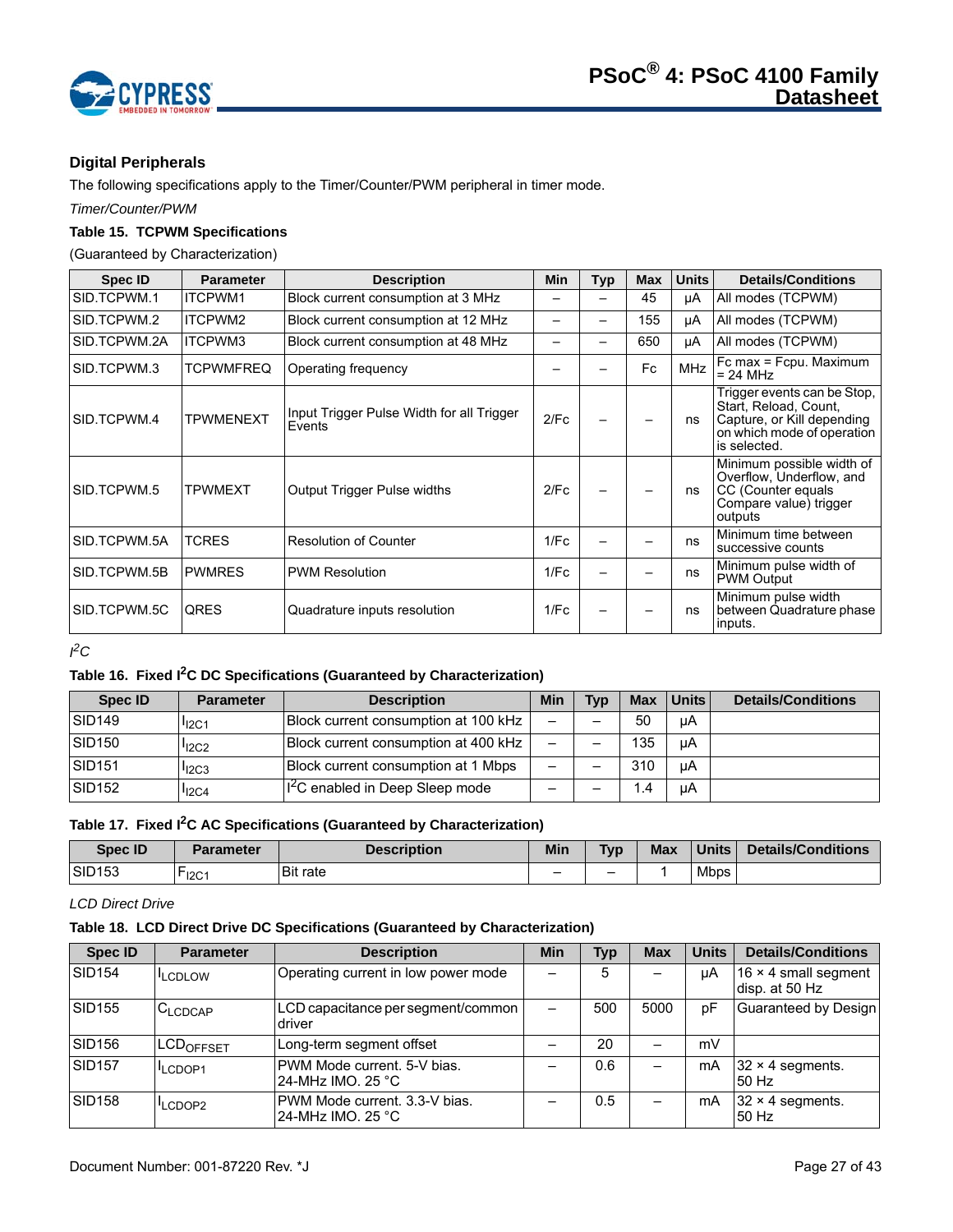

#### **Table 19. LCD Direct Drive AC Specifications (Guaranteed by Characterization)**

| <b>Spec ID</b>     | Parameter         | <b>Description</b> | Min | <b>Typ</b> | <b>Max</b> | <b>Units</b> | Details/Conditions |
|--------------------|-------------------|--------------------|-----|------------|------------|--------------|--------------------|
| SID <sub>159</sub> | . H<br><b>LCD</b> | LCD frame rate     | 10  | 50         | 150        | Hz           |                    |

## **Table 20. Fixed UART DC Specifications (Guaranteed by Characterization)**

| <b>Spec ID</b>      | Parameter         | <b>Description</b>                     | Min                      | Typ | <b>Max</b> | <b>Units</b> | <b>Details/Conditions</b> |
|---------------------|-------------------|----------------------------------------|--------------------------|-----|------------|--------------|---------------------------|
| ISID <sub>160</sub> | <b>IUART1</b>     | Block current consumption at 100 Kbps  | $\overline{\phantom{0}}$ | -   | 55         | uА           |                           |
| <b>SID161</b>       | UART <sub>2</sub> | Block current consumption at 1000 Kbps | $\overline{\phantom{0}}$ | -   | 312        | μA           |                           |

#### **Table 21. Fixed UART AC Specifications (Guaranteed by Characterization)**

| Spec ID            | Parameter    | Description     | Min | <b>Typ</b> | <b>Max</b> | <b>Units</b> | <b>Details/Conditions</b> |
|--------------------|--------------|-----------------|-----|------------|------------|--------------|---------------------------|
| SID <sub>162</sub> | <b>LUART</b> | <b>Bit rate</b> | -   | -          |            | Mbps         |                           |

## *SPI Specifications*

#### **Table 22. Fixed SPI DC Specifications (Guaranteed by Characterization)**

| Spec ID            | <b>Parameter</b>              | <b>Description</b>                  | Min                      | <b>Typ</b> | <b>Max</b> | <b>Units</b> | <b>Details/Conditions</b> |
|--------------------|-------------------------------|-------------------------------------|--------------------------|------------|------------|--------------|---------------------------|
| SID <sub>163</sub> | <sup>1</sup> SPI1             | Block current consumption at 1 Mbps | -                        |            | 360        | μA           |                           |
| SID <sub>164</sub> | <sup>I</sup> SPI <sub>2</sub> | Block current consumption at 4 Mbps | $\overline{\phantom{0}}$ | -          | 560        | μA           |                           |
| SID <sub>165</sub> | <sup>I</sup> SPI3             | Block current consumption at 8 Mbps | -                        |            | 600        | uA           |                           |

#### **Table 23. Fixed SPI AC Specifications (Guaranteed by Characterization)**

| <b>Spec ID</b>     | <b>Parameter</b> | <b>Description</b>                                   | Min | <b>Typ</b> | Max | <b>Units</b> | <b>Details/Conditions</b> |
|--------------------|------------------|------------------------------------------------------|-----|------------|-----|--------------|---------------------------|
| SID <sub>166</sub> | `SPI             | SPI operating frequency (master; 6X<br>oversampling) | -   | -          |     | MHz          |                           |

#### **Table 24. Fixed SPI Master Mode AC Specifications (Guaranteed by Characterization)**

| Spec ID       | <b>Parameter</b> | <b>Description</b>                                                                 | Min | Typ | <b>Max</b> | <b>Units</b> | <b>Details/Conditions</b> |
|---------------|------------------|------------------------------------------------------------------------------------|-----|-----|------------|--------------|---------------------------|
| <b>SID167</b> | <b>DMO</b>       | MOSI valid after Sclock driving edge                                               |     |     | 15         | ns           |                           |
| <b>SID168</b> | <b>DSI</b>       | MISO valid before Sclock capturing<br>edge. Full clock, late MISO Sampling<br>used | 20  |     |            | ns           |                           |
| SID169        | <b>HMO</b>       | Previous MOSI data hold time with<br>respect to capturing edge at Slave            |     |     |            | ns           |                           |

#### **Table 25. Fixed SPI Slave Mode AC Specifications (Guaranteed by Characterization)**

| <b>Spec ID</b>       | <b>Parameter</b>                 | <b>Description</b>                                         | Min | Typ | <b>Max</b>                     | <b>Units</b> | <b>Details/Conditions</b> |
|----------------------|----------------------------------|------------------------------------------------------------|-----|-----|--------------------------------|--------------|---------------------------|
| <b>SID170</b>        | <b>DMI</b>                       | MOSI valid before Sclock capturing edge                    | 40  |     |                                | ns           |                           |
| <b>SID171</b>        | l DSO                            | MISO valid after Sclock driving edge                       |     |     | $42+3\times$<br><b>Tscbclk</b> | ns           |                           |
| SID <sub>171</sub> A | $\mathsf{T}_{\mathsf{DSO\_ext}}$ | MISO valid after Sclock driving edge in<br>Ext. Clock mode |     |     | 48                             | ns           |                           |
| <b>SID172</b>        | <sup>I</sup> HSO                 | Previous MISO data hold time                               | 0   | -   |                                | ns           |                           |
| SID <sub>172</sub> A | <sup>I</sup> SSELSCK             | SSEL Valid to first SCK Valid edge                         | 100 |     |                                | ns           |                           |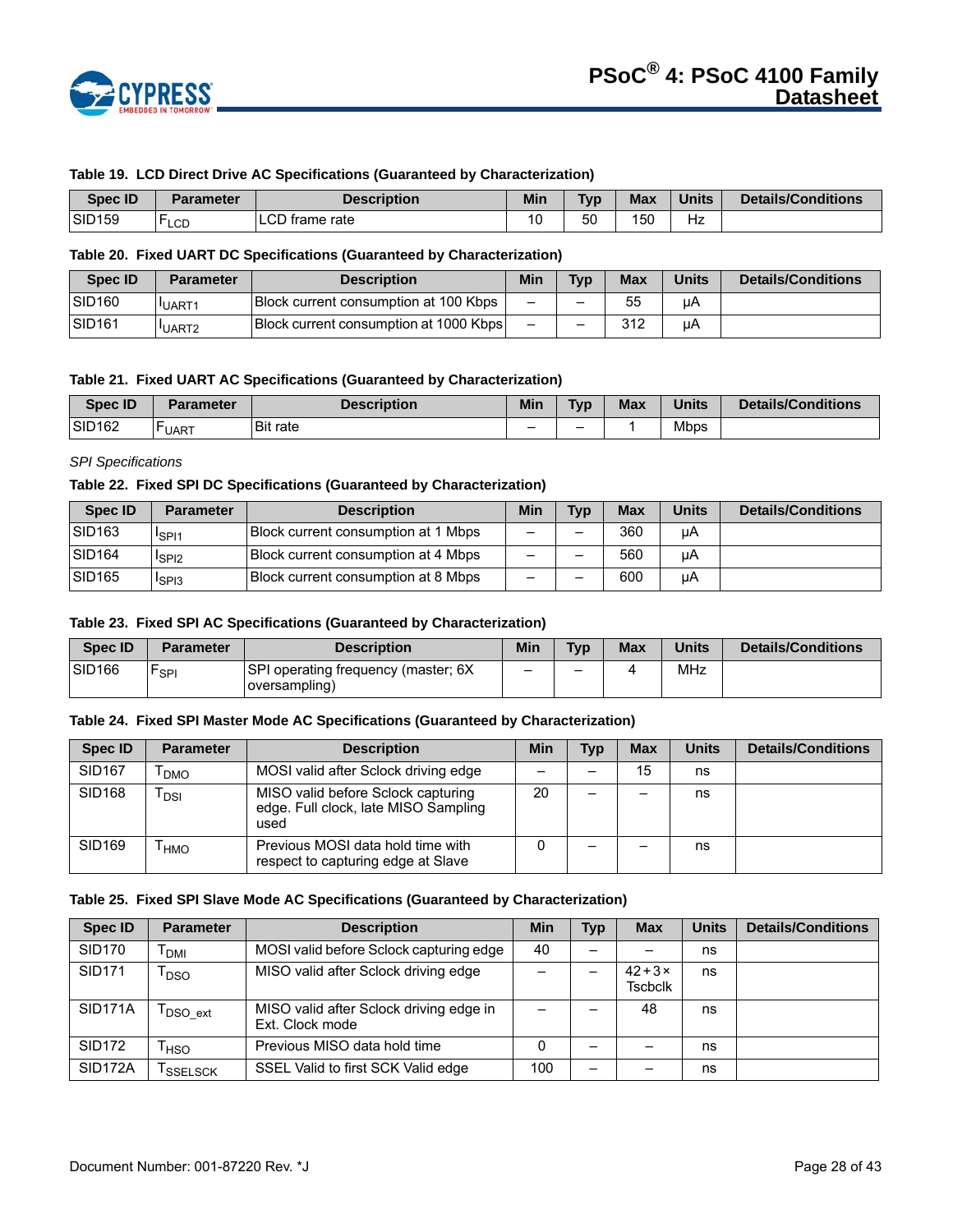

# <span id="page-28-0"></span>**Memory**

#### **Table 26. Flash DC Specifications**

| <b>Spec ID</b> | <b>Parameter</b>      | <b>Description</b>        | <b>Min</b> | <b>Typ</b>      | <b>Max</b> | <b>Units</b> | Details/Conditions |
|----------------|-----------------------|---------------------------|------------|-----------------|------------|--------------|--------------------|
| <b>SID173</b>  | <b>V<sub>PE</sub></b> | Erase and program voltage |            | $\qquad \qquad$ | ບ.ບ        |              |                    |

#### **Table 27. Flash AC Specifications**

| <b>Spec ID</b>      | <b>Parameter</b>                      | <b>Description</b>                                                                                      | <b>Min</b> | Typ | <b>Max</b> | <b>Units</b> | <b>Details/Conditions</b>           |
|---------------------|---------------------------------------|---------------------------------------------------------------------------------------------------------|------------|-----|------------|--------------|-------------------------------------|
| <b>SID174</b>       | T <sub>ROWWRITE</sub> <sup>[3]</sup>  | Row (block) write time (erase and<br>program)                                                           |            |     | 20         | ms           | Row (block) = $128$ bytes           |
| <b>SID175</b>       | T <sub>ROWERASE<sup>[3]</sup></sub>   | Row erase time                                                                                          |            |     | 13         | ms           |                                     |
| <b>SID176</b>       | T <sub>ROWPROGRAM<sup>[3]</sup></sub> | Row program time after erase                                                                            |            |     | 7          | ms           |                                     |
| <b>SID178</b>       | T <sub>BULKERASE<sup>[3]</sup></sub>  | Bulk erase time (32 KB)                                                                                 |            |     | 35         | ms           |                                     |
| <b>SID180</b>       | T <sub>DEVPROG<sup>[3]</sup></sub>    | Total device program time                                                                               |            |     | 7          | seconds      | Guaranteed by charac-<br>terization |
| <b>SID181</b>       | F <sub>END</sub>                      | Flash endurance                                                                                         | 100 K      |     |            | cycles       | Guaranteed by charac-<br>terization |
| <b>SID182</b>       | $F_{\text{RET}}$                      | Flash retention. $T_A \le 55^{\circ}$ C, 100 K<br>P/E cycles                                            | 20         |     |            | vears        | Guaranteed by charac-<br>terization |
| SID <sub>182A</sub> |                                       | Flash retention. $T_A \leq 85$ °C, 10 K<br>P/E cycles                                                   | 10         |     |            | vears        | Guaranteed by charac-<br>terization |
| <b>SID182B</b>      | FRETQ                                 | Flash retention. $T_A \le 105 \degree C$ , 10 K<br>P/E cycles, $\leq$ three years at TA $\geq$<br>85 °C | 10         |     | 20         | vears        | Guaranteed by charac-<br>terization |

#### <span id="page-28-1"></span>**System Resources**

#### *Power-on-Reset (POR) with Brown Out*

# **Table 28. Imprecise Power On Reset (IPOR)**

| <b>Spec ID</b>     | <b>Parameter</b>      | <b>Description</b>   | Min  | <b>Typ</b> | <b>Max</b> | <b>Units</b> | <b>Details/Conditions</b>           |
|--------------------|-----------------------|----------------------|------|------------|------------|--------------|-------------------------------------|
| <b>SID185</b>      | <sup>V</sup> RISEIPOR | Rising trip voltage  | 0.80 |            | 1.45       |              | Guaranteed by character-<br>ization |
| SID <sub>186</sub> | V <sub>FALLIPOR</sub> | Falling trip voltage | 0.75 |            | 1.4        |              | Guaranteed by character-<br>ization |
| <b>SID187</b>      | V <sub>IPORHYST</sub> | Hysteresis           | 15   |            | 200        | mV           | Guaranteed by character-<br>ization |

#### **Table 29. Precise Power On Reset (POR)**

| <b>Spec ID</b>     | <b>Parameter</b>       | <b>Description</b>                            | <b>Min</b> | Typ | <b>Max</b> | <b>Units</b> | <b>Details/Conditions</b>                                                                                |
|--------------------|------------------------|-----------------------------------------------|------------|-----|------------|--------------|----------------------------------------------------------------------------------------------------------|
| SID <sub>190</sub> | V <sub>FALLPPOR</sub>  | BOD trip voltage in active and<br>sleep modes | 1.64       |     |            |              | <b>Full functionality between</b><br>1.71 V and BOD trip<br>voltage is guaranteed by<br>characterization |
| SID <sub>192</sub> | V <sub>FALLDPSLP</sub> | BOD trip voltage in Deep Sleep                | 1.4        |     |            |              | Guaranteed by character-<br>ization                                                                      |
| <b>BID55</b>       | Svdd                   | Maximum power supply ramp<br>rate             |            |     | 67         | kV/sec       |                                                                                                          |

<span id="page-28-2"></span>Note<br>3. It can take as much as 20 milliseconds to write to Flash. During this time the device should not be Reset, or Flash operations will be interrupted and cannot be relied<br>on to have completed. Reset sources include th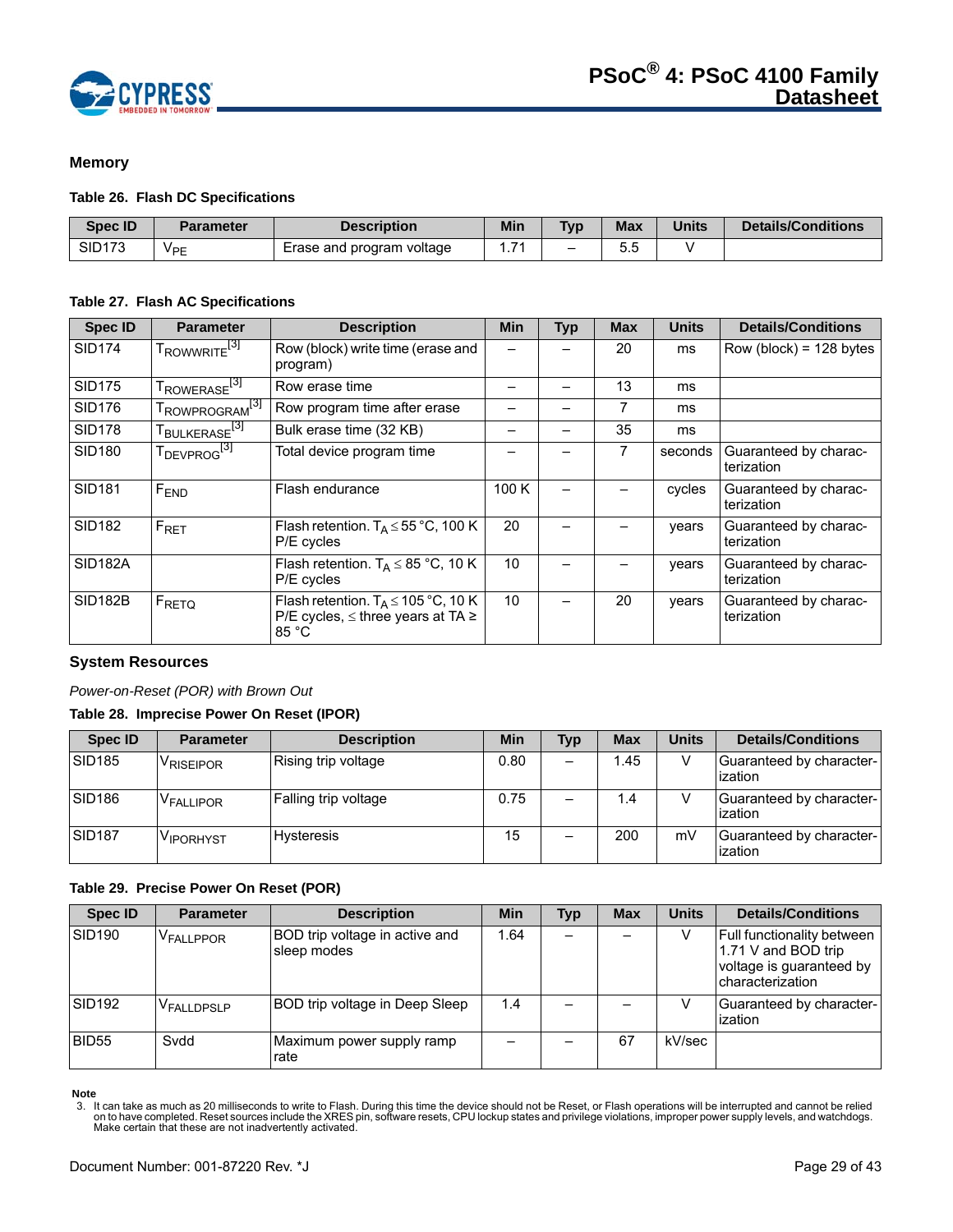

## *Voltage Monitors*

# **Table 30. Voltage Monitors DC Specifications**

| <b>Spec ID</b> | <b>Parameter</b>   | <b>Description</b>          | <b>Min</b> | <b>Typ</b> | <b>Max</b> | <b>Units</b> | <b>Details/Conditions</b>         |
|----------------|--------------------|-----------------------------|------------|------------|------------|--------------|-----------------------------------|
| <b>SID195</b>  | $\rm V_{LVI1}$     | $LVI_A/D_SEL[3:0] = 0000b$  | 1.71       | 1.75       | 1.79       | V            |                                   |
| <b>SID196</b>  | V <sub>LVI2</sub>  | LVI A/D SEL $[3:0] = 0001b$ | 1.76       | 1.80       | 1.85       | V            |                                   |
| <b>SID197</b>  | V <sub>LVI3</sub>  | LVI A/D SEL $[3:0] = 0010b$ | 1.85       | 1.90       | 1.95       | $\vee$       |                                   |
| <b>SID198</b>  | V <sub>LVI4</sub>  | LVI A/D $SEL[3:0] = 0011b$  | 1.95       | 2.00       | 2.05       | $\vee$       |                                   |
| <b>SID199</b>  | $V_{LV15}$         | LVI A/D SEL $[3:0] = 0100b$ | 2.05       | 2.10       | 2.15       | $\vee$       |                                   |
| <b>SID200</b>  | V <sub>LVI6</sub>  | $LVI_A/D_SEL[3:0] = 0101b$  | 2.15       | 2.20       | 2.26       | $\vee$       |                                   |
| <b>SID201</b>  | V <sub>LVI7</sub>  | LVI A/D $SEL[3:0] = 0110b$  | 2.24       | 2.30       | 2.36       | $\vee$       |                                   |
| <b>SID202</b>  | V <sub>LVI8</sub>  | LVI A/D SEL $[3:0] = 0111b$ | 2.34       | 2.40       | 2.46       | $\vee$       |                                   |
| <b>SID203</b>  | V <sub>LVI9</sub>  | LVI A/D $SEL[3:0] = 1000b$  | 2.44       | 2.50       | 2.56       | $\vee$       |                                   |
| <b>SID204</b>  | V <sub>LVI10</sub> | LVI A/D SEL $[3:0] = 1001b$ | 2.54       | 2.60       | 2.67       | $\vee$       |                                   |
| <b>SID205</b>  | V <sub>LVI11</sub> | LVI A/D SEL $[3:0] = 1010b$ | 2.63       | 2.70       | 2.77       | $\vee$       |                                   |
| <b>SID206</b>  | V <sub>LVI12</sub> | LVI A/D SEL $[3:0] = 1011b$ | 2.73       | 2.80       | 2.87       | $\vee$       |                                   |
| <b>SID207</b>  | $V_{LV113}$        | LVI A/D SEL $[3:0] = 1100b$ | 2.83       | 2.90       | 2.97       | $\vee$       |                                   |
| <b>SID208</b>  | $V_{LV114}$        | LVI A/D SEL $[3:0] = 1101b$ | 2.93       | 3.00       | 3.08       | $\vee$       |                                   |
| <b>SID209</b>  | $V_{LV115}$        | LVI A/D $SEL[3:0] = 1110b$  | 3.12       | 3.20       | 3.28       | $\vee$       |                                   |
| SID210         | $V_{LV116}$        | LVI A/D SEL $[3:0] = 1111b$ | 4.39       | 4.50       | 4.61       | $\vee$       |                                   |
| <b>SID211</b>  | LVI IDD            | <b>Block current</b>        |            |            | 100        | μA           | Guaranteed by<br>characterization |

## **Table 31. Voltage Monitors AC Specifications**

| Spec ID            | <b>Parameter</b>     | <b>Description</b>        | Min                      | <b>Tvp</b> | <b>Max</b> | <b>Units</b> | <b>Details/Conditions</b>         |
|--------------------|----------------------|---------------------------|--------------------------|------------|------------|--------------|-----------------------------------|
| SID <sub>212</sub> | <sup>I</sup> MONTRIP | Voltage monitor trip time | $\overline{\phantom{0}}$ | -          |            | us           | Guaranteed by<br>characterization |

# *SWD Interface*

# **Table 32. SWD Interface Specifications**

| <b>Spec ID</b>       | <b>Parameter</b>                | <b>Description</b>                         | <b>Min</b> | <b>Typ</b> | <b>Max</b> | <b>Units</b> | <b>Details/Conditions</b>                |
|----------------------|---------------------------------|--------------------------------------------|------------|------------|------------|--------------|------------------------------------------|
| SID <sub>213</sub>   | F SWDCLK1                       | 3.3 $V \le V_{DD} \le 5.5 V$               |            |            | 14         | <b>MHz</b>   | SWDCLK $\leq 1/3$ CPU<br>clock frequency |
| <b>SID214</b>        | F SWDCLK2                       | 1.71 V $\leq$ V <sub>DD</sub> $\leq$ 3.3 V |            |            |            | <b>MHz</b>   | SWDCLK $\leq$ 1/3 CPU<br>clock frequency |
| <b>SID215</b>        |                                 | T SWDI SETUP $T = 1/f$ SWDCLK              | $0.25*$ T  |            |            | ns           | Guaranteed by<br>characterization        |
| <b>SID216</b>        | T SWDI HOLD                     | $T = 1/f$ SWDCLK                           | $0.25*T$   |            |            | ns           | Guaranteed by<br>characterization        |
| <b>SID217</b>        | $T$ SWDO VALID $T = 1/f$ SWDCLK |                                            |            |            | $0.5*$ T   | ns           | Guaranteed by<br>characterization        |
| SID <sub>217</sub> A |                                 | $T$ SWDO HOLD $T = 1/f$ SWDCLK             |            |            |            | ns           | Guaranteed by<br>characterization        |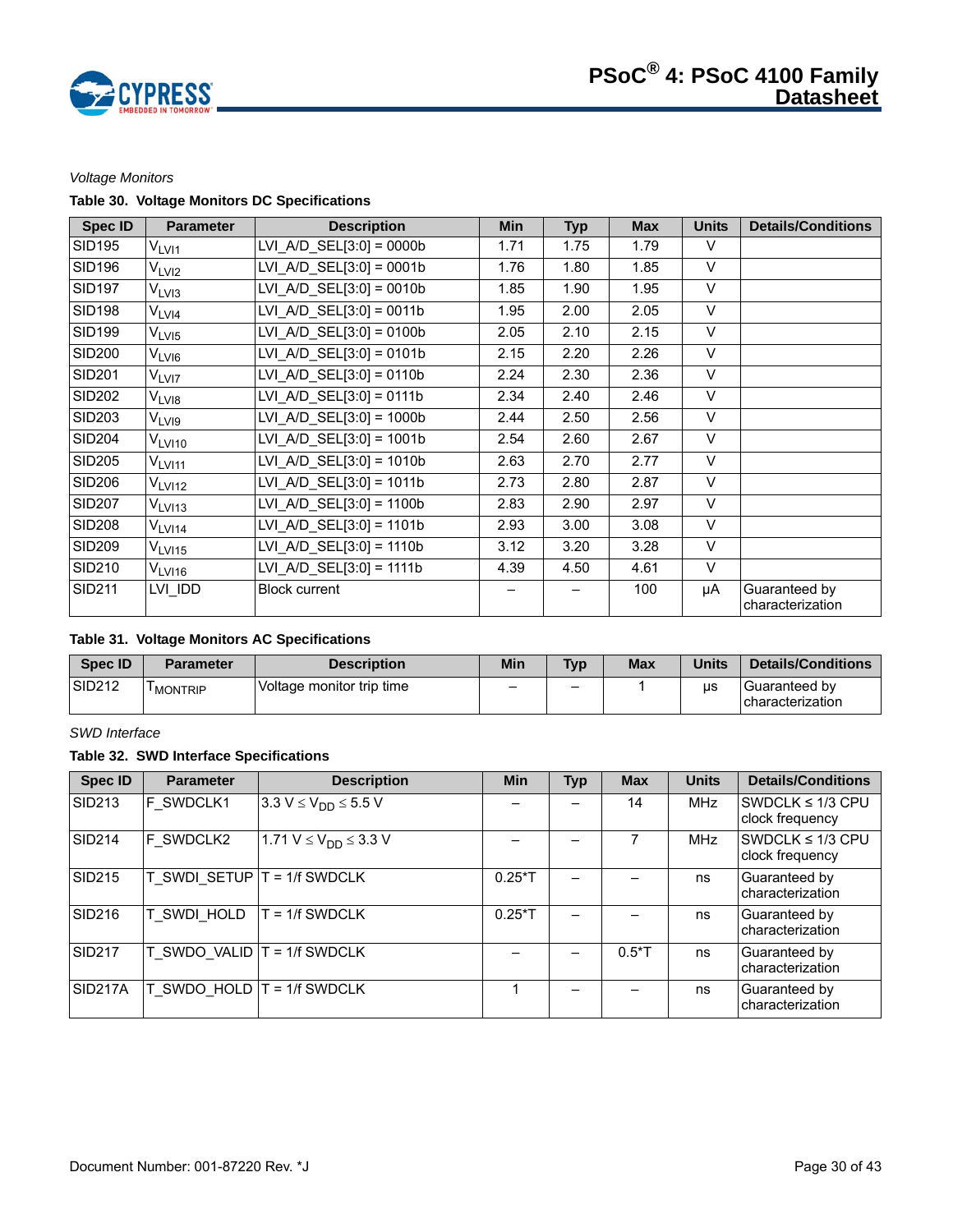

# *Internal Main Oscillator*

# **Table 33. IMO DC Specifications (Guaranteed by Design)**

| Spec ID            | <b>Parameter</b>              | <b>Description</b>              | Min                      | <b>Typ</b> | <b>Max</b> | <b>Units</b> | <b>Details/Conditions</b> |
|--------------------|-------------------------------|---------------------------------|--------------------------|------------|------------|--------------|---------------------------|
| <b>SID218</b>      | <sup>I</sup> IMO <sub>1</sub> | IMO operating current at 48 MHz | $\overline{\phantom{0}}$ |            | 1000       | μA           |                           |
| SID <sub>219</sub> | <sup>I</sup> IMO <sub>2</sub> | IMO operating current at 24 MHz | -                        |            | 325        | μA           |                           |
| <b>SID220</b>      | <sup>I</sup> IMO <sub>3</sub> | IMO operating current at 12 MHz | $\overline{\phantom{0}}$ |            | 225        | μA           |                           |
| <b>SID221</b>      | <sup>I</sup> IMO <sub>4</sub> | IMO operating current at 6 MHz  | -                        |            | 180        | uA           |                           |
| <b>SID222</b>      | <sup>I</sup> IMO <sub>5</sub> | IMO operating current at 3 MHz  | -                        |            | 150        | μA           |                           |

# **Table 34. IMO AC Specifications**

| <b>Spec ID</b>     | <b>Parameter</b>      | <b>Description</b>                      | Min | <b>Typ</b> | <b>Max</b> | <b>Units</b>  | <b>Details/Conditions</b>                                                         |
|--------------------|-----------------------|-----------------------------------------|-----|------------|------------|---------------|-----------------------------------------------------------------------------------|
| <b>SID223</b>      | F <sub>IMOTOL1</sub>  | Frequency variation from 3 to<br>48 MHz |     |            | ±2         | $\frac{0}{0}$ | $\pm$ 3% if T <sub>A</sub> > 85 °C and<br>$IMO$ frequency $\leq$<br><b>24 MHz</b> |
| SID <sub>226</sub> | <sup>I</sup> STARTIMO | IMO startup time                        |     |            | 12         | us            |                                                                                   |
| <b>SID227</b>      | JITRMSIMO1            | RMS Jitter at 3 MHz                     |     | 156        |            | ps            |                                                                                   |
| <b>SID228</b>      | JITRMSIMO2            | RMS Jitter at 24 MHz                    |     | 145        |            | DS            |                                                                                   |
| <b>SID229</b>      | JITRMSIMO3            | RMS Jitter at 48 MHz                    |     | 139        |            | ps            |                                                                                   |

#### *Internal Low-Speed Oscillator*

# **Table 35. ILO DC Specifications (Guaranteed by Design)**

| Spec ID            | Parameter         | <b>Description</b>              | Min                      | Typ | Max  | Units | <b>Details/Conditions</b>           |
|--------------------|-------------------|---------------------------------|--------------------------|-----|------|-------|-------------------------------------|
| SID <sub>231</sub> | I <sub>ILO1</sub> | ILO operating current at 32 kHz | $\qquad \qquad$          | 0.3 | 1.05 | uА    | Guaranteed by<br>l Characterization |
| SID <sub>233</sub> | <b>ILOLEAK</b>    | ILO leakage current             | $\overline{\phantom{0}}$ | _   | 15   | nA    | Guaranteed by<br>Design             |

## **Table 36. ILO AC Specifications**

| Spec ID            | <b>Parameter</b>       | <b>Description</b>       | Min | <b>Typ</b> | <b>Max</b> | <b>Units</b> | <b>Details/Conditions</b>                       |
|--------------------|------------------------|--------------------------|-----|------------|------------|--------------|-------------------------------------------------|
| SID <sub>234</sub> | <sup>I</sup> STARTILO1 | ILO startup time         |     | -          |            | ms           | Guaranteed by charac-<br>terization             |
| SID <sub>236</sub> | <sup>I</sup> ILODUTY   | ILO duty cycle           | 40  | 50         | 60         | $\%$         | Guaranteed by charac-<br>terization             |
| SID <sub>237</sub> | <b>FILOTRIM1</b>       | 32 kHz trimmed frequency | 15  | 32         | 50         | kHz          | Max ILO frequency is<br>70 kHz if $T_A > 85$ °C |

## **Table 37. External Clock Specifications**

| <b>Spec ID</b> | <b>Parameter</b> | <b>Description</b>                 | Min | <b>Typ</b>               | <b>Max</b> | Units | <b>Details/Conditions</b>                  |
|----------------|------------------|------------------------------------|-----|--------------------------|------------|-------|--------------------------------------------|
| <b>SID305</b>  | ExtClkFreq       | External Clock input Frequency     |     | $\overline{\phantom{0}}$ | 24         | MHz   | Guaranteed by<br><b>I</b> characterization |
| SID306         | ExtClkDuty       | Duty cycle; Measured at $V_{DD/2}$ | 45  |                          | 55         | %     | Guaranteed by<br><b>characterization</b>   |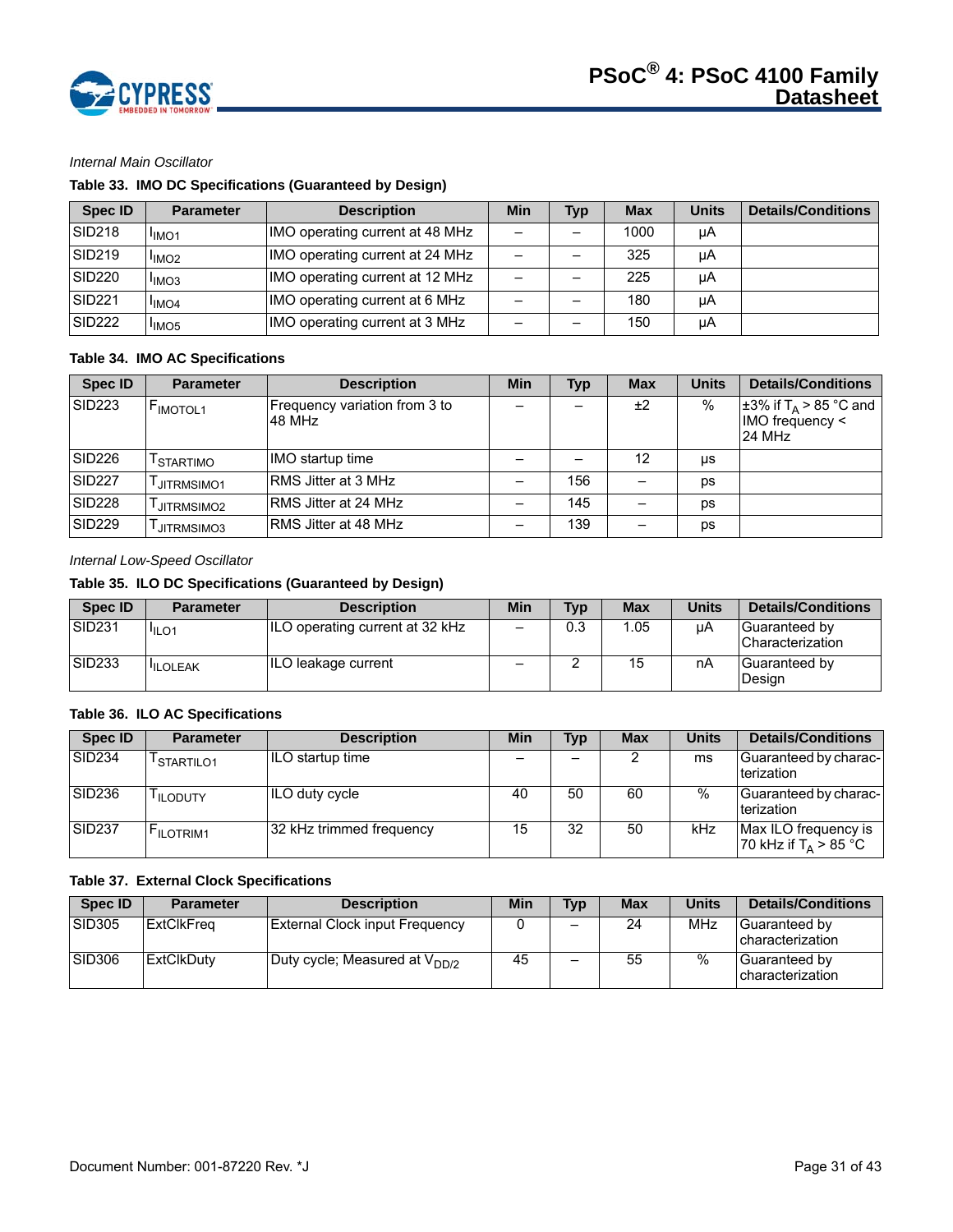

# **Table 38. Block Specs**

| <b>Spec ID</b> | <b>Parameter</b>                | <b>Description</b>                                   | Min | Typ | <b>Max</b>       | <b>Units</b> | <b>Details/Conditions</b>                                              |
|----------------|---------------------------------|------------------------------------------------------|-----|-----|------------------|--------------|------------------------------------------------------------------------|
| <b>SID257</b>  | $\mathsf{\Gamma_{WS24}}^*$      | Number of wait states at 24 MHz                      |     |     |                  |              | <b>ICPU</b> execution from<br>Flash. Guaranteed by<br>characterization |
| <b>SID260</b>  | <b>VREFSAR</b>                  | Trimmed internal reference to SARI                   | -1  |     | $^{\mathrm{+1}}$ | $\%$         | Percentage of Vbg<br>$(1.024 V)$ . Guaranteed<br>by characterization   |
| <b>SID262</b>  | <sup>I</sup> CLKSWITCH          | Clock switching from clk1 to clk2 in<br>clk1 periods | 3   |     |                  | Periods      | Guaranteed by design                                                   |
|                | * Tws24 is guaranteed by Design |                                                      |     |     |                  |              |                                                                        |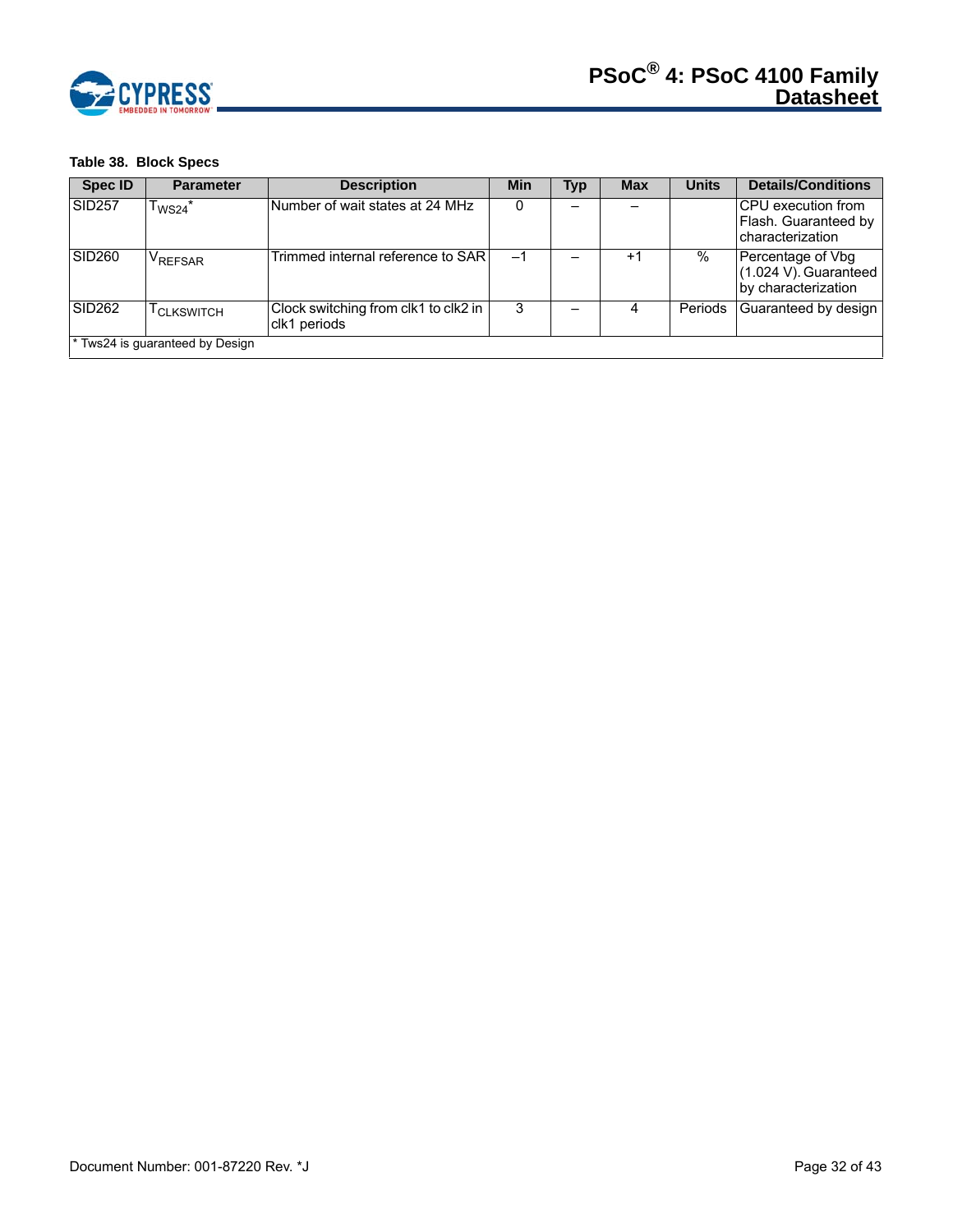

# <span id="page-32-0"></span>**Ordering Information**

The PSoC 4100 part numbers and features are listed in the following table.

|  |  | Table 39. PSoC 4100 Family Ordering Information |
|--|--|-------------------------------------------------|
|  |  |                                                 |

|        |                    |                     | <b>Features</b> |                |                          |                |                |                          |                |                | Package             |                   |      |            |            |            |            |            |
|--------|--------------------|---------------------|-----------------|----------------|--------------------------|----------------|----------------|--------------------------|----------------|----------------|---------------------|-------------------|------|------------|------------|------------|------------|------------|
| Family | <b>MPN</b>         | Max CPU Speed (MHz) | Flash (KB)      | SRAM (KB)      | gan                      | Op-amp (CTBm)  | CapSense       | Direct LCD Drive         | 12-bit SAR ADC | LP Comparators | <b>TCPWM Blocks</b> | <b>SCB Blocks</b> | GPIO | 28-SSOP    | 35-WLCSP   | 40-QFN     | 44-TQFP    | 48-TQFP    |
|        | CY8C4124PVI-432    | $\overline{24}$     | 16              | 4              |                          | $\mathbf{1}$   |                | $\blacksquare$           | 806 ksps       | $\overline{2}$ | 4                   | $\overline{2}$    | 24   | $\sqrt{ }$ |            |            |            |            |
|        | CY8C4124PVI-442    | 24                  | 16              | $\overline{4}$ | $\overline{a}$           | $\mathbf{1}$   | $\sqrt{ }$     | $\sqrt{ }$               | 806 ksps       | $\overline{2}$ | 4                   | 2                 | 24   | $\sqrt{}$  |            |            |            |            |
|        | CY8C4124PVQ-432    | 24                  | 16              | 4              | $\blacksquare$           | $\mathbf{1}$   | $\blacksquare$ | $\blacksquare$           | 806 ksps       | 2              | 4                   | $\overline{2}$    | 24   | $\sqrt{ }$ |            |            |            |            |
|        | CY8C4124PVQ-442    | 24                  | 16              | $\overline{4}$ | $\overline{a}$           | $\mathbf{1}$   | $\sqrt{ }$     | $\sqrt{}$                | 806 ksps       | $\overline{2}$ | 4                   | 2                 | 24   | $\sqrt{ }$ |            |            |            |            |
|        | CY8C4124FNI-443    | 24                  | 16              | $\overline{4}$ | $\overline{a}$           | $\overline{2}$ | $\sqrt{}$      | $\sqrt{ }$               | 806 ksps       | $\overline{2}$ | 4                   | $\overline{2}$    | 31   |            | $\sqrt{ }$ |            |            |            |
|        | CY8C4124LQI-443    | 24                  | 16              | $\overline{4}$ | $\overline{a}$           | $\overline{2}$ | $\sqrt{ }$     | $\sqrt{2}$               | 806 ksps       | 2              | 4                   | $\overline{2}$    | 34   |            |            | $\sqrt{ }$ |            |            |
|        | CY8C4124AXI-443    | 24                  | 16              | $\overline{4}$ | $\blacksquare$           | 2              | $\sqrt{ }$     | $\sqrt{ }$               | 806 ksps       | $\overline{2}$ | 4                   | $\overline{2}$    | 36   |            |            |            | $\sqrt{ }$ |            |
|        | CY8C4124LQQ-443    | 24                  | 16              | $\overline{4}$ | $\blacksquare$           | 2              | $\sqrt{ }$     | $\sqrt{2}$               | 806 ksps       | $\overline{2}$ | 4                   | $\overline{2}$    | 34   |            |            | $\sqrt{2}$ |            |            |
|        | CY8C4124AXQ-443    | 24                  | 16              | $\overline{4}$ | $\overline{\phantom{a}}$ | $\overline{2}$ | $\sqrt{2}$     | $\sqrt{ }$               | 806 ksps       | $\overline{2}$ | 4                   | $\overline{2}$    | 36   |            |            |            | $\sqrt{ }$ |            |
|        | CY8C4124AZI-443    | 24                  | 16              | $\overline{4}$ | $\blacksquare$           | $\overline{2}$ | $\sqrt{ }$     | $\sqrt{ }$               | 806 ksps       | $\overline{2}$ | 4                   | $\overline{2}$    | 36   |            |            |            |            | $\sqrt{ }$ |
| 4100   | CY8C4125AXI-473    | 24                  | 32              | $\overline{4}$ | $\overline{a}$           | 2              | $\overline{a}$ | $\blacksquare$           | 806 ksps       | $\overline{2}$ | 4                   | 2                 | 36   |            |            |            | $\sqrt{ }$ |            |
|        | CY8C4125AXQ-473    | 24                  | 32              | 4              | $\blacksquare$           | $\overline{2}$ | $\blacksquare$ | $\overline{\phantom{a}}$ | 806 ksps       | $\overline{2}$ | 4                   | $\overline{2}$    | 36   |            |            |            | $\sqrt{}$  |            |
|        | CY8C4125AZI-473    | 24                  | 32              | $\overline{4}$ | $\overline{a}$           | $\overline{2}$ | $\blacksquare$ | $\blacksquare$           | 806 ksps       | 2              | 4                   | $\overline{2}$    | 36   |            |            |            |            | $\sqrt{2}$ |
|        | CY8C4125PVI-482    | 24                  | 32              | $\overline{4}$ |                          | $\mathbf{1}$   | $\sqrt{ }$     | $\sqrt{2}$               | 806 ksps       | $\overline{2}$ | 4                   | $\overline{2}$    | 24   | $\sqrt{ }$ |            |            |            |            |
|        | CY8C4125PVQ-482    | 24                  | 32              | 4              | $\overline{a}$           | $\mathbf{1}$   | $\sqrt{}$      | $\sqrt{ }$               | 806 ksps       | $\overline{2}$ | 4                   | $\overline{2}$    | 24   | $\sqrt{ }$ |            |            |            |            |
|        | CY8C4125FNI-483(T) | 24                  | 32              | $\overline{4}$ | $\overline{a}$           | 2              | $\sqrt{ }$     | $\sqrt{ }$               | 806 ksps       | $\overline{2}$ | 4                   | 2                 | 31   |            | $\sqrt{ }$ |            |            |            |
|        | CY8C4125LQI-483    | 24                  | 32              | 4              | $\overline{a}$           | 2              | $\sqrt{ }$     | $\sqrt{2}$               | 806 ksps       | $\overline{2}$ | 4                   | $\overline{2}$    | 34   |            |            | $\sqrt{ }$ |            |            |
|        | CY8C4125AXI-483    | 24                  | 32              | $\overline{4}$ | $\blacksquare$           | $\overline{2}$ | $\sqrt{ }$     | $\sqrt{ }$               | $806$ ksps     | $\overline{2}$ | 4                   | $\overline{2}$    | 36   |            |            |            | $\sqrt{ }$ |            |
|        | CY8C4125LQQ-483    | 24                  | 32              | 4              | $\overline{\phantom{a}}$ | $\overline{2}$ | $\sqrt{ }$     | $\sqrt{ }$               | 806 ksps       | 2              | 4                   | $\overline{2}$    | 34   |            |            | $\sqrt{ }$ |            |            |
|        | CY8C4125AXQ-483    | 24                  | 32              | 4              | $\blacksquare$           | $\overline{2}$ | $\sqrt{ }$     | $\sqrt{ }$               | 806 ksps       | $\overline{2}$ | 4                   | $\overline{2}$    | 36   |            |            |            | $\sqrt{ }$ |            |
|        | CY8C4125AZI-483    | 24                  | 32              | 4              | $\blacksquare$           | $\overline{2}$ | $\sqrt{ }$     | $\sqrt{ }$               | 806 ksps       | 2              | 4                   | 2                 | 36   |            |            |            |            | $\sqrt{ }$ |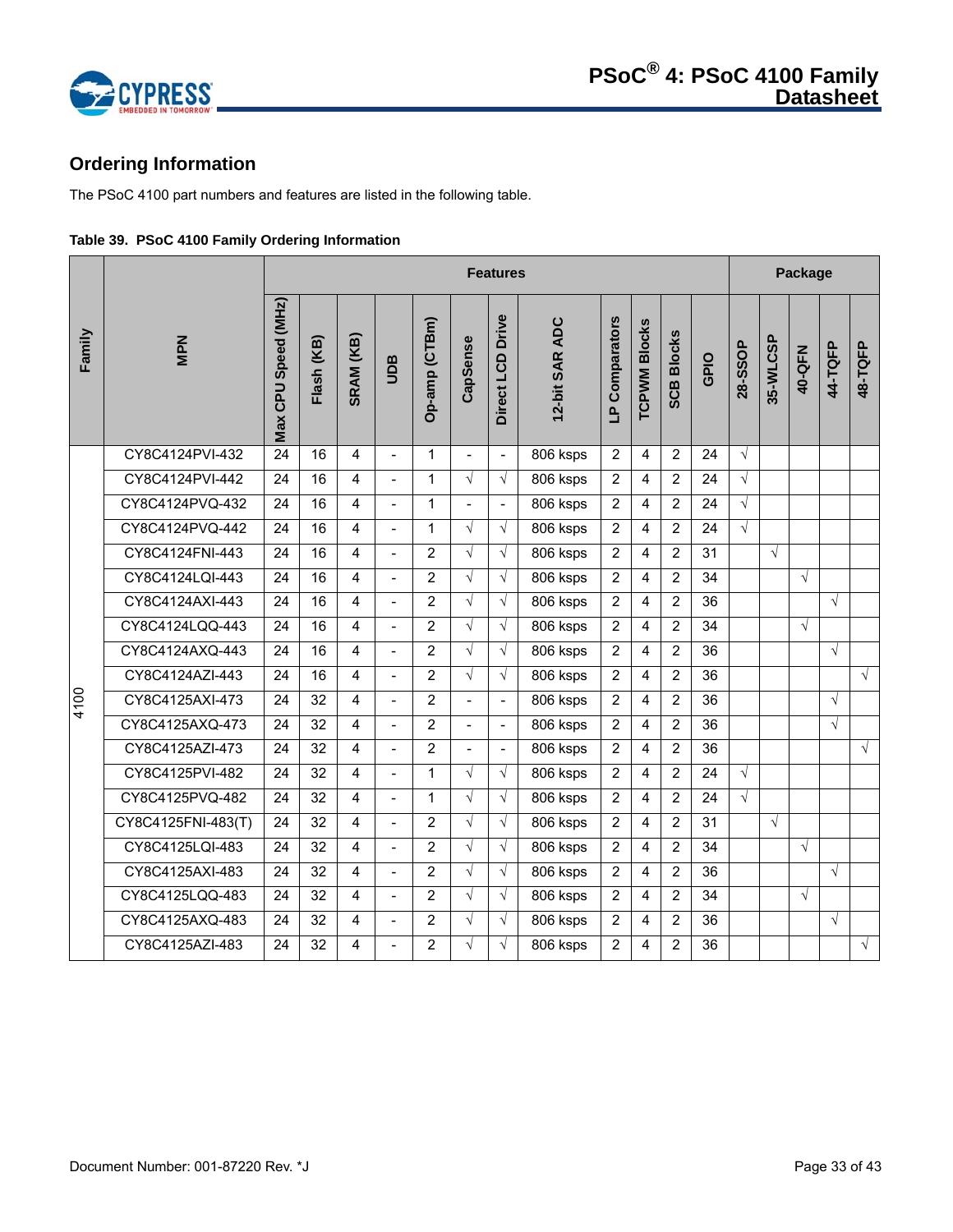

# <span id="page-33-0"></span>**Part Numbering Conventions**

PSoC 4 devices follow the part numbering convention described in the following table. All fields are single-character alphanumeric (0, 1, 2, …, 9, A,B, …, Z) unless stated otherwise.

The part numbers are of the form CY8C4ABCDEF-XYZ where the fields are defined as follows.

| <b>Example</b> | CY8C 4 A B C D E F - X Y Z   |
|----------------|------------------------------|
|                | Cypress Prefix -             |
| 4: PSOC4       | Architecture -               |
| 1: 4100 Family | Family within Architecture - |
| 2:24 MHz       | Speed Grade -                |
| 5:32KB         | <b>Flash Capacity</b> ——     |
| AX: TQFP       | Package Code ----------      |
| I: Industrial  | Temperature Range            |
|                | Attributes Set-              |

The Field Values are listed in the following table.

| <b>Field</b> | <b>Description</b>         | <b>Values</b>  | <b>Meaning</b>                         |
|--------------|----------------------------|----------------|----------------------------------------|
| CY8C         | <b>Cypress Prefix</b>      |                |                                        |
| 4            | Architecture               | 4              | PSoC <sub>4</sub>                      |
| A            | Family within architecture | 1              | 4100 Family                            |
|              |                            | $\overline{2}$ | 4200 Family                            |
| B.           | CPU Speed                  | 2              | 24 MHz                                 |
|              |                            | 4              | 48 MHz                                 |
| C            | <b>Flash Capacity</b>      | 4              | <b>16 KB</b>                           |
|              |                            | 5              | 32 KB                                  |
|              |                            | AX, AZ         | <b>TQFP</b>                            |
| <b>DE</b>    | Package Code               | LQ             | QFN                                    |
|              |                            | <b>PV</b>      | <b>SSOP</b>                            |
|              |                            | <b>FN</b>      | <b>WLCSP</b>                           |
| F            | Temperature Range          |                | Industrial                             |
|              |                            | Q              | Extended Industrial                    |
| XYZ          | <b>Attributes Code</b>     | 000-999        | Code of feature set in specific family |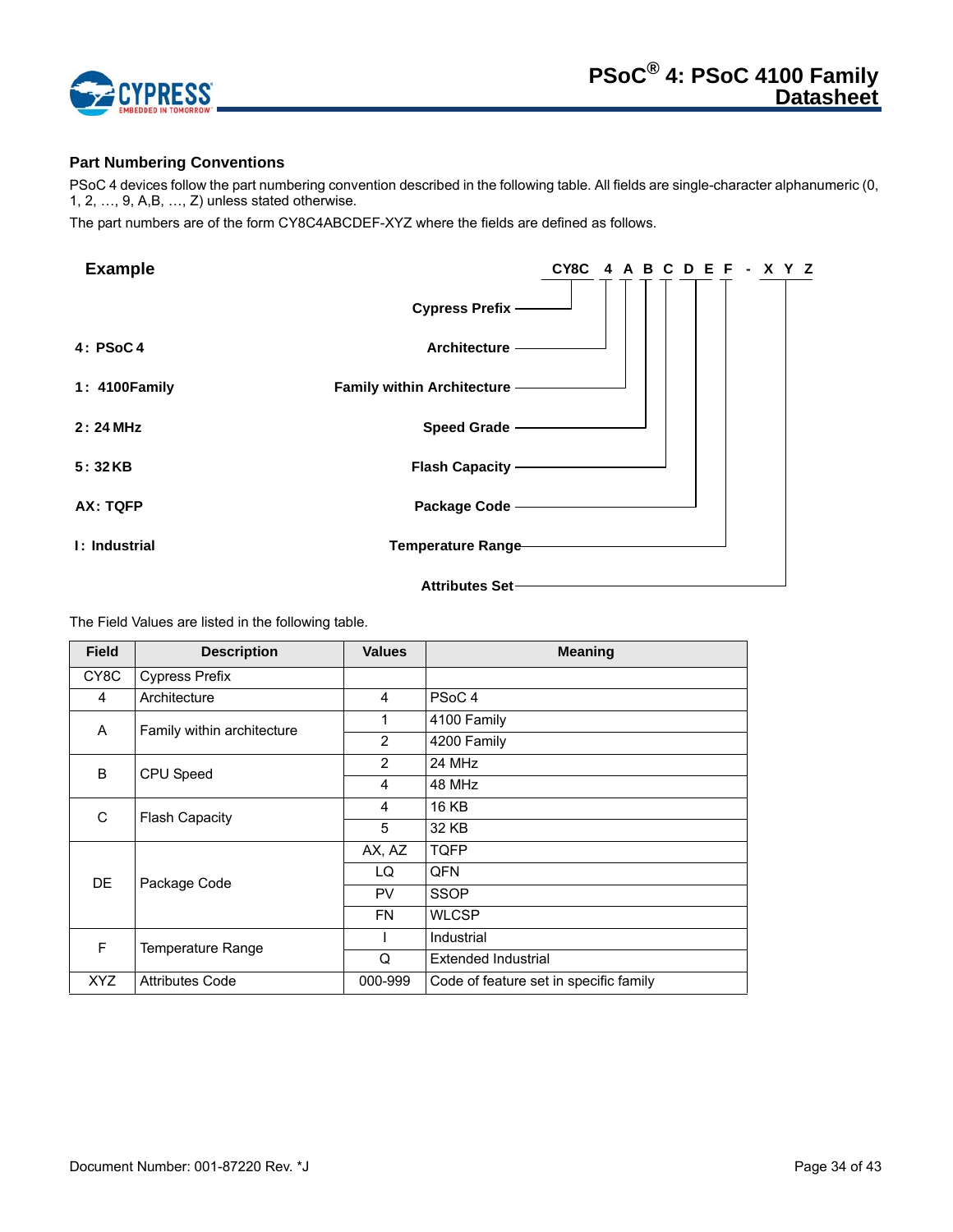

# <span id="page-34-0"></span>**Packaging**

# **Table 40. Package Characteristics**

| <b>Parameter</b> | <b>Description</b>                           | <b>Conditions</b> | <b>Min</b> | <b>Typ</b> | <b>Max</b> | <b>Units</b> |
|------------------|----------------------------------------------|-------------------|------------|------------|------------|--------------|
| $T_A$            | Operating ambient temperature                |                   | $-40$      | 25.00      | 105        | $^{\circ}C$  |
| $T_{\text{J}}$   | Operating junction temperature               |                   | $-40$      |            | 125        | $^{\circ}C$  |
| $T_{JA}$         | Package $\theta_{IA}$ (28-pin SSOP)          |                   |            | 66.58      |            | °C/Watt      |
| $T_{JA}$         | Package $\theta_{JA}$ (35-ball WLCSP)        |                   |            | 28.00      |            | °C/Watt      |
| $T_{JA}$         | Package $\theta_{IA}$ (40-pin QFN)           |                   |            | 15.34      |            | °C/Watt      |
| $T_{JA}$         | Package $\theta_{JA}$ (44-pin TQFP)          |                   |            | 57.16      |            | °C/Watt      |
| $T_{JA}$         | Package $\theta_{JA}$ (48-pin TQFP)          |                   |            | 67.30      |            | °C/Watt      |
| $T_{\text{JC}}$  | Package $\theta_{\text{JC}}$ (28-pin SSOP)   |                   |            | 26.28      |            | °C/Watt      |
| $T_{JC}$         | Package $\theta_{\text{JC}}$ (35-ball WLCSP) |                   |            | 00.40      |            | °C/Watt      |
| $T_{JC}$         | Package $\theta_{\text{JC}}$ (40-pin QFN)    |                   |            | 2.50       |            | °C/Watt      |
| $T_{JC}$         | Package $\theta_{\text{JC}}$ (44-pin TQFP)   |                   |            | 17.47      |            | °C/Watt      |
| $T_{\text{JC}}$  | Package $\theta_{\text{JC}}$ (48-pin TQFP)   |                   |            | 27.60      |            | °C/Watt      |

# **Table 41. Solder Reflow Peak Temperature**

| Package       | <b>Maximum Peak</b><br><b>Temperature</b> | <b>Maximum Time at Peak Temperature</b> |
|---------------|-------------------------------------------|-----------------------------------------|
| 28-pin SSOP   | 260 °C                                    | 30 seconds                              |
| 35-ball WLCSP | 260 °C                                    | 30 seconds                              |
| 40-pin QFN    | 260 °C                                    | 30 seconds                              |
| 44-pin TQFP   | 260 °C                                    | 30 seconds                              |
| 48-pin TQFP   | 260 °C                                    | 30 seconds                              |

#### **Table 42. Package Moisture Sensitivity Level (MSL), IPC/JEDEC J-STD-2**

| Package       | <b>MSL</b>       |
|---------------|------------------|
| 28-pin SSOP   | MSL <sub>3</sub> |
| 35-ball WLCSP | MSL <sub>3</sub> |
| 40-pin QFN    | MSL <sub>3</sub> |
| 44-pin TQFP   | MSL <sub>3</sub> |
| 48-pin TQFP   | MSL <sub>3</sub> |

PSoC 4 CAB Libraries with Schematics Symbols and PCB Footprints are on the Cypress web site at [http://www.cypress.com/cad-resources/psoc-4-cad-libraries?source=search&cat=technical\\_documents.](http://www.cypress.com/cad-resources/psoc-4-cad-libraries?source=search&cat=technical_documents)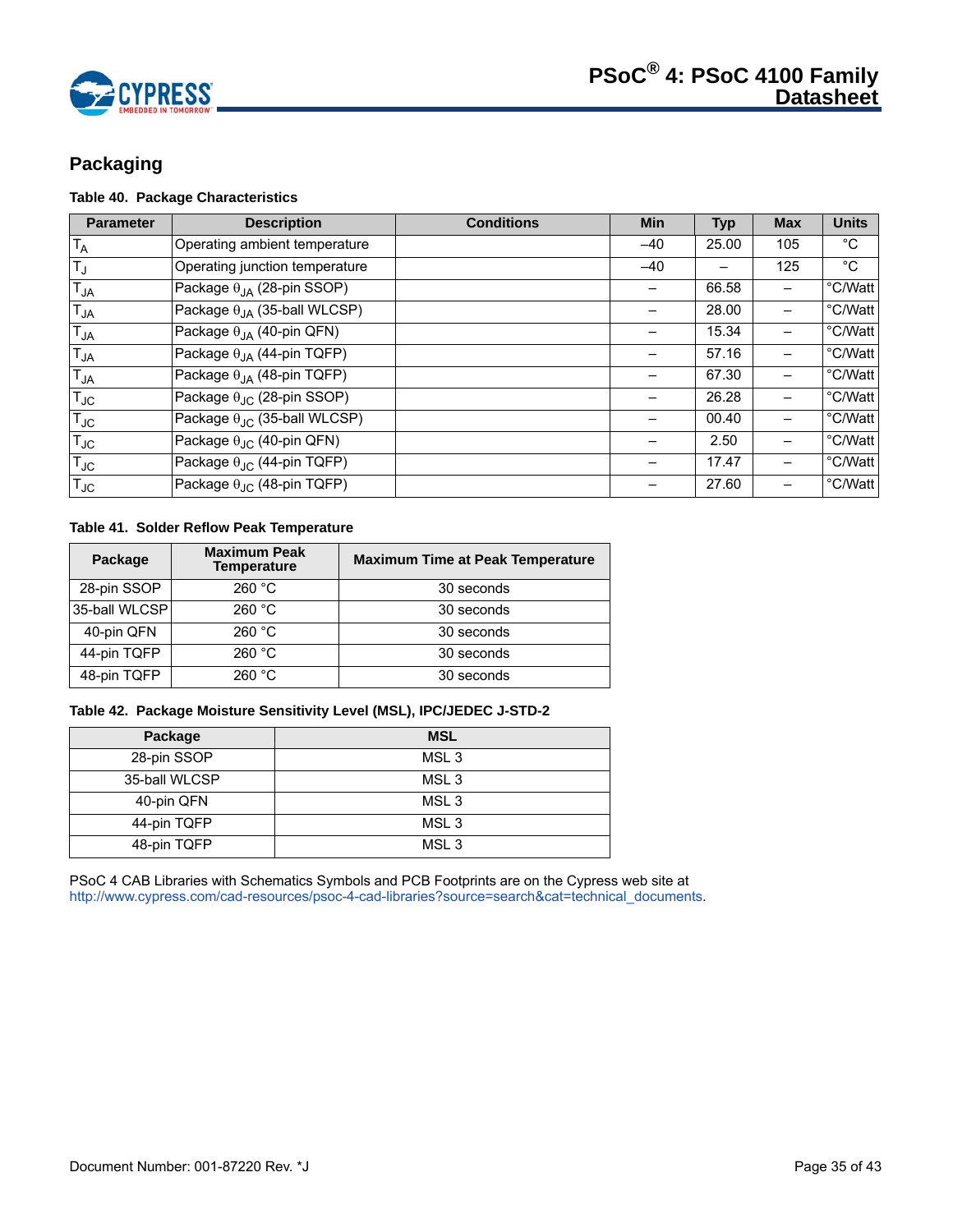



**Figure 16. 35-ball WLCSP Package Outline**











# **NOTES:**

- **1. REFERENCE JEDEC PUBLICATION 95, DESIGN GUIDE 4.18**
- **2. ALL DIMENSIONS ARE IN MILLIMETERS**

001-93741 \*\*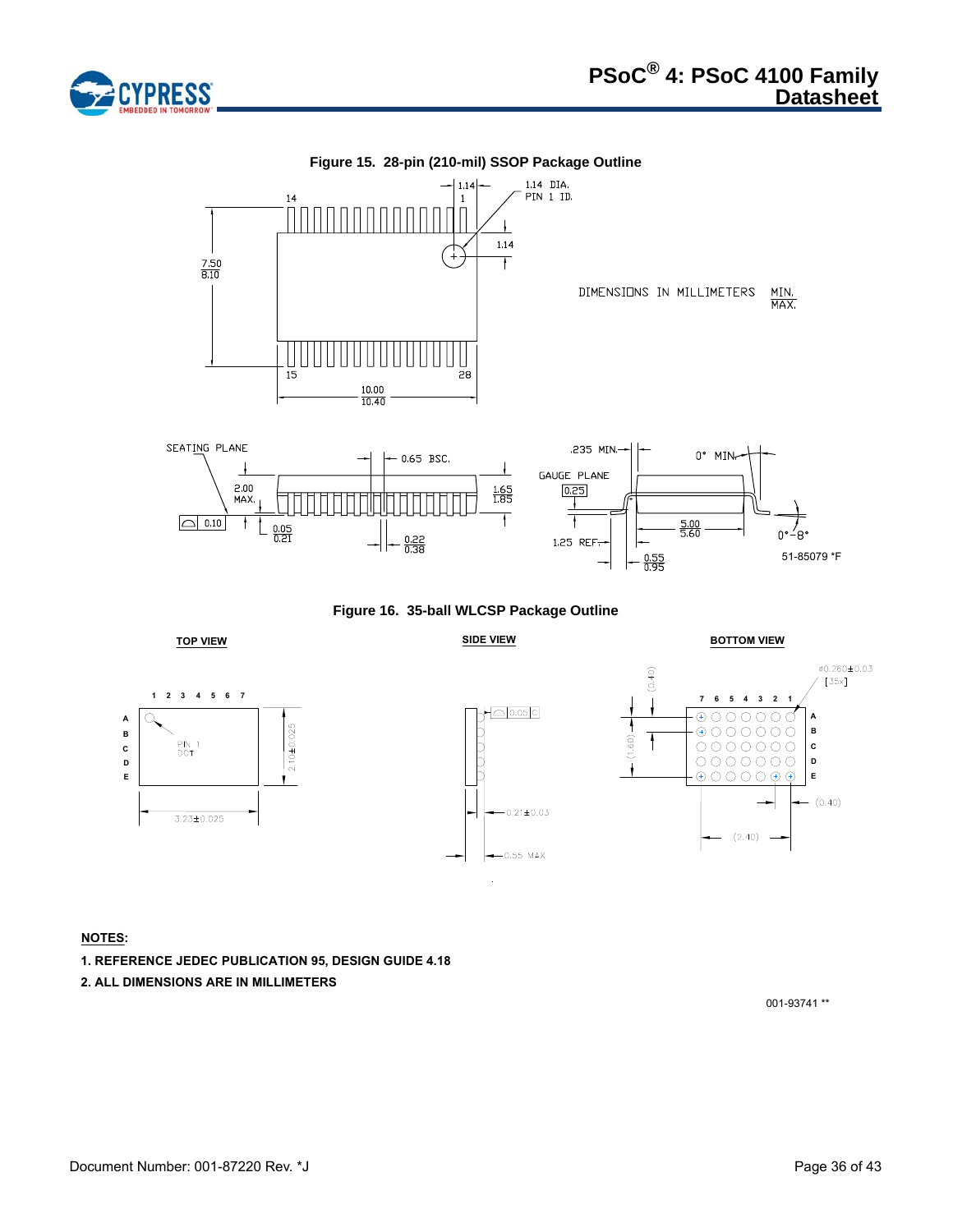





The center pad on the QFN package should be connected to ground (VSS) for best mechanical, thermal, and electrical performance. If not connected to ground, it should be electrically floating and not connected to any other signal.

**Figure 18. 44-pin TQFP Package Outline**

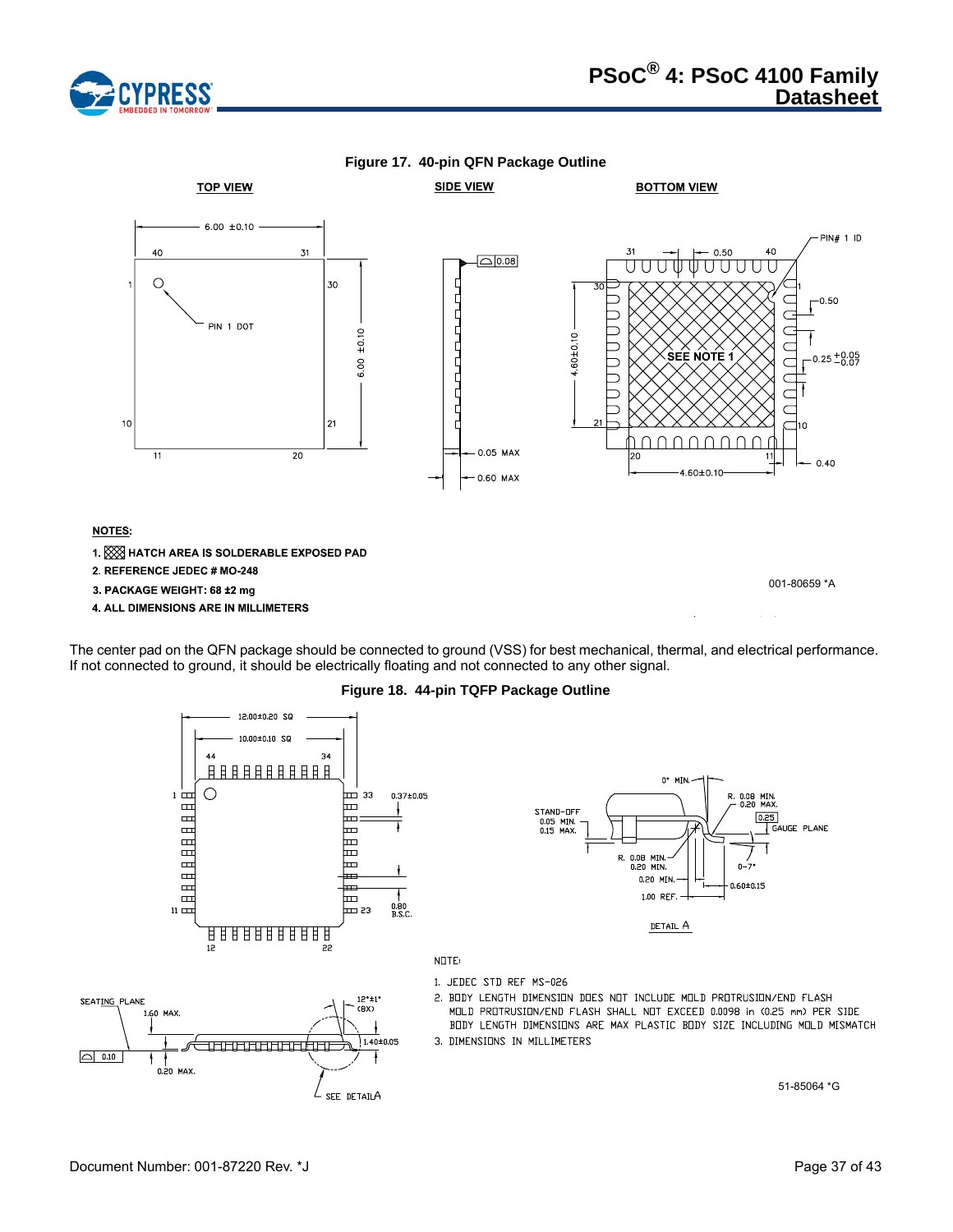

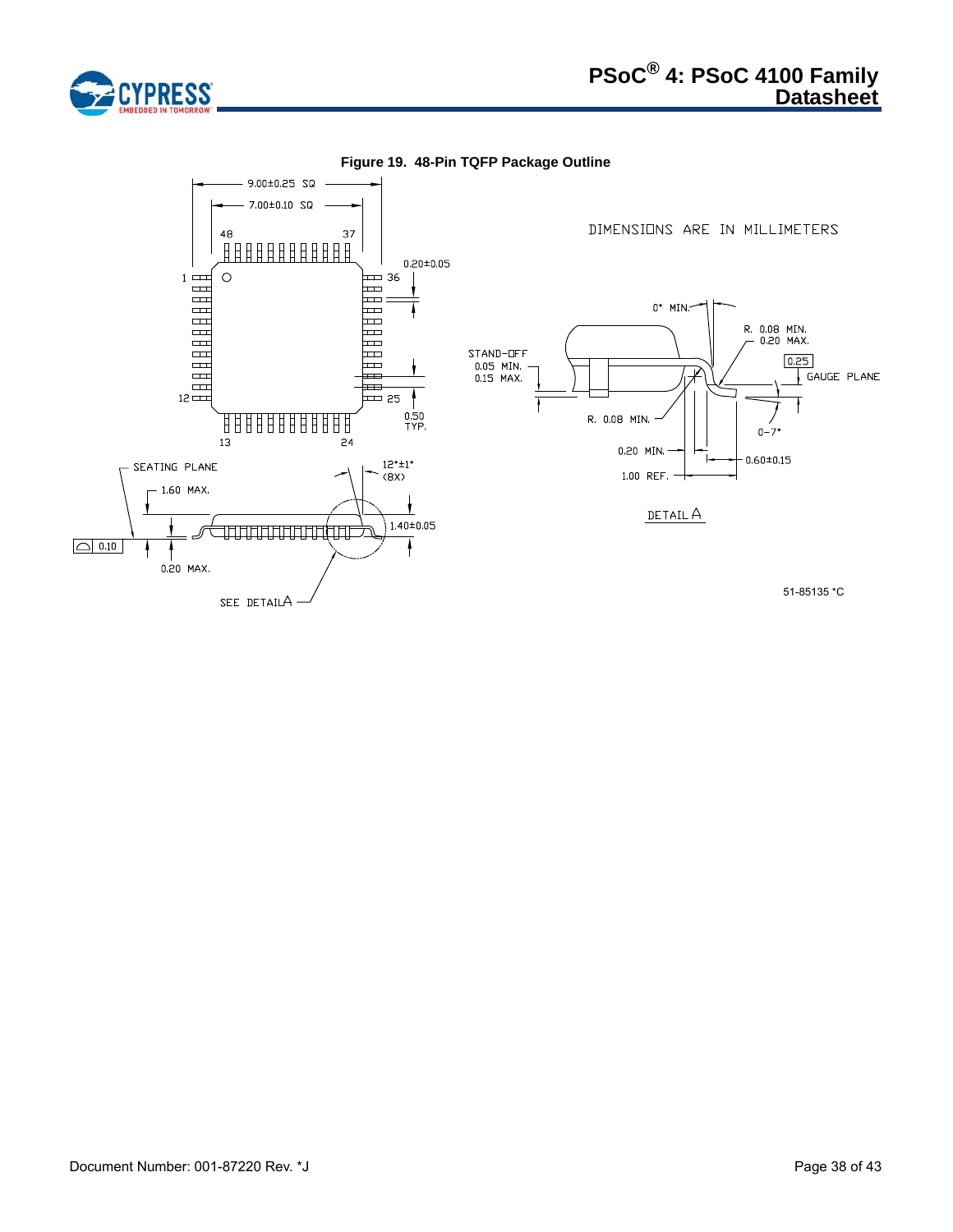

# <span id="page-38-0"></span>**Acronyms**

# **Table 43. Acronyms Used in this Document**

| Acronym                                | <b>Description</b>                                                                                      |
|----------------------------------------|---------------------------------------------------------------------------------------------------------|
| abus                                   | analog local bus                                                                                        |
| ADC                                    | analog-to-digital converter                                                                             |
| AG                                     | analog global                                                                                           |
| AHB                                    | AMBA (advanced microcontroller bus archi-<br>tecture) high-performance bus, an ARM data<br>transfer bus |
| ALU                                    | arithmetic logic unit                                                                                   |
| <b>AMUXBUS</b>                         | analog multiplexer bus                                                                                  |
| API                                    | application programming interface                                                                       |
| APSR                                   | application program status register                                                                     |
| $\overline{\mathsf{ARM}^{\mathsf{B}}}$ | advanced RISC machine, a CPU architecture                                                               |
| ATM                                    | automatic thump mode                                                                                    |
| ВW                                     | bandwidth                                                                                               |
| CAN                                    | Controller Area Network, a communications<br>protocol                                                   |
| CMRR                                   | common-mode rejection ratio                                                                             |
| CPU                                    | central processing unit                                                                                 |
| CRC                                    | cyclic redundancy check, an error-checking<br>protocol                                                  |
| DAC                                    | digital-to-analog converter, see also IDAC, VDAC                                                        |
| DFB                                    | digital filter block                                                                                    |
| DIO                                    | digital input/output, GPIO with only digital<br>capabilities, no analog. See GPIO.                      |
| DMIPS                                  | Dhrystone million instructions per second                                                               |
| DMA                                    | direct memory access, see also TD                                                                       |
| DNL                                    | differential nonlinearity, see also INL                                                                 |
| DNU                                    | do not use                                                                                              |
| DR                                     | port write data registers                                                                               |
| DSI                                    | digital system interconnect                                                                             |
| DWT                                    | data watchpoint and trace                                                                               |
| ECC                                    | error correcting code                                                                                   |
| ECO                                    | external crystal oscillator                                                                             |
| EEPROM                                 | electrically erasable programmable read-only<br>memory                                                  |
| <b>EMI</b>                             | electromagnetic interference                                                                            |
| <b>EMIF</b>                            | external memory interface                                                                               |
| EOC                                    | end of conversion                                                                                       |
| <b>EOF</b>                             | end of frame                                                                                            |
| <b>EPSR</b>                            | execution program status register                                                                       |
| <b>ESD</b>                             | electrostatic discharge                                                                                 |

# **Table 43. Acronyms Used in this Document** *(continued)*

| <b>Acronym</b> | <b>Description</b>                                        |
|----------------|-----------------------------------------------------------|
| ETM            | embedded trace macrocell                                  |
| <b>FIR</b>     | finite impulse response, see also IIR                     |
| FPB            | flash patch and breakpoint                                |
| <b>FS</b>      | full-speed                                                |
| <b>GPIO</b>    | general-purpose input/output, applies to a PSoC<br>pin    |
| HVI            | high-voltage interrupt, see also LVI, LVD                 |
| IC             | integrated circuit                                        |
| <b>IDAC</b>    | current DAC, see also DAC, VDAC                           |
| <b>IDE</b>     | integrated development environment                        |
| $I2C$ , or IIC | Inter-Integrated Circuit, a communications<br>protocol    |
| llR.           | infinite impulse response, see also FIR                   |
| <b>ILO</b>     | internal low-speed oscillator, see also IMO               |
| IMO            | internal main oscillator, see also ILO                    |
| <b>INL</b>     | integral nonlinearity, see also DNL                       |
| I/O            | input/output, see also GPIO, DIO, SIO, USBIO              |
| <b>IPOR</b>    | initial power-on reset                                    |
| <b>IPSR</b>    | interrupt program status register                         |
| IRQ            | interrupt request                                         |
| <b>ITM</b>     | instrumentation trace macrocell                           |
| <b>LCD</b>     | liquid crystal display                                    |
| LIN            | Local Interconnect Network, a communications<br>protocol. |
| LR             | link register                                             |
| LUT            | lookup table                                              |
| LVD            | low-voltage detect, see also LVI                          |
| LVI            | low-voltage interrupt, see also HVI                       |
| LVTTL          | low-voltage transistor-transistor logic                   |
| <b>MAC</b>     | multiply-accumulate                                       |
| <b>MCU</b>     | microcontroller unit                                      |
| <b>MISO</b>    | master-in slave-out                                       |
| <b>NC</b>      | no connect                                                |
| <b>NMI</b>     | nonmaskable interrupt                                     |
| <b>NRZ</b>     | non-return-to-zero                                        |
| <b>NVIC</b>    | nested vectored interrupt controller                      |
| <b>NVL</b>     | nonvolatile latch, see also WOL                           |
| opamp          | operational amplifier                                     |
| PAL            | programmable array logic, see also PLD                    |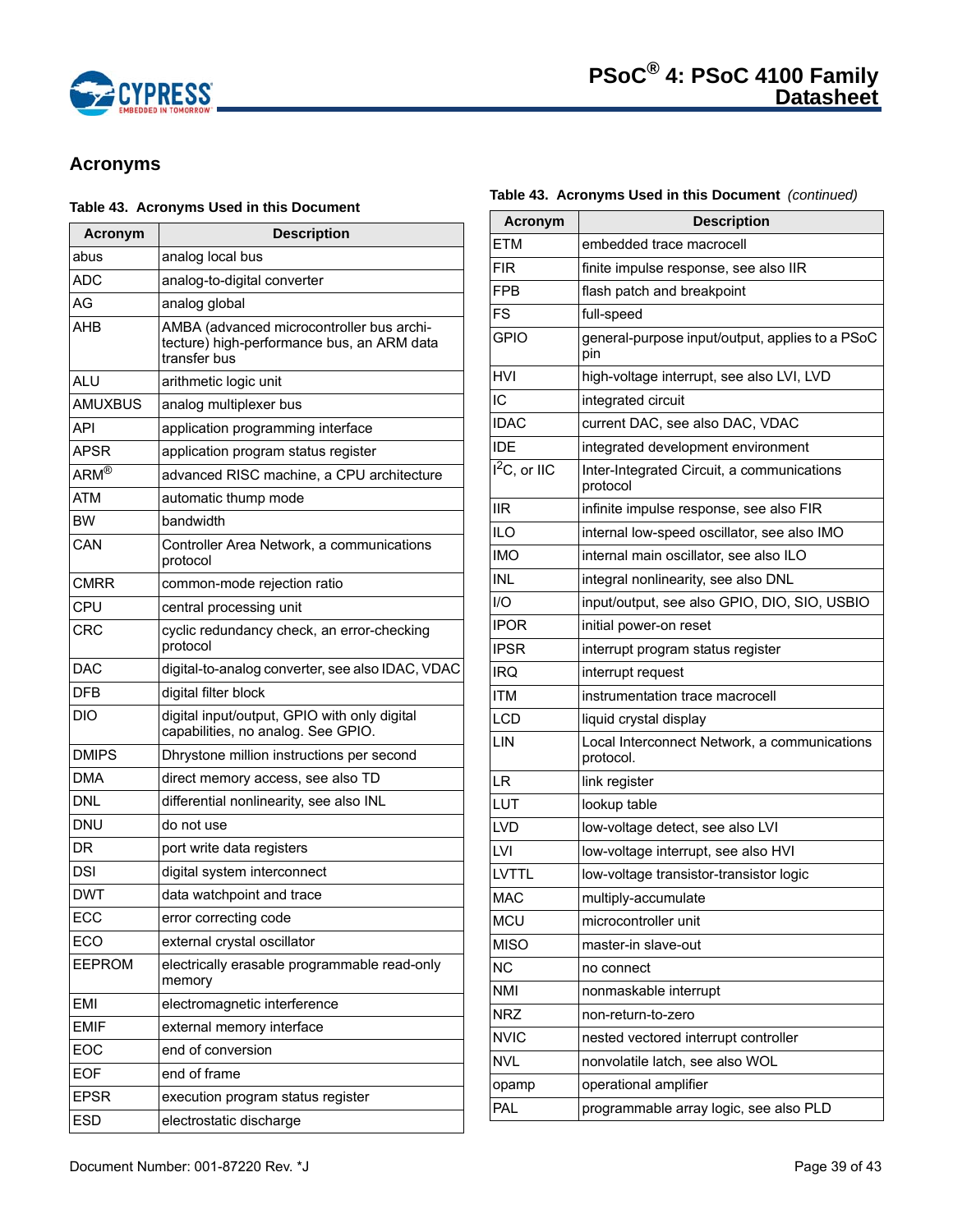

| <b>Acronym</b>              | <b>Description</b>                                              |
|-----------------------------|-----------------------------------------------------------------|
| РC                          | program counter                                                 |
| <b>PCB</b>                  | printed circuit board                                           |
| <b>PGA</b>                  | programmable gain amplifier                                     |
| PHUB                        | peripheral hub                                                  |
| PHY                         | physical layer                                                  |
| PICU                        | port interrupt control unit                                     |
| <b>PLA</b>                  | programmable logic array                                        |
| PLD                         | programmable logic device, see also PAL                         |
| PLL                         | phase-locked loop                                               |
| PMDD                        | package material declaration data sheet                         |
| <b>POR</b>                  | power-on reset                                                  |
| PRES                        | precise power-on reset                                          |
| PRS                         | pseudo random sequence                                          |
| PS                          | port read data register                                         |
| $\mathsf{PSoC}^{\circledR}$ | Programmable System-on-Chip™                                    |
| PSRR                        | power supply rejection ratio                                    |
| <b>PWM</b>                  | pulse-width modulator                                           |
| RAM                         | random-access memory                                            |
| <b>RISC</b>                 | reduced-instruction-set computing                               |
| RMS                         | root-mean-square                                                |
| <b>RTC</b>                  | real-time clock                                                 |
| RTL                         | register transfer language                                      |
| <b>RTR</b>                  | remote transmission request                                     |
| RX                          | receive                                                         |
| <b>SAR</b>                  | successive approximation register                               |
| SC/CT                       | switched capacitor/continuous time                              |
| SCL                         | <sup>2</sup> C serial clock                                     |
| SDA                         | I <sup>2</sup> C serial data                                    |
| S/H                         | sample and hold                                                 |
| <b>SINAD</b>                | signal to noise and distortion ratio                            |
| <b>SIO</b>                  | special input/output, GPIO with advanced<br>features. See GPIO. |
| SOC                         | start of conversion                                             |
| <b>SOF</b>                  | start of frame                                                  |
| <b>SPI</b>                  | Serial Peripheral Interface, a communications<br>protocol       |
| <b>SR</b>                   | slew rate                                                       |
| <b>SRAM</b>                 | static random access memory                                     |
| <b>SRES</b>                 | software reset                                                  |
| SWD                         | serial wire debug, a test protocol                              |

# **Table 43. Acronyms Used in this Document** *(continued)*

# SWV single-wire viewer TD transaction descriptor, see also DMA THD total harmonic distortion TIA **transimpedance amplifier** TRM **technical reference manual** TTL **transistor-transistor logic** TX transmit UART Universal Asynchronous Transmitter Receiver, a communications protocol UDB universal digital block USB **Universal Serial Bus** USBIO USB input/output, PSoC pins used to connect to a USB port VDAC voltage DAC, see also DAC, IDAC WDT | watchdog timer WOL write once latch, see also NVL WRES watchdog timer reset XRES external reset I/O pin XTAL crystal **Acronym Description**

**Table 43. Acronyms Used in this Document** *(continued)* 

# Document Number: 001-87220 Rev. \*J Page 40 of 43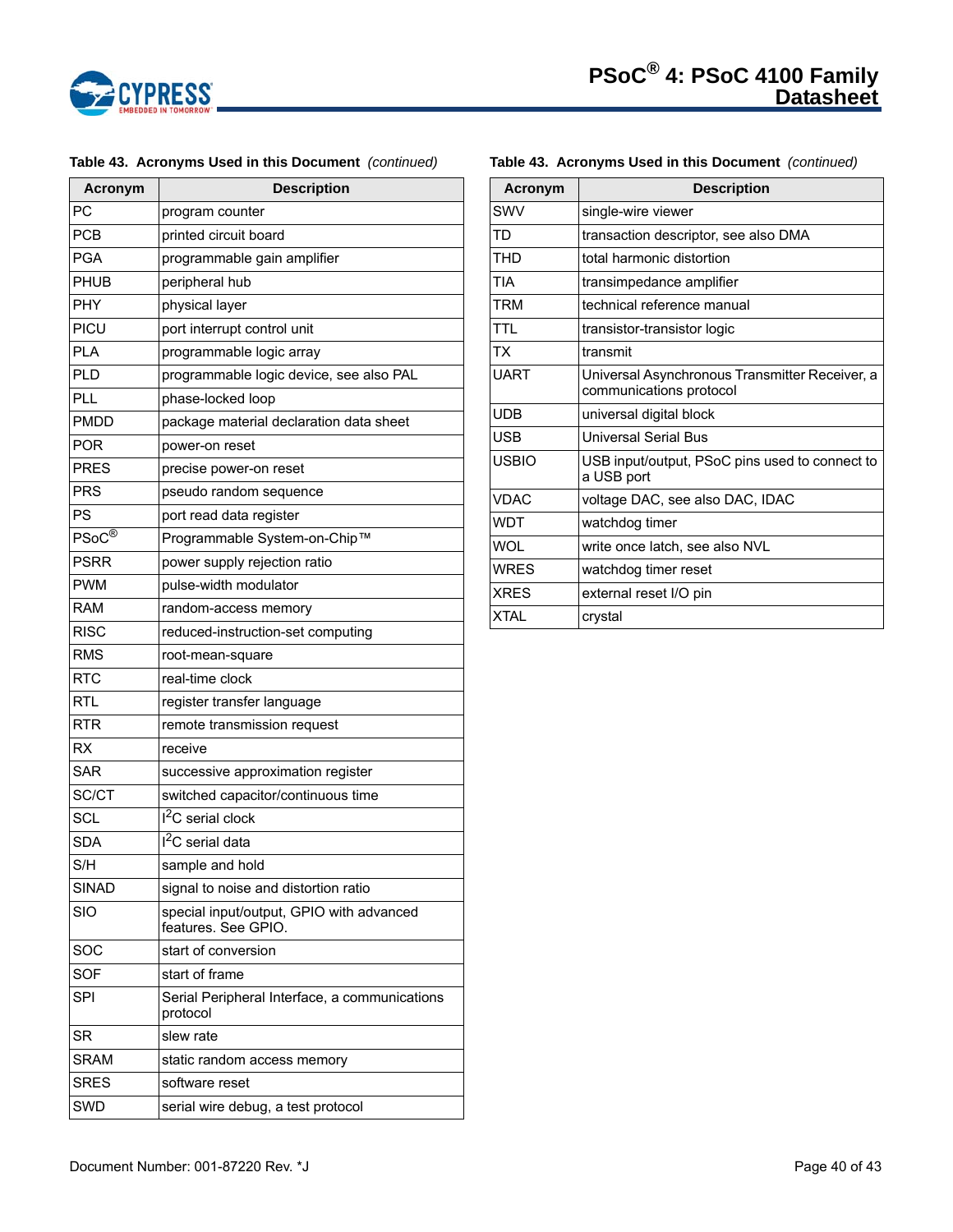

# <span id="page-40-0"></span>**Document Conventions**

# <span id="page-40-1"></span>**Units of Measure**

# **Table 44. Units of Measure**

| <b>Symbol</b>           | <b>Unit of Measure</b> |
|-------------------------|------------------------|
| $\overline{C}$          | degrees Celsius        |
| dB                      | decibel                |
| fF                      | femto farad            |
| Hz                      | hertz                  |
| <b>KB</b>               | 1024 bytes             |
| kbps                    | kilobits per second    |
| Khr                     | kilohour               |
| kHz                     | kilohertz              |
| kΩ                      | kilo ohm               |
| ksps                    | kilosamples per second |
| <b>LSB</b>              | least significant bit  |
| <b>Mbps</b>             | megabits per second    |
| <b>MHz</b>              | megahertz              |
| M <sub>2</sub>          | mega-ohm               |
| <b>Msps</b>             | megasamples per second |
| μA                      | microampere            |
| μF                      | microfarad             |
| μH                      | microhenry             |
| μs                      | microsecond            |
| μV                      | microvolt              |
| μW                      | microwatt              |
| mA                      | milliampere            |
| ms                      | millisecond            |
| mV                      | millivolt              |
| nA                      | nanoampere             |
| ns                      | nanosecond             |
| nV                      | nanovolt               |
| Ω                       | ohm                    |
| pF                      | picofarad              |
| ppm                     | parts per million      |
| ps                      | picosecond             |
| S                       | second                 |
| sps                     | samples per second     |
| sqrtHz                  | square root of hertz   |
| $\overline{\mathsf{v}}$ | volt                   |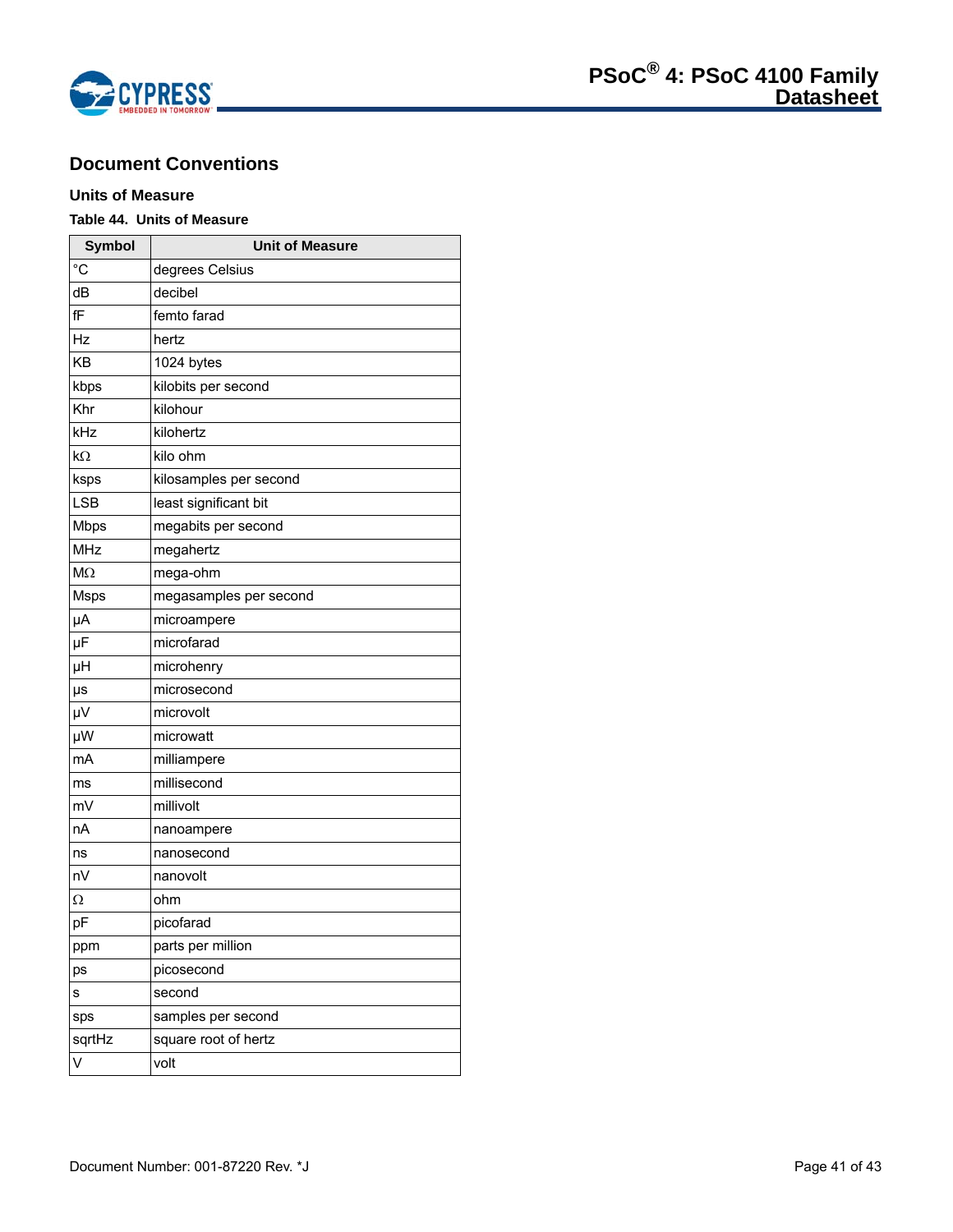

# <span id="page-41-0"></span>**Revision History**

| Description Title: PSoC <sup>®</sup> 4: PSoC 4100 Family Datasheet Programmable System-on-Chip (PSoC <sup>®</sup> )<br>Document Number:001-87220 |            |                    |                                  |                                                                                                                                                                                                                                                                                                                                                                                                                                                                                                                                                                                                                                                                                                                                                                                              |  |
|--------------------------------------------------------------------------------------------------------------------------------------------------|------------|--------------------|----------------------------------|----------------------------------------------------------------------------------------------------------------------------------------------------------------------------------------------------------------------------------------------------------------------------------------------------------------------------------------------------------------------------------------------------------------------------------------------------------------------------------------------------------------------------------------------------------------------------------------------------------------------------------------------------------------------------------------------------------------------------------------------------------------------------------------------|--|
| <b>Revision</b>                                                                                                                                  | <b>ECN</b> | Orig. of<br>Change | <b>Submission</b><br><b>Date</b> | <b>Description of Change</b>                                                                                                                                                                                                                                                                                                                                                                                                                                                                                                                                                                                                                                                                                                                                                                 |  |
| $\boldsymbol{B}^*$                                                                                                                               | 4108562    | <b>WKA</b>         | 08/29/2013                       | Added clarifying note about the XRES pin in the Reset section.<br>Added a link reference to the PSoC 4 TRM.<br>Updated the footnote in Absolute Maximum Ratings.<br>Updated Sleep Mode IDD specs in DC Specifications.<br><b>Updated Comparator DC Specifications</b><br><b>Updated SAR ADC AC Specifications (Guaranteed by Characterization)</b><br><b>Updated LCD Direct Drive DC Specifications (Guaranteed by Characterization)</b><br>Updated the number of GPIOs in Ordering Information.                                                                                                                                                                                                                                                                                             |  |
| $^{\ast}$ C                                                                                                                                      | 4568937    | <b>WKA</b>         | 11/19/2014                       | Added 48-pin TQFP pin and package details.<br>Added SID308A spec details.<br><b>Updated Ordering Information.</b>                                                                                                                                                                                                                                                                                                                                                                                                                                                                                                                                                                                                                                                                            |  |
| *D                                                                                                                                               | 4617283    | <b>WKA</b>         | 01/08/2015                       | Corrected typo in the ordering information table.<br>Updated 28-pin SSOP package diagram.                                                                                                                                                                                                                                                                                                                                                                                                                                                                                                                                                                                                                                                                                                    |  |
| $E^*$                                                                                                                                            | 4643655    | <b>WKA</b>         | 04/29/2015                       | Added 35 WLCSP pinout and package detail information.<br>Updated CSD specifications.                                                                                                                                                                                                                                                                                                                                                                                                                                                                                                                                                                                                                                                                                                         |  |
| $\overline{F}$                                                                                                                                   | 5287114    | <b>WKA</b>         | 06/09/2016                       | Corrected typo in the Features section.<br>Added reference to AN90071 in the More Information section.<br>Updated Flash section with details of flash protection modes.<br>Added notes in the Pinouts section.<br>Updated 40-pin QFN and 28-pin SSOP pin diagrams.<br>Added PSoC 4 Power Supply diagram.<br>Updated the Bypass Capacitors column in the Power Supply table.<br>Updated values for SID32, SID34, SID38, SID269, SID270, SID271.<br>Added SID299A.<br>Updated Comparator Specifications.<br>Updated TCPWM Specifications.<br>Updated values for SID149, SID160, SID171.<br>Updated Conditions for SID190.<br>Added BID55.<br>Removed Conditions for SID237.<br>Added reference to PSoC 4 CAB Libraries with Schematics Symbols and PCB<br>Footprints in the Packaging section. |  |
| *G                                                                                                                                               | 5327384    | <b>WKA</b>         | 06/28/2016                       | Removed the capacitor connection for Pin 15 in Figure 11.                                                                                                                                                                                                                                                                                                                                                                                                                                                                                                                                                                                                                                                                                                                                    |  |
| ۴Ī                                                                                                                                               | 5704046    | <b>GNKK</b>        | 04/26/2017                       | Updated the Cypress logo and copyright information.                                                                                                                                                                                                                                                                                                                                                                                                                                                                                                                                                                                                                                                                                                                                          |  |
| $\ddot{\phantom{0}}$                                                                                                                             | 5738586    | <b>WKA</b>         | 05/16/2017                       | Updated max value of SID61.                                                                                                                                                                                                                                                                                                                                                                                                                                                                                                                                                                                                                                                                                                                                                                  |  |
| *J                                                                                                                                               | 5795966    | <b>WKA</b>         | 07/10/2017                       | Changed Pin 33 name in 40-pin QFN Pinout from VDDD to VDDA to correct<br>typo; pinout table is correct and not changed.<br>Removed reference to swd_io[1] and swd_clk[1].<br>Corrected 44-TQFP Package Example.                                                                                                                                                                                                                                                                                                                                                                                                                                                                                                                                                                              |  |